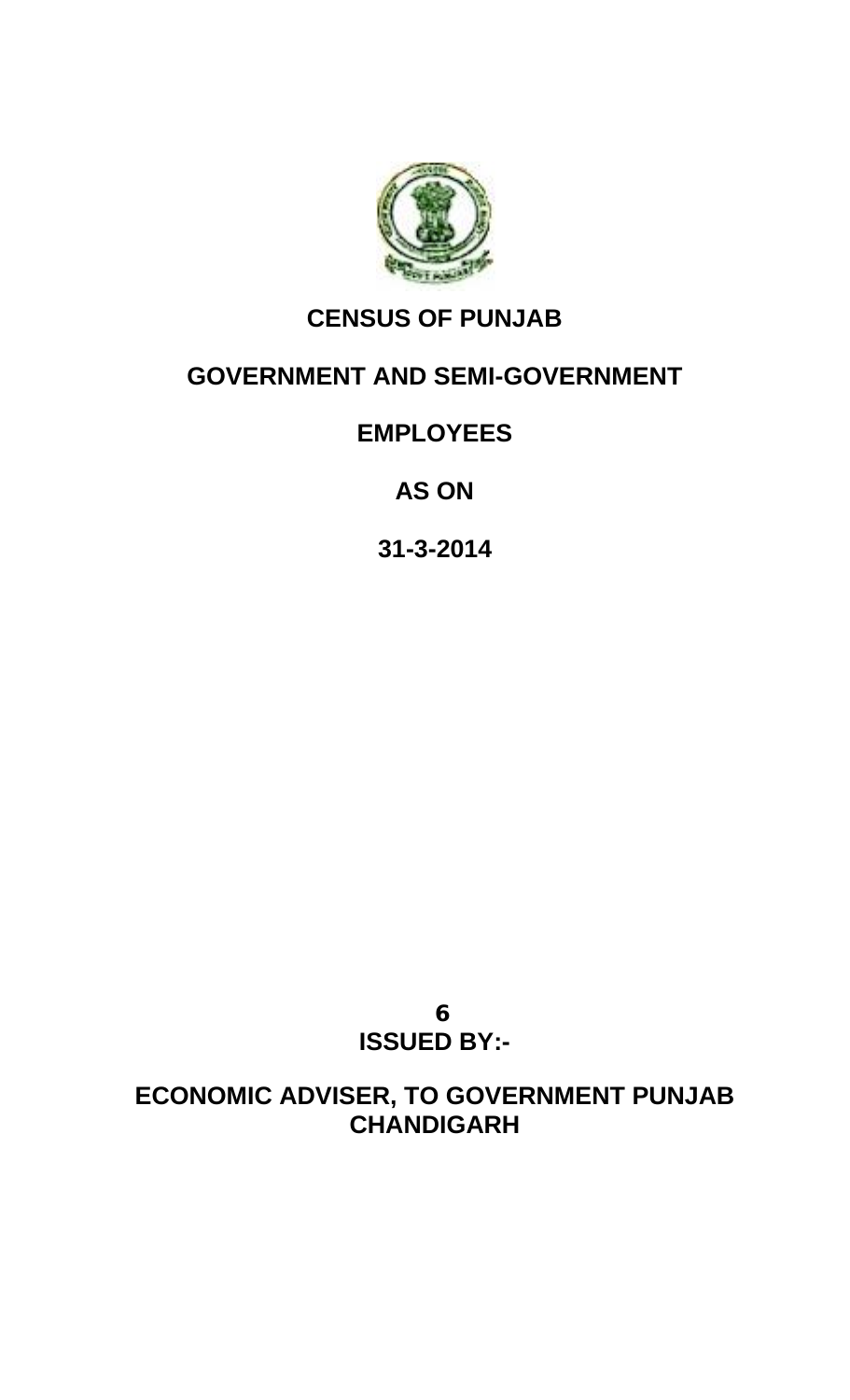#### **PREFACE**



The data relating to number of Government Employees in the state is being collected regularly on annual basis which includes the number of employees working in Government, Semi-Government. and Aided Institutions as well as Boards, Corporations and Local Bodies, etc.

In the present report, the data in respect of Government employees is being given under different categories such as group A, B, C & D, work charged, contingency paid and on contract basis, department-wise and district-wise, according to pay scales as well as male/female. The Number of Government, Semi-Government and Aided Institutions employees belonging to scheduled castes, backward classes, ex-servicemen, wards of freedom fighters, handicapped, terrorist affected and employed on compassionate ground in position as on 31.3.2014 are also being given separately.

As on 31.3.2014, the employees for Government sector, Semi-Government and Aided Institutions are 316377, 103411 & 10095 respectively. Out of total 429883 employees, 117343 (27.30%) are female employees.

I acknowledge the co-operation provided by all Heads of Departments, Boards, Corporations, Local Bodies and Deputy Economic and Statistical Advisers, in the districts for furnishing the desired information. This report has been prepared under the guidance and supervision of Smt. Sarbjit Kaur Research Officer, Sh. Sukhminder Singh, Deputy Economic and Statistical Adviser and under over all guidance and supervision of Sh. Parminder Singh Walia, Director.

 As there is always scope for improvement, I would sincerely welcome suggestions for improvement.

Place: Chandigarh **Mohan Lal Sharma Mohan Lal Sharma** Dated: **Economic Adviser**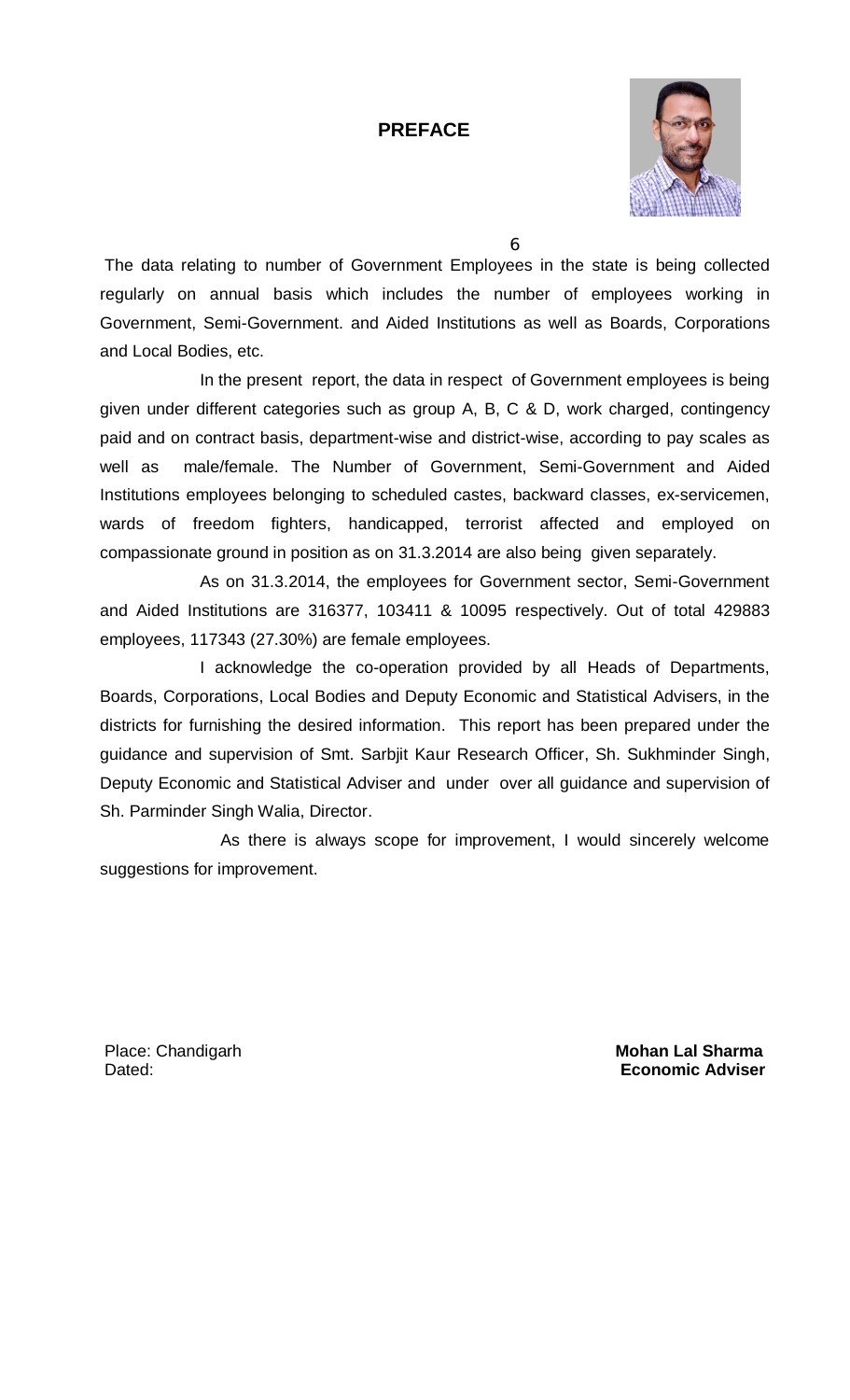## **TEAM OF OFFICERS AND STAFF ASSOCIATED WITH THE REPORT WORK**

## **Name** Designation

SHRI PARMINDER SINGH WALIA DIRECTOR.

SHRI SUKHMINDER SINGH DEPUTY ECONOMIC &

SMT. MANJIT KAUR INVESTIGATOR.

SMT. AMANPREET KAUR INVESTIGATOR.

STATISTICAL ADVISER.

SMT. SARBJIT KAUR RESEARCH OFFICER.

SHRI SADHU RAM ASSISTANT RESEARCH OFFICER.

SHRI PARSHANT KAPLISH STATISTICAL PERSONNEL.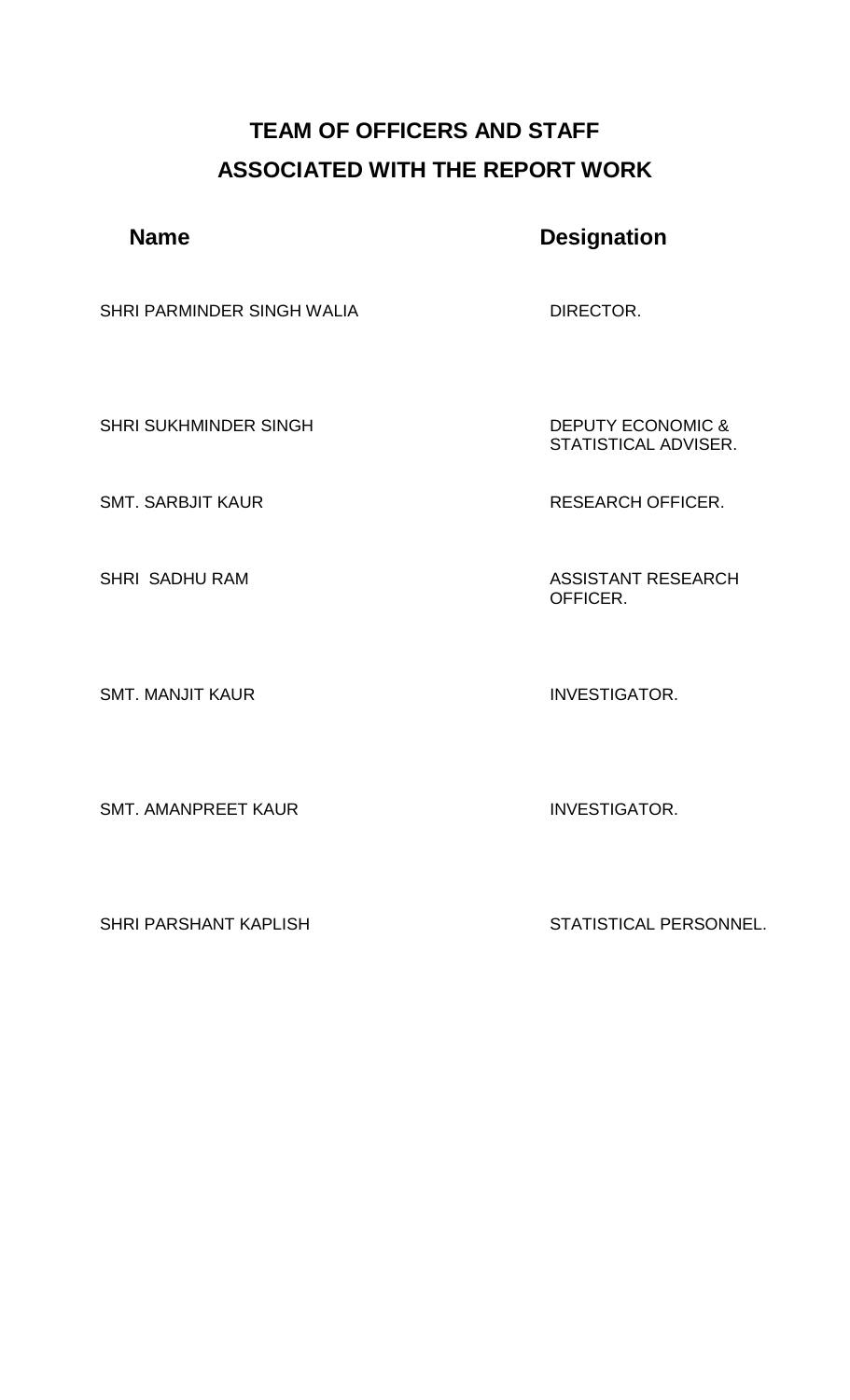#### **CONTENTS**

## **EXECUTIVE SUMMARY I-VII**

## **PART - A**

## **Government Employees**

 **Page No**

| Table 1        | Group-wise distribution of Government Employees as on<br>31st March, 2014                                                                                                                                                                    | 1            |  |  |  |  |  |
|----------------|----------------------------------------------------------------------------------------------------------------------------------------------------------------------------------------------------------------------------------------------|--------------|--|--|--|--|--|
| Box 1          | Year wise No. of Government Employees.                                                                                                                                                                                                       | $\mathbf{2}$ |  |  |  |  |  |
| Box 2          | Employees in Government, Semi-Government and<br>Aided Institutions in Punjab.                                                                                                                                                                | 3            |  |  |  |  |  |
| <b>Table 2</b> | Pay-scale and Group-wise Employees working at State<br>Headquarter and at District level As on 31 <sup>st</sup> , March 2014.                                                                                                                | 4            |  |  |  |  |  |
| Table 3        | District wise /Group wise distribution of Government<br>Employees.                                                                                                                                                                           | 5            |  |  |  |  |  |
| Table 4        | District wise/Department wise distribution of Punjab Government<br>$6 - 7$<br>Employees as on 31 <sup>st</sup> , March 2014.                                                                                                                 |              |  |  |  |  |  |
| Box 3          | Punjab Government Employees.                                                                                                                                                                                                                 |              |  |  |  |  |  |
| Table 5        | Department-wise, Group-wise, and Sex-wise Distribution of Punjab 9-10<br>Government Employees as on 31 <sup>st</sup> , March 2014.                                                                                                           |              |  |  |  |  |  |
| Box $4(A)$     | Distribution of Government Employees in Districts and State<br>Headquarter Chandigarh.                                                                                                                                                       |              |  |  |  |  |  |
| Box $4(B)$     | Distribution of Government Employees in Districts and State<br>Headquarter.                                                                                                                                                                  | 12           |  |  |  |  |  |
| Table 6        | District-wise, Group-wise and Sex-wise Distribution of Punjab<br>Government Employees as on 31 <sup>st</sup> , March 2014.                                                                                                                   | 13           |  |  |  |  |  |
| Box $5(A)$     | Reservation position in Punjab Government.                                                                                                                                                                                                   | 14           |  |  |  |  |  |
| Box $5(B)$     | Reservation position in Punjab Government Departments.                                                                                                                                                                                       | 15           |  |  |  |  |  |
| Table 7        | Department-wise, Group-wise distribution of Scheduled Castes,<br>Backward Classes, Ex-Servicemen, Ward of Freedom fighters,<br>Handicapped, Terrorist affected and Compassionate Ground<br>employees as on 31 <sup>st</sup> March 2014.      | 16-19        |  |  |  |  |  |
| Table 8        | Distribution of SC's, BC's, Ex-servicemen, Wards of freedom<br>Fighters, Handicapped, Terrorist affected and Compassionate<br>ground Employees out of total posts filled in Punjab Government<br>services as on 31 <sup>st</sup> March 2014. | 20           |  |  |  |  |  |
| Table 9        | District-wise Number of Punjab Government Employees-<br>Employed, Retired, Terminated, Dismissed, Resigned, Died<br>and Availed/ likely to be Availed Pension by them during the<br>year 2013-14 and 2014-15                                 | 21           |  |  |  |  |  |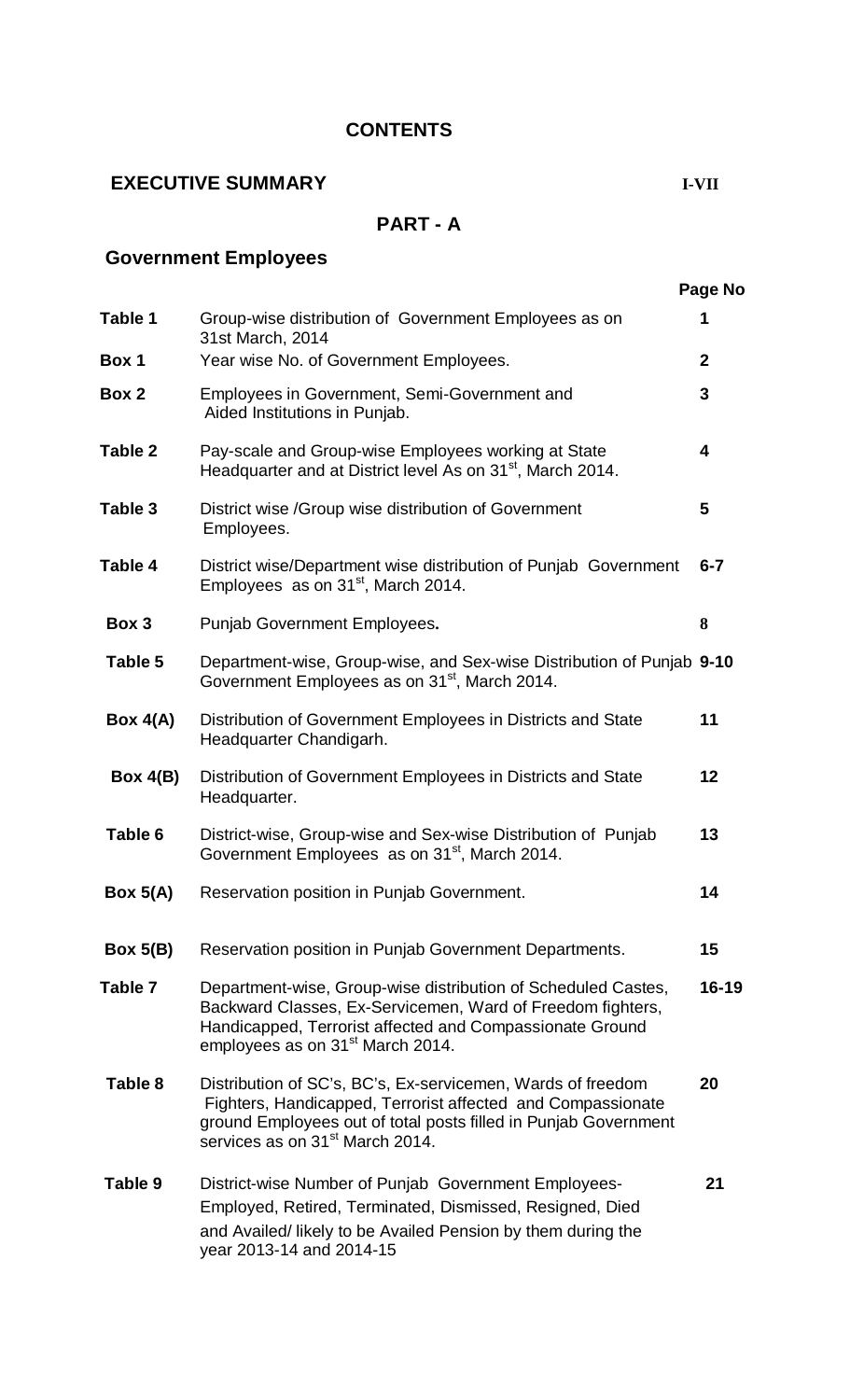| Box 6    | Department-wise distribution of Governemnt Employees                                                                                                                                                            | 22        |
|----------|-----------------------------------------------------------------------------------------------------------------------------------------------------------------------------------------------------------------|-----------|
| Table 10 | Department-wise Number of Punjab Government Employees-<br>Employed, Retired, Terminated, Dismissed, Resigned, Died and<br>Availed/ likely to be Availed Pension by them during the year<br>2013-14 and 2014-15. | $23 - 24$ |
| Box 7    | Estimated Expenditure on salaries of Government Employees<br>according to Pay-scales during the year 2013-14.                                                                                                   | 25        |
| Table 11 | <b>Estimated Expenditure on Salaries of Government Employees</b><br>according to Pay-Scales during the year 2013-14.                                                                                            | $26 - 27$ |

## **PART - B**

## **Semi-Government Employees**

| Box 8   | Distribution of Semi-Government Employees.                                                                                                                                                                                                    | 28              |
|---------|-----------------------------------------------------------------------------------------------------------------------------------------------------------------------------------------------------------------------------------------------|-----------------|
| Table 1 | Pay-scale wise No. of Semi-government Employees working<br>in Boards, Corporations, Municipal, Corporations/Committees,<br>Improvement Trusts, Zila Parishads, Market Committees and<br>Panchayat Samities as on 31 <sup>st</sup> March 2014. | 29              |
| Box 9   | Resrvation position in Semi- Government Employees.                                                                                                                                                                                            | 30              |
| Table 2 | Number of reserved category employees employed on<br>Compassionate grounds working in Boards / Corporations,<br>Municipal Corporations/Committes, Improvement Trusts/<br>Zila Parishads, Market Committees and Panchayat Samities.            | 31              |
| Table 3 | District wise No. of Semi-Government Employees working in<br>Municipal Corporations/Committees as on 31 <sup>st</sup> March, 2014.                                                                                                            | 32 <sub>2</sub> |
| Table 4 | District wise No. of Employees working in Improvement trusts.<br>as on 31st March, 2014.                                                                                                                                                      | 33              |
| Table 5 | District wise No. of Employees working in Zila Parishads.<br>as on 31st March, 2014.                                                                                                                                                          | 34              |
| Table 6 | District wise No. of Employees working in Market Committees<br>as on 31st March, 2014.                                                                                                                                                        | 35 <sub>5</sub> |
| Table 7 | District wise No. of Employees working in Panchayat Samities<br>as on 31st March, 2014.                                                                                                                                                       | 36              |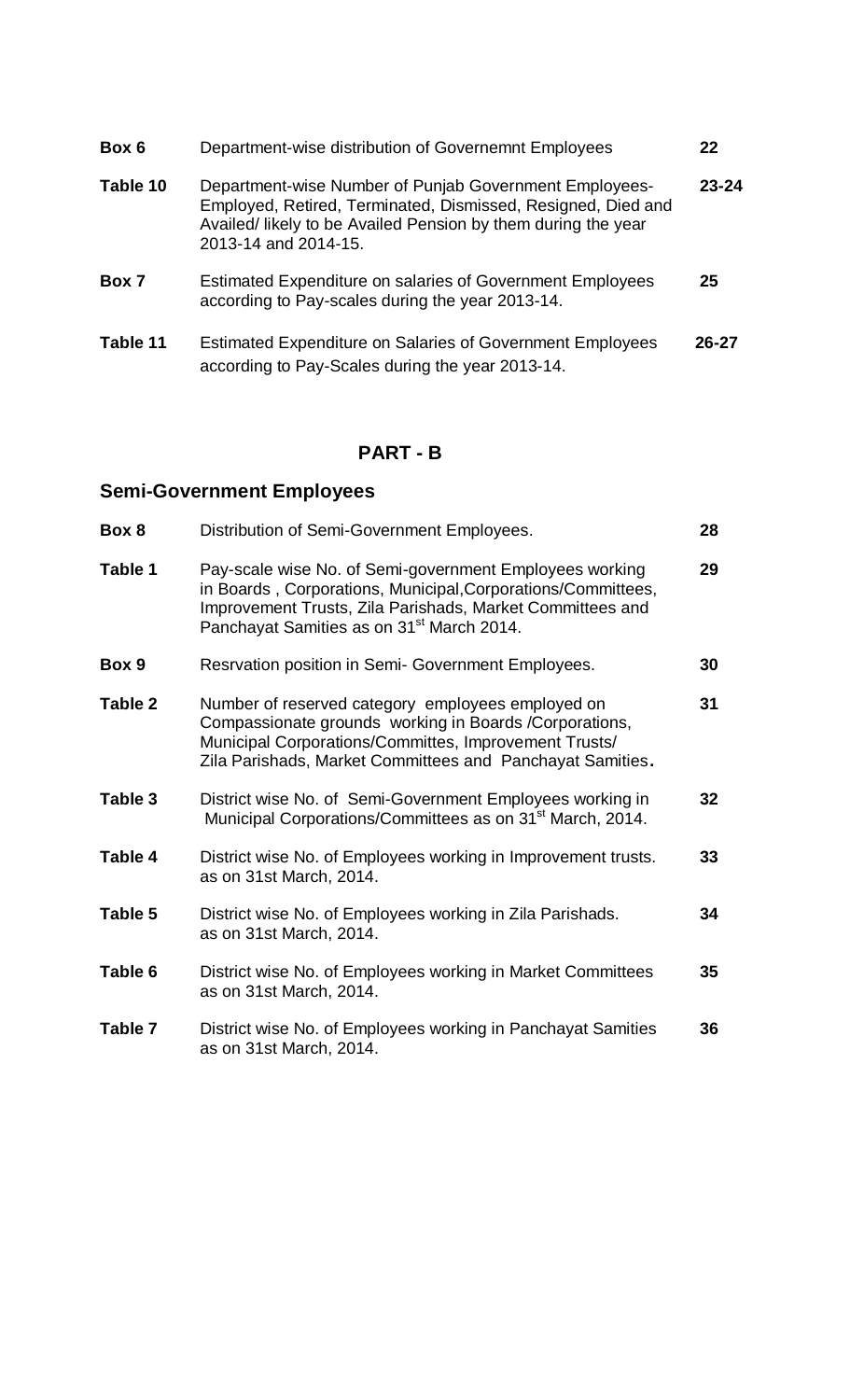## **PART - C**

## **Employees in Aided Institutions**

| Table 1       | Pay Scale-wise Number of employees working in Aided<br>Institutions, as on 31st March, 2014. | 37 |
|---------------|----------------------------------------------------------------------------------------------|----|
| <b>Box 10</b> | Distribution of Employees in Aided Institutions,<br>as on 31st March, 2014.                  | 38 |
| Table 2       | District-wise Number of employees working in Aided<br>Institutions, as on 31st March, 2014.  | 39 |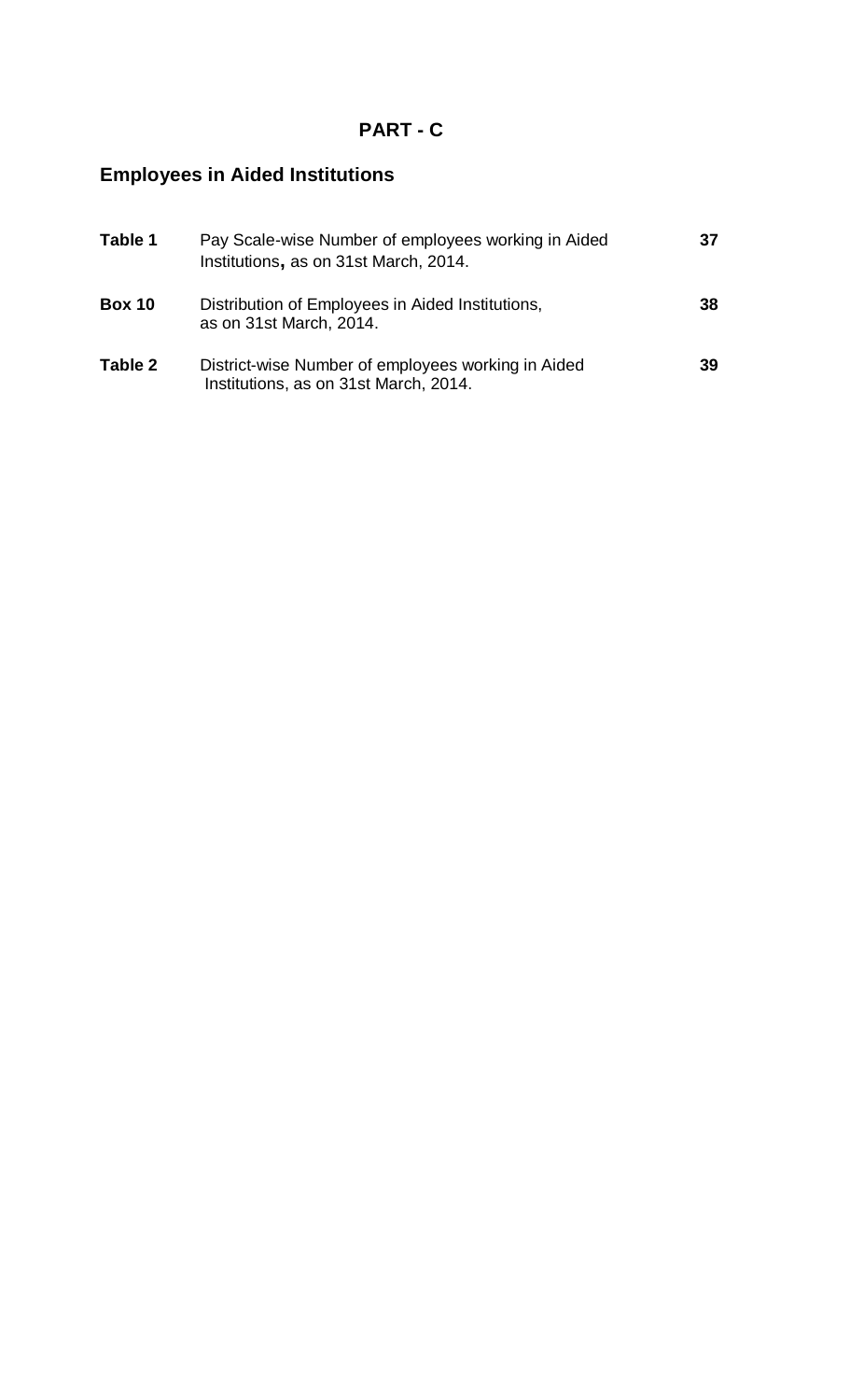#### **EXECUTIVE SUMMARY**

 The report on Census of Punjab Government and Semi-Government employees is prepared on an annual basis. The present report covers all the State Government employees (permanent, temporary, contingency paid, workcharged or on contract basis) as on  $31<sup>st</sup>$  March, 2014.

#### **Distribution of Government Employees**

1. Total No. of Government employees decreased from 316629 as on 31<sup>st</sup> March 2013 to 316377 as on 31 $^{\text{st}}$  March, 2014 showing a marginal decline of  $0.08\%$ .

#### **Group-wise Distribution of Government Employees**

**2.** The group wise total No. of employees in the state government as on 31<sup>st</sup> March 2014:

| Category     | Group-A | Group-B | Group-C | <b>Group-D</b> | <b>Others</b> | Total  |
|--------------|---------|---------|---------|----------------|---------------|--------|
| <b>Male</b>  | 18673   | 31117   | 113986  | 40985          | 15102         | 219863 |
| Female       | 13806   | 19922   | 31778   | 8706           | 22302         | 96514  |
| <b>Total</b> | 32479   | 51039   | 145764  | 49691          | 37404         | 316377 |

- **3.** The number of Group A officers has increased from 10275 as on 31<sup>st</sup> March 2000 to 32479 as on  $31<sup>st</sup>$  March 2014. 95.19% of the Group A officers were employed in Districts and only 4.81% were posted at Chandigarh.
- **4.** District wise highest percentage of (8.57%) Group A officers were posted in Sangrur and the lowest i.e. (0.75%) were posted at district Faridkot.
- **5.** Highest percentage (63.54%) of Group A officers were employed with Education Department followed by Health (11.09%) & Police  $(3.26\%)$ .
- **6.** The total number of Group B employees in the state has shown a marked increase from 4906 on 31 March 2000 to 51039 on 31-3-2014.
- **7.** District wise Highest number of Group B officers were posted at Amritsar (7255) and the lowest number (424) at Hoshiarpur.
- **8.** Education Department accounted for highest percentage i.e. (48.33%) of Group B employees.
- **9.** The number of Group C employees has come down from (256105) as on  $31^{st}$  March 2000 to (145764) as on 31<sup>st</sup> March 2014.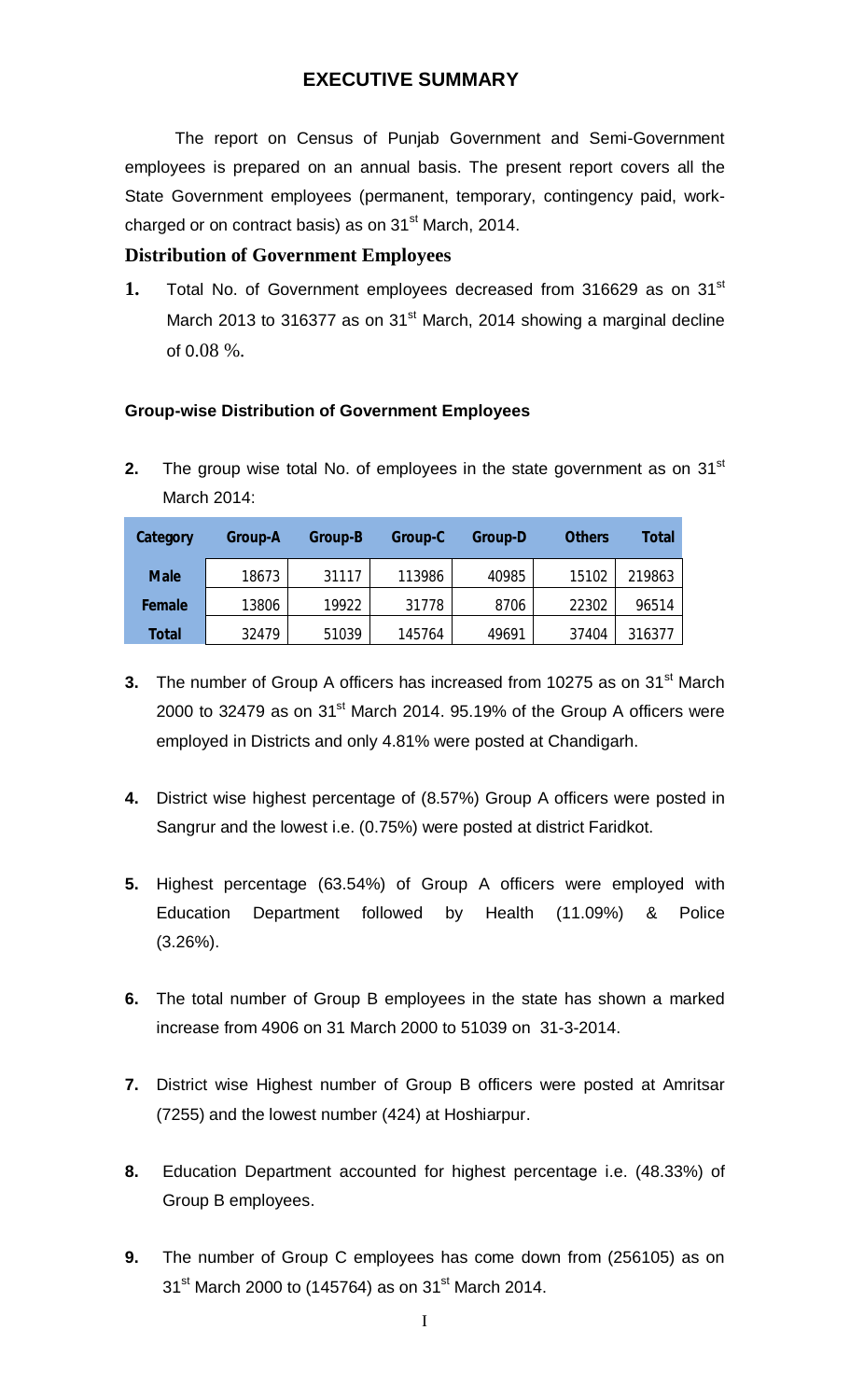- **10.** District wise highest percentage of Group C employees i.e. (15.01%) were posted at Ludhiana and the lowest (1.05%) were posted at Barnala.
- **11.** Police Department employed highest percentage (42.14) of the total Group C employees followed by the Education Department (24.32%).
- **12.** The number of Group D employees recorded a decline from 65984 (as on  $31^{st}$  March 2000) to 49691 (as on 31 $^{st}$  March 2014).
- **13.** As on 31<sup>st</sup> March 2014, 95.32% of Group D employees were working in Districts and only 4.68% were posted at Chandigarh.
- **14.** Highest percentage of Group D employees (10.25%) were posted at Ludhiana and the lowest (1.42%) were working at Barnala.
- **15.** Irrigation Department accounted for highest percentage of (20.39%) Group D employees followed by Health (16.68%) and Education (14.31%).
- **16.** The number of contingency paid, work charged and on Contract basis employees has only marginally decreased from 38178 (as on 31<sup>st</sup> March 2000) to 37404 (as on  $31^{st}$  March 2014).
- **17.** As on 31<sup>st</sup> March 2014 out of 37404 contingency paid, work charged, and contract basis employees (2.01%) were working at Chandigarh and the remaining (97.99%) were working in districts.

| Category       | <b>State Headquarter</b><br>(Chandigarh) | <b>District</b> | <b>Total</b> |
|----------------|------------------------------------------|-----------------|--------------|
| <b>Group-A</b> | 1562                                     | 30917           | 32479        |
| <b>Group-B</b> | 4894                                     | 46145           | 51039        |
| Group-C        | 5724                                     | 140040          | 145764       |
| <b>Group-D</b> | 2328                                     | 47363           | 49691        |
| <b>Others</b>  | 752                                      | 36652           | 37404        |
| <b>Total</b>   | 15260                                    | 301117          | 316377       |

- **18.** Highest number of 4960 contingency paid, work charged and on contract basis employees were employed in Gurdaspur District and the lowest (153) in Fatehgarh Sahib.
- **19.** Department of Social welfare and welfare of SC's and BC's employed the highest %age (45.56%) of contingency paid, work charged and on contract basis employees followed by Education Department (19.55%).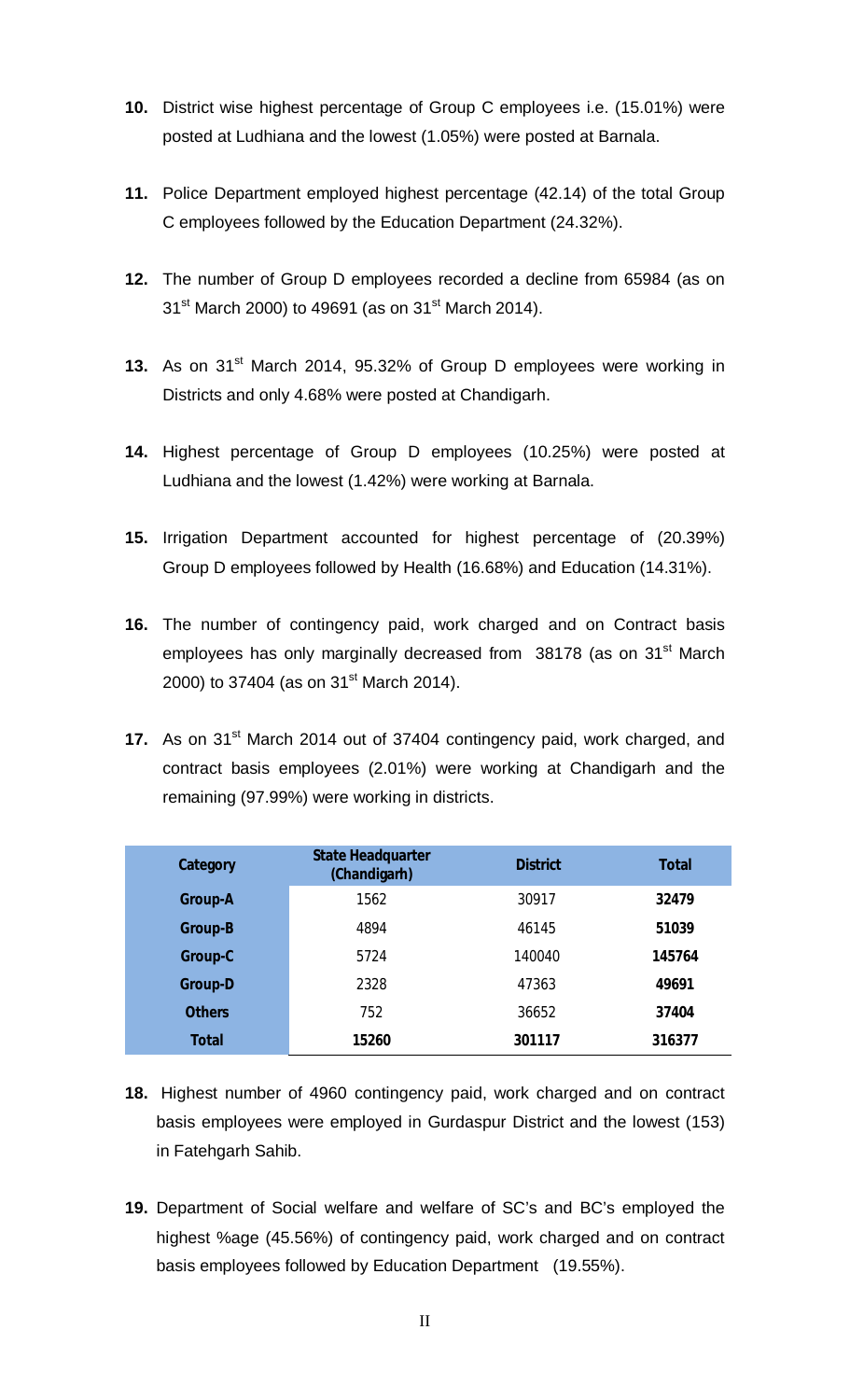#### **Participation of Women in Government Employment**

- **20.** As on 31<sup>st</sup> March 2014 out of total 316377 Government employees less than half i.e. (30.51%) were Female employees.
- **21.** Out of the total (32479) Group A employees 42.51% were females on the other hand females were 39.03% of the total (51039) Group B employees in the State.
- **22.** Highest %age of Group A & B female employees were employed with Education Department i.e. (33.84%, 26.41%) followed by Health Department (4.15%, 4.20%) respectively.
- **23.** Females accounted for 21.80% of the total Group C and 17.52% of the total Group D employees.





#### **Reservation Position in Government Employment**

| Category                | <b>Group-A</b> | Group-B | Group-C | <b>Group-D</b> | <b>Total</b> |
|-------------------------|----------------|---------|---------|----------------|--------------|
| <b>Scheduled Castes</b> | 5997           | 10359   | 36293   | 17174          | 69823        |
| <b>Backward Classes</b> | 2349           | 4486    | 15659   | 5678           | 28172        |
| <b>Others</b>           | 1178           | 1903    | 9272    | 5514           | 17867        |
| Total                   | 9524           | 16748   | 61224   | 28366          | 115862       |

**25.** As on 31.3.2014 out of the total 278973 filled up posts of Government employees 69823 (25.03%) belonged to scheduled castes. Group-wise No. of scheduled castes employees were 5997 (18.46%) in group-A, 10359 (20.30%) in group-B, 36293 (24.90%) in group-C and 17174 (34.56%) in group-D. (*Percentage derived from the total filled posts of the same group*).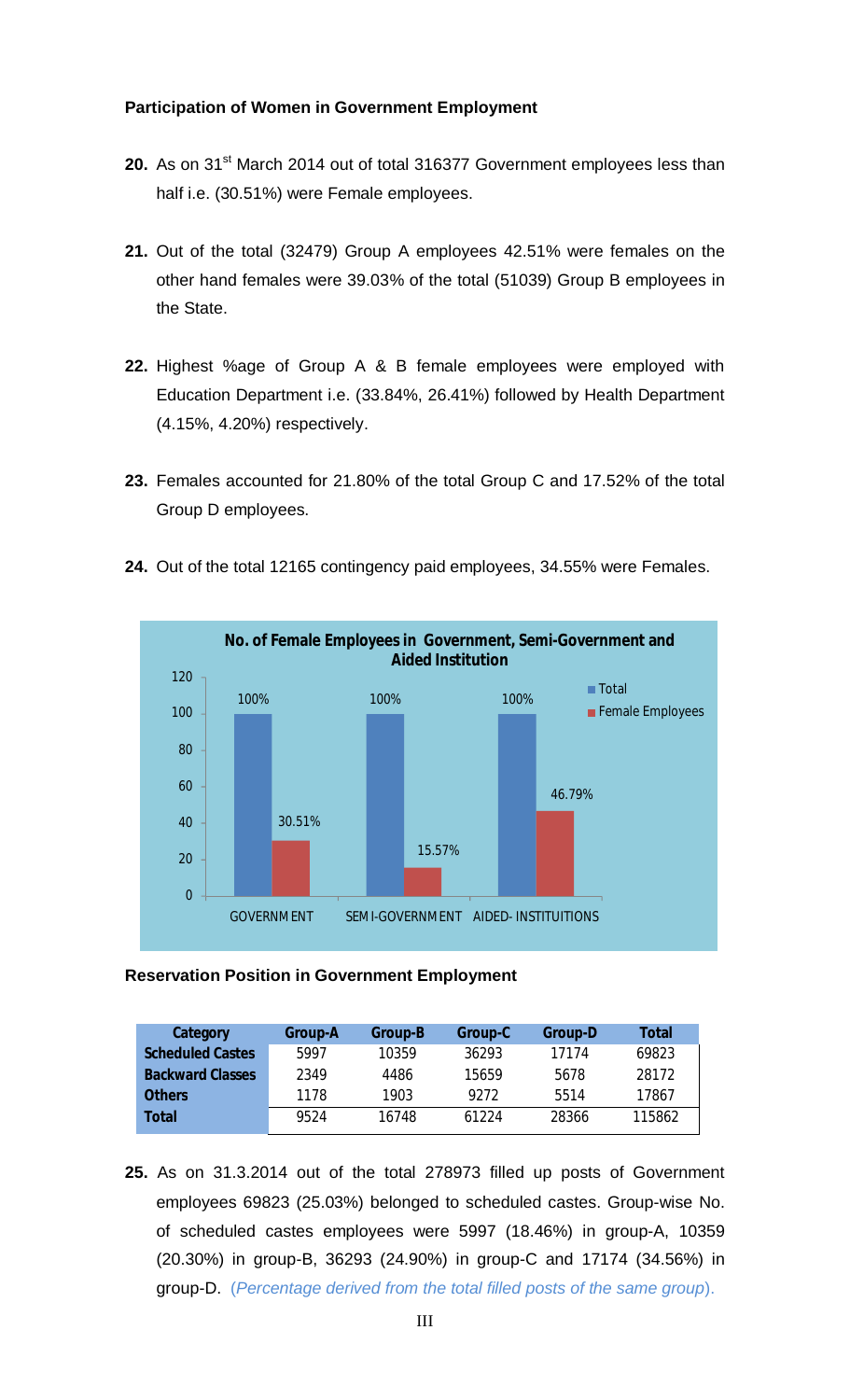

- **26.** As on 31.3.2014 out of the total 278973 filled up posts of Government employees, 28172 (10.10%) belonged to backward classes. Group-wise Number of these employees were 2349 (7.23%) in group-A, 4486 (8.79%) in group-B, 15659 (10.74%) in group-C and 5678 (11.43%) in group-D. (Percentage derived from the total filled posts of the same group).
- **27.** As on 31.3.2014 out of the total 278973 filled up posts of Government Employees, 3692 (1.32%) belonged to Ex-servicemen. The Group wise break up of Ex-Servicemen Government employees were 367 (1.13%) in Group A, 377 (0.74%) in Group B, 2339 (1.60%) in Group C and 609 (1.23%) in Group D (Percentage derived from the total filled posts of the same group).
- **28.** As on 31.3.2014 out of the total 278973 filled up posts of Government Employees, 453(0.16%) belonged to Freedom Fighter category. Group wise No. of such employees were 53(0.16%) in Group A, 69 (0.14%) in Group B, 240 (0.16%) in Group C, and 91 (0.18%) in Group D (Percentage derived from the total filled posts of the same group).
- **29.** As on 31.3.2014 out of the total 278973 filled up posts of Government Employees, 2672 were handicapped. Group wise break up of handicapped employees is 342 (1.05%) in Group A, 539 (1.06%) in Group B, 1076 (0.74%) in Group C, and 715 (1.44%) in Group D. (Percentage derived from the total filled posts of the same group).
- **30.** As on 31.3.2014 out of the total 278973 filled up posts of Government Employees, 2211 (0.79%) employees belonged to category of terrorist affected. Out of these 114 employees (0.35%) were in Group A, 195 (0.38%) in Group B, 1178 (0.81%) in Group C, and 724 (1.46%) in Group D. (Percentage derived from the total filled posts of the same group).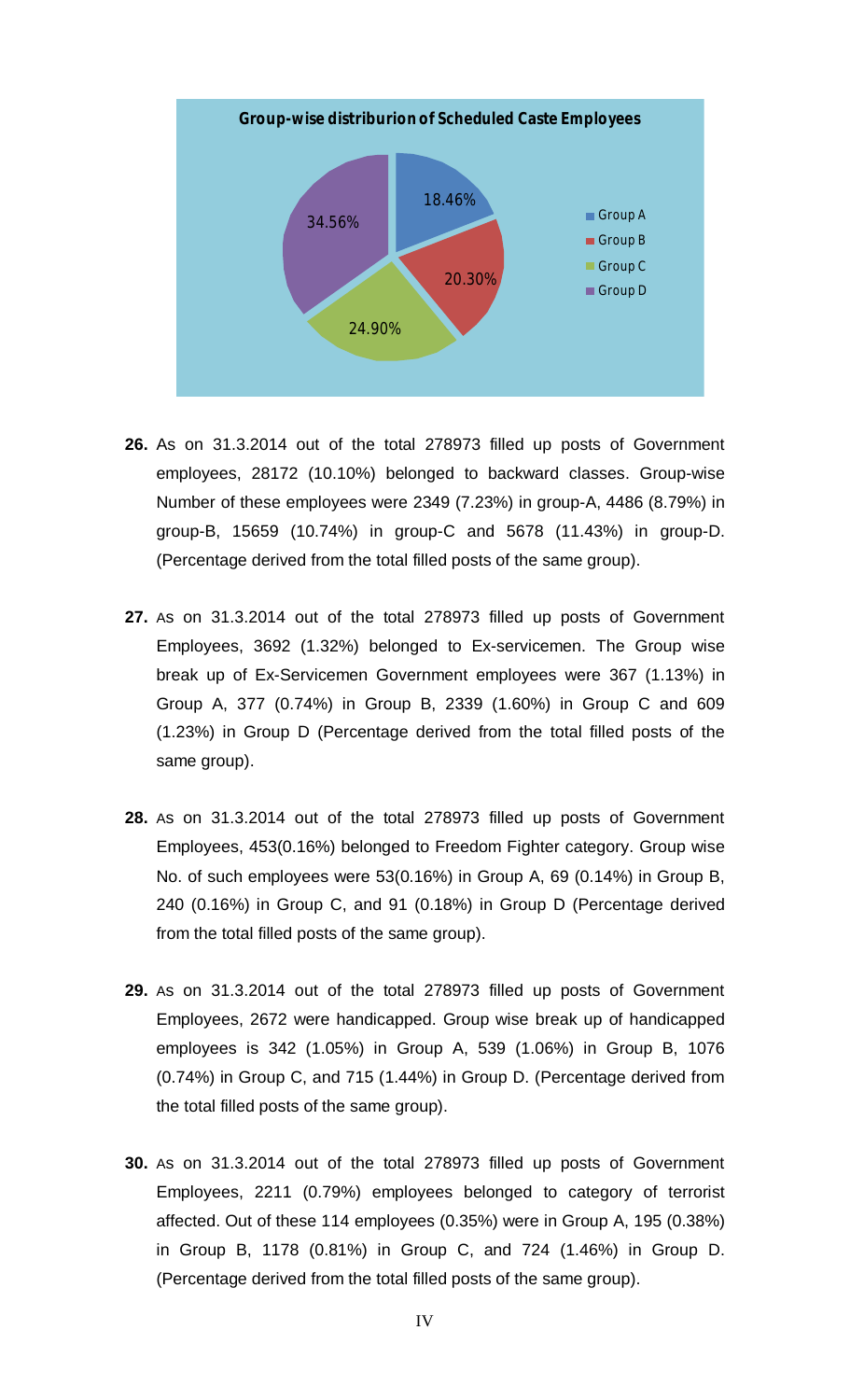**31.** As on 31.3.2014 out of the total 278973 filled up posts of Government Employees, 8839(3.17%) employees were employed on compassionate grounds. Group wise such employees 302 (0.93%) in Group A, 723 (1.42%) in Group B, 4439 (3.05%) in Group C, and 3375 (6.79%) were employed in Group D. (Percentage derived from the total filled posts of the same group).

#### **Retirement Position of Government Employees.**

**32.** During the year 2013-14, 10038 government employees were employed and 4194 employees retired. The total No. of employees Terminated, Dismissed, Resigned or Died was 675.

#### **Expenditure opn Government Employees**

**33.** During the year 2013-14 the estimated expenditure on the salaries of Government employees was Rs. 11320.62 crores i.e. 3.58 lakhs per employee.

#### **Distribution of Semi-Government Employees.**

| Category     | Board /<br><b>Corporation</b> | <b>Municipal</b><br>Corporation/<br><b>Committees</b> | <b>Improvement</b><br><b>Trusts</b> | <b>Zila</b><br><b>Parishads</b> | <b>Market</b><br><b>Committees</b> | Panchay<br>at<br><b>Samities</b> | <b>Total</b> |
|--------------|-------------------------------|-------------------------------------------------------|-------------------------------------|---------------------------------|------------------------------------|----------------------------------|--------------|
| <b>Male</b>  | 57277                         | 22123                                                 | 607                                 | 1558                            | 2933                               | 2807                             | 87305        |
| Female       | 6203                          | 6833                                                  | 91                                  | 1364                            | 406                                | 1209                             | 16106        |
| <b>Total</b> | 63480                         | 28956                                                 | 698                                 | 2922                            | 3339                               | 4016                             | 103411       |

- **34.** A total No. of 103411 semi- government employees were employed in the state. Out of total highest 61.39% were employed in Boards and Corporations followed by 28% in Municipal corporations / committees, Panchayat samitees 3.88%, Market committees 3.23%, Zila Parishads 2.83%, and Improvement trusts 0.67%.
- **35.** As on 31-3-2014, out of the total 142388 sanctioned posts in Boards, Corporations / Local bodies 103411 (72.63%) posts were filled up.
- **36.** The highest No. of employees (20682) of Boards/ Corporations were working in the pay scale of 5910-20200+2000.
- **37.** The highest No. of employees (11916) of Municipal Committees/Corporations were working in the pay scale of 4900- 10680+1650.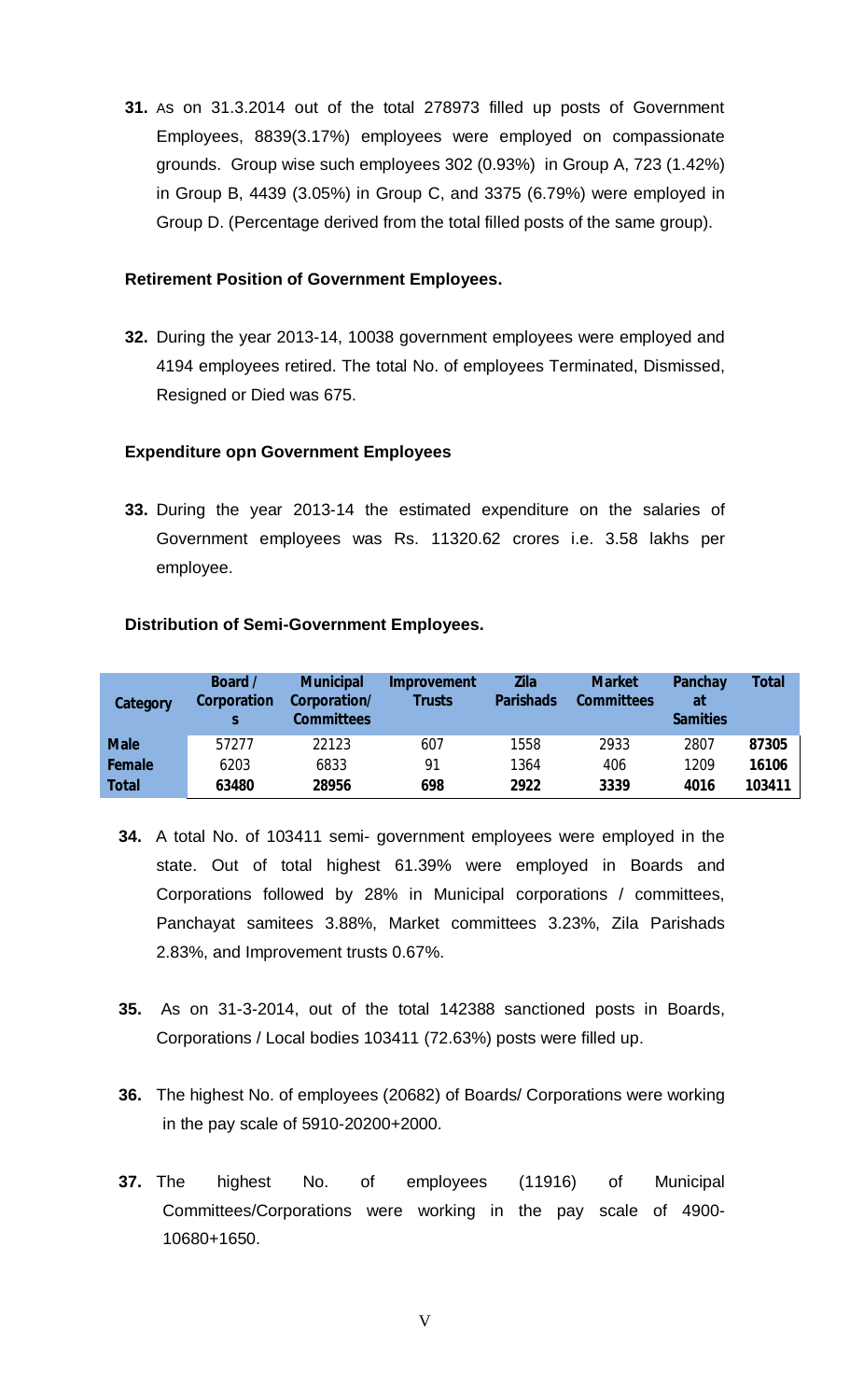- **38.** The highest No. of employees (255) of Improvement trusts were working in the pay scale of4900-10680 + 1650.
- **39.** The highest No. of employees (910) of Zila Parishads were working in the pay scale of 10300-34800+3800.
- **40.** The highest No. of employees (792) of Market Committees were working in the pay scale of 10300-34800+3200.
- **41.** The highest No. of employees (1486) of Panchayat Samitis were working in the pay scale of 10300-34800+4200.

#### **Participation of Women in Semi-Government Employment**

**42.** Out of 103411 employees 16106 female employees were employed in the semi-Government offices. Out of this the highest No. of Females (6833) were employed in Municipal Corporations / Committees followed by (6203) in Boards / Corporations, (1364) in Zila Parishads, (1209) in Panchayat Samitis, (406) in Market Committees and (91) in Improvement Trusts.

#### **Reservation position of Semi- Government Employees**

- **43.** Out of total 63480 employees of Boards / Corporations (21.89%) belonged to Scheduled Castes, (10.54%) Backward Classes, (0.75%) Ex-Servicemen, and (0.46%) Wards of Freedom Fighters.
- **44.** Out of total 28956 employees of Municipal Corporations / Committees (65.90%) belonged to Scheduled Castes, (5.33%) Backward Classes, (0.13%) Ex-Servicemen, and (0.45%) Wards of Freedom Fighters.
- **45.** Out of total 698 employees of Improvement Trusts (22.49%) belonged to Scheduled Castes, (9.60%) Backward Classes, and (0.86%) Wards of Freedom Fighters.
- **46.** Out of total 2922 employees of Zila Parishads (26.18%) belonged to Scheduled Castes, (9.51%) Backward Classes, (5%) Ex-Servicemen, and (1.37%) Wards of Freedom Fighters.
- **47.** Out of total 3339 employees of Market Committees (23.63%) belonged to Scheduled Castes, (10.27%) Backward Classes, (0.48%) Ex-Servicemen, and (0.18%) Wards of Freedom Fighters.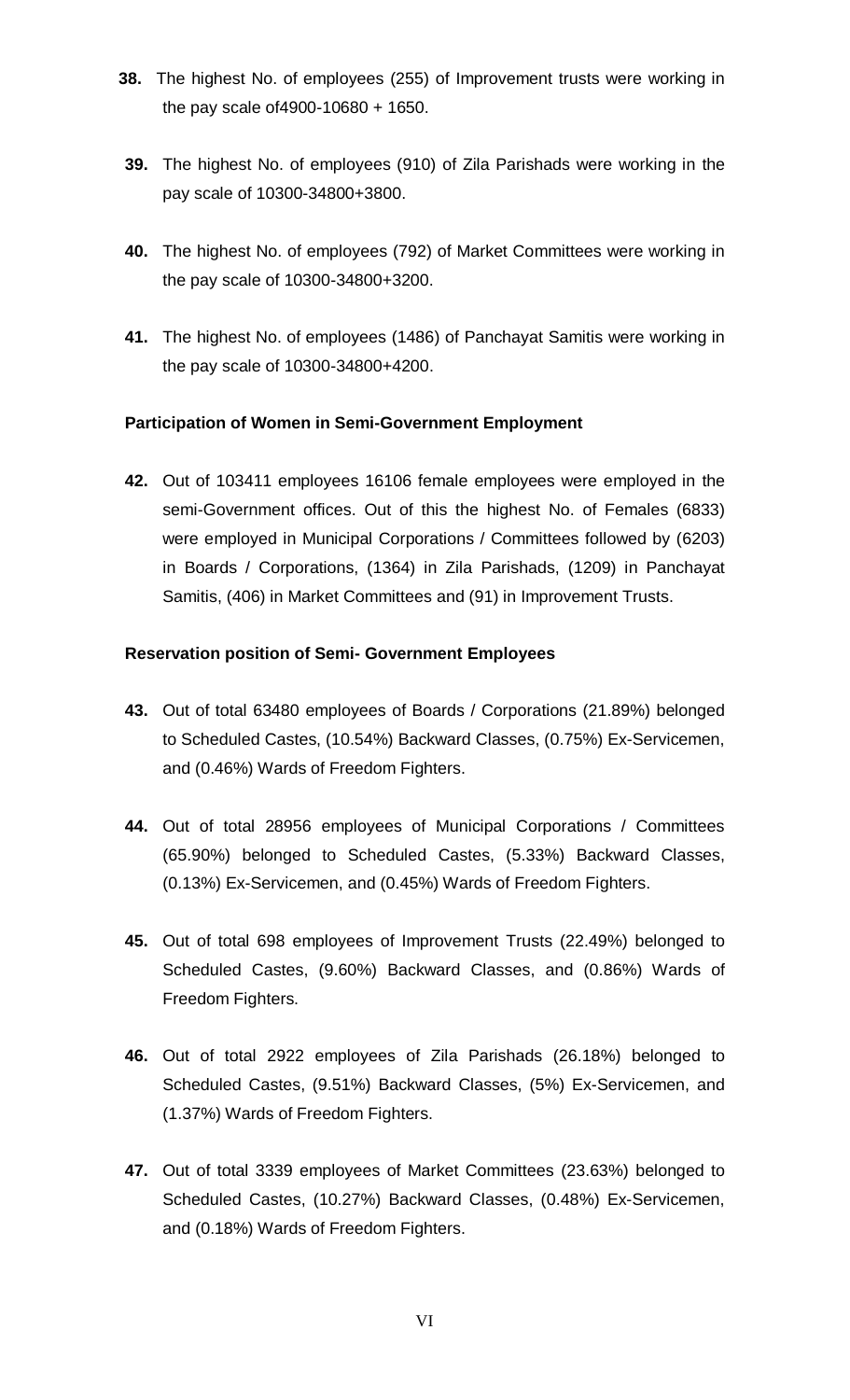**48.** Out of total 4016 employees of Panchayat Samities (30.23%) belonged to Scheduled Castes, (11.03%) Backward Classes, (1.29%) Ex-Servicemen, and (2.19%) Wards of Freedom Fighters.

#### **Retirement Position of Semi-Government Employees**

**49.** Out of total 103411 filled up posts, (1133) employees retired from the Board/Corporations followed by (573) in Municipal corporations/committees, (154) in Market Committee, (65) in Panchayat samities, (20) in Improvement trusts and (17) in Zila Parishads.

#### **Employees working in Aided Institutions of Punjab**

| Category     | <b>Aided-Institutions</b> |
|--------------|---------------------------|
| <b>Male</b>  | 5372                      |
| Female       | 4723                      |
| <b>Total</b> | 10095                     |
|              |                           |

**50.** As on 31-3-2014 the total No. of employees in Aided Institutions were 10095. Out of this, 1084 (10.74%) employees belonged to Scheduled Castes, 672 (6.66%) to Backward Classes, 22 (0.22%) to Ex-servicemen, 17 (0.17%) to wards of Freedom Fighters, 22 (0.22%) to Handicapped, 14 (0.14%) to Terrorist affected and 29 (0.29%) were employed on Compassionate grounds. 237 employees of Aided Institutions retired during the year 2013-14.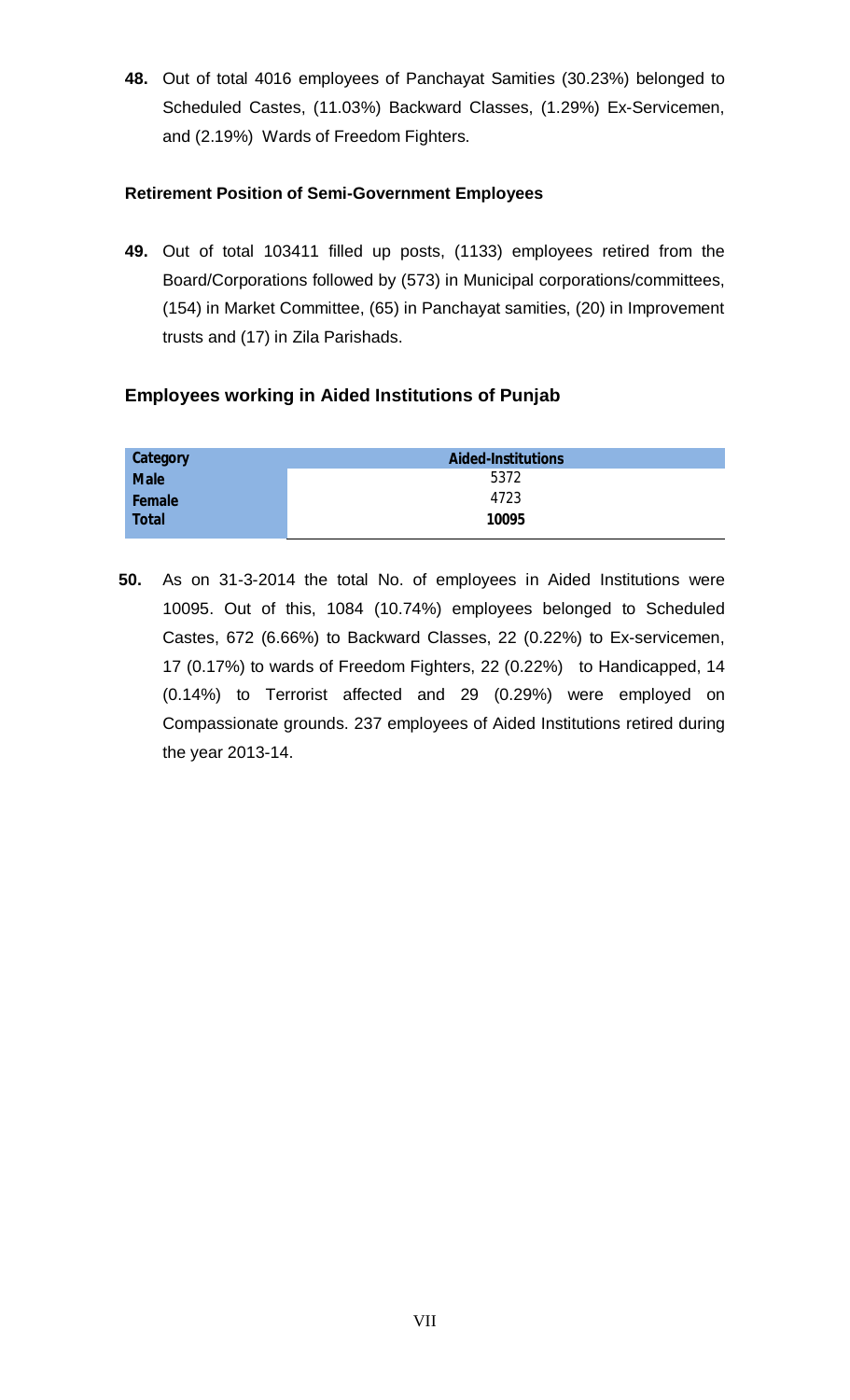## $P\hat{A}RT = A^2$

# GOVERNMENT EMPLOYEES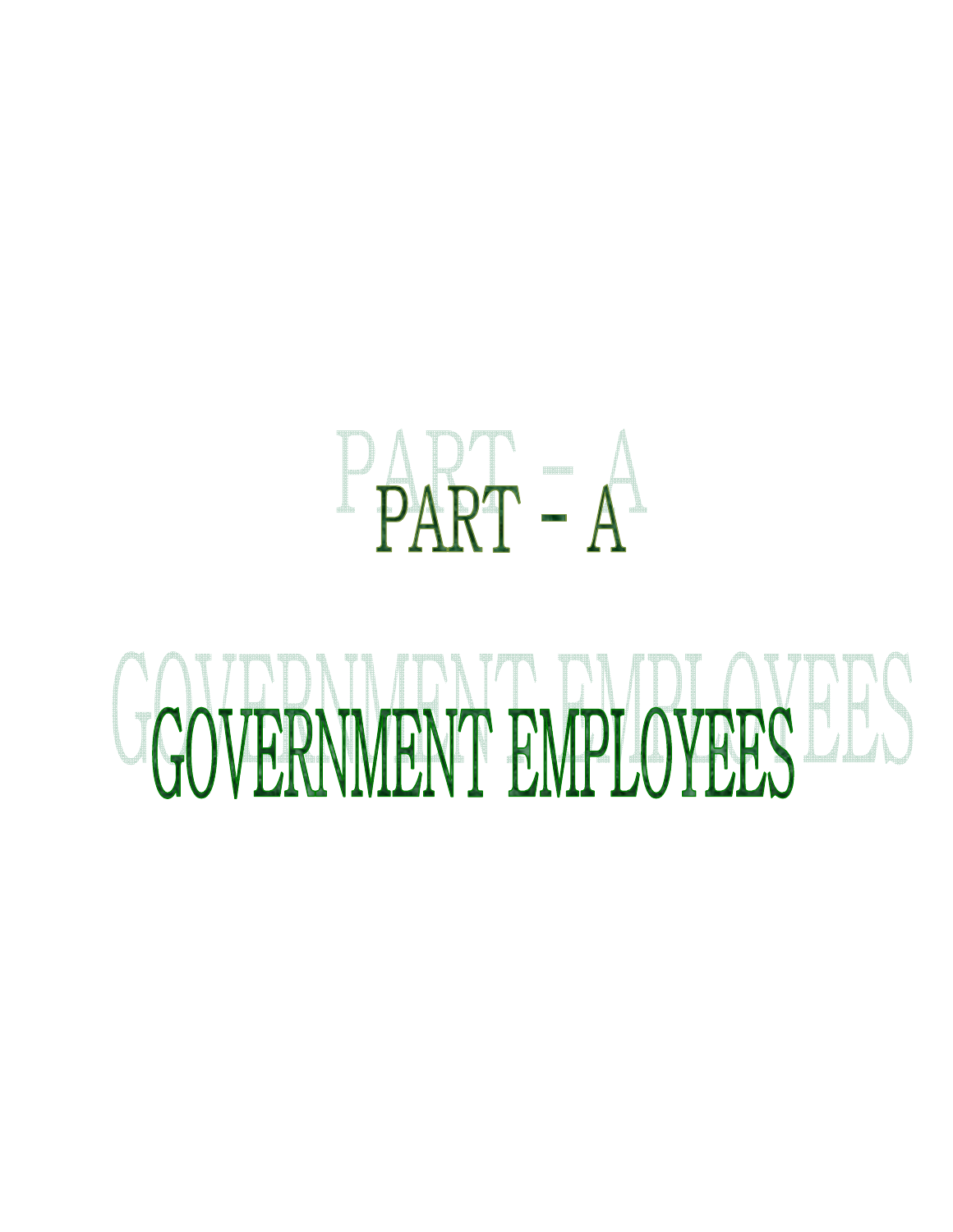| Year         | <b>Group A</b> | <b>Group B</b> | <b>Group C</b>          | <b>Group D</b> | Contingency<br>paid, work<br>charged and on<br>contract basis | <b>Total</b>            |
|--------------|----------------|----------------|-------------------------|----------------|---------------------------------------------------------------|-------------------------|
| $\mathbf{1}$ | $\overline{2}$ | $\mathbf{3}$   | $\overline{\mathbf{4}}$ | 5              | 6                                                             | $\overline{\mathbf{z}}$ |
| 2000         | 10275          | 4906           | 256105                  | 65984          | 38178                                                         | 375448                  |
| 2001         | 11505          | 10892          | 247083                  | 66939          | 35048                                                         | 371467                  |
| 2002         | 12534          | 12095          | 247940                  | 68097          | 37711                                                         | 378377                  |
| 2003         | 13154          | 12078          | 246705                  | 67673          | 34577                                                         | 374187                  |
| 2004         | 13189          | 12420          | 243161                  | 67113          | 35898                                                         | 371781                  |
| 2005         | 12558          | 12471          | 236791                  | 65437          | 30033                                                         | 357290                  |
| 2006         | 12248          | 12609          | 229620                  | 63151          | 30162                                                         | 347790                  |
| 2007         | 11706          | 12650          | 221569                  | 61931          | 37681                                                         | 345537                  |
| 2008         | 11296          | 12611          | 211161                  | 61074          | 38908                                                         | 335050                  |
| 2009         | 10819          | 13161          | 204641                  | 57508          | 38035                                                         | 324164                  |
| 2010         | 10768          | 20833          | 191432                  | 56805          | 40923                                                         | 320761                  |
| 2011         | 10793          | 22156          | 188189                  | 55531          | 45938                                                         | 322607                  |
| 2013         | 31108          | 46777          | 151776                  | 50191          | 36777                                                         | 316629                  |
| 2014         | 32479          | 51039          | 145764                  | 49691          | 37404                                                         | 316377                  |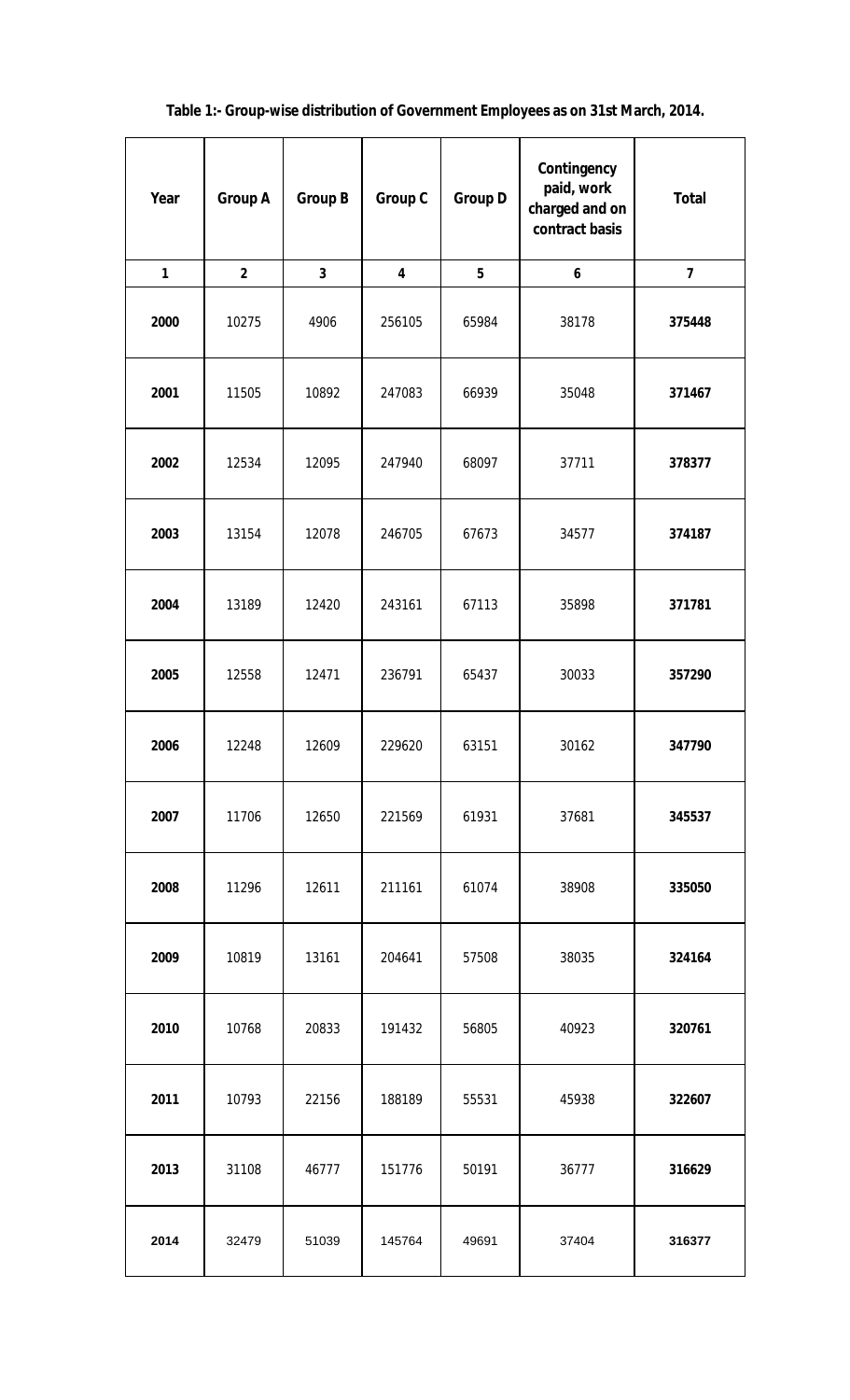

**Year wise Total, Male and Female No. of Government Employees**

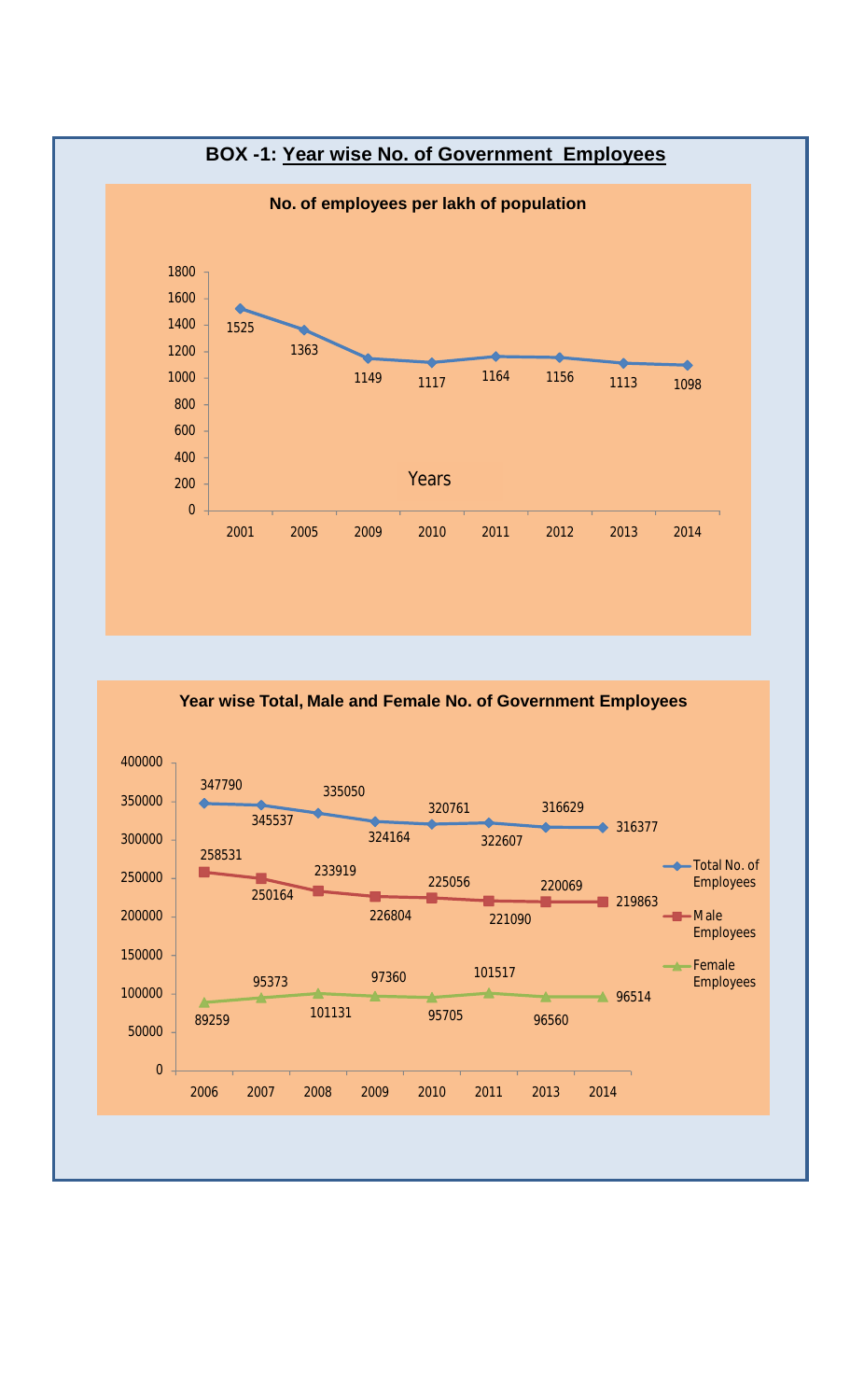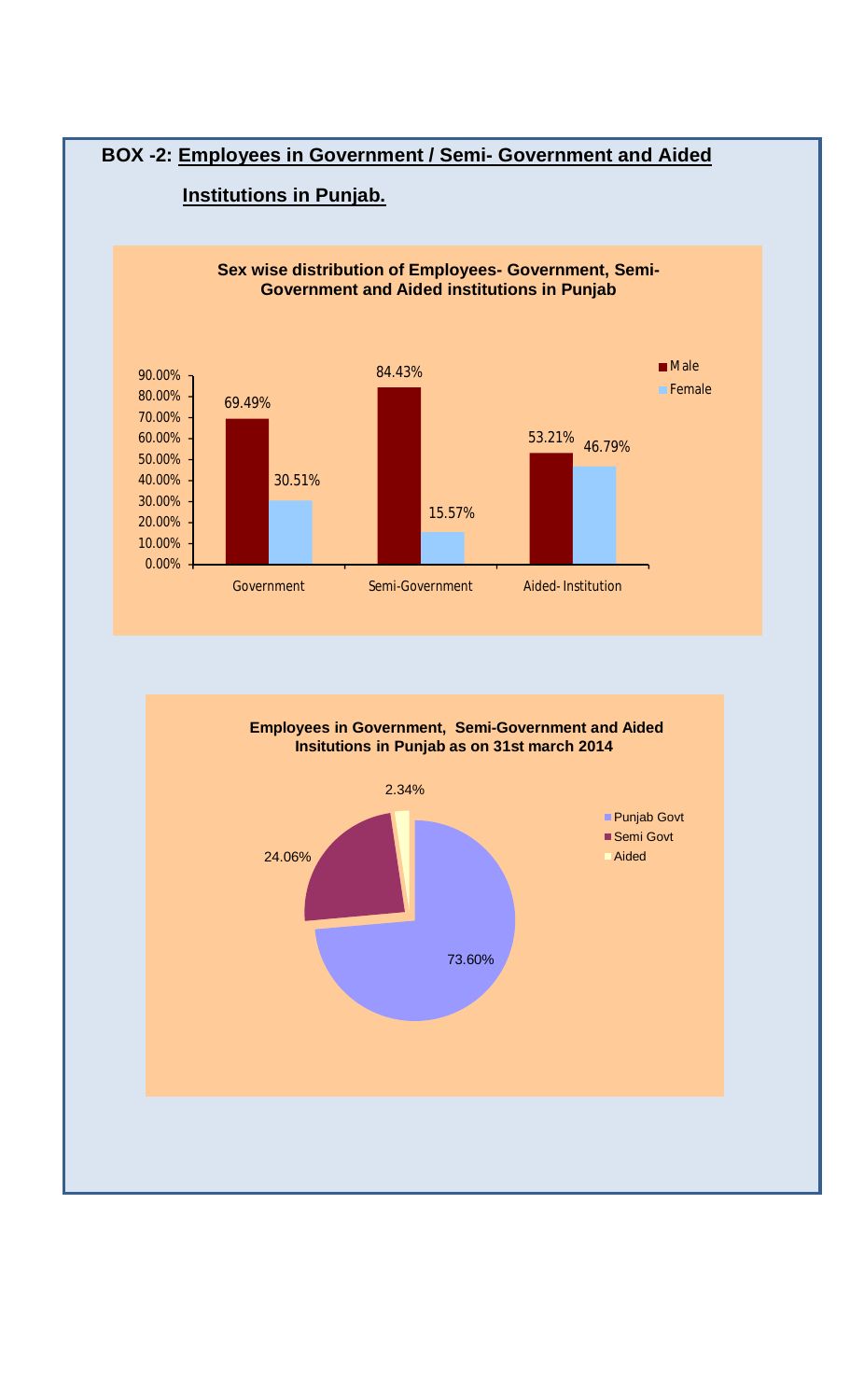|                | Pay Scale and Group Wise Employees Working at State Headquarter and District Level as on 31st March 2013 |                                                                   |                         |               |                                                  |                       |                   |
|----------------|----------------------------------------------------------------------------------------------------------|-------------------------------------------------------------------|-------------------------|---------------|--------------------------------------------------|-----------------------|-------------------|
| Sr.            | Pay scale/Grade                                                                                          | <b>State</b>                                                      | <b>District</b>         | <b>Total</b>  | %age of                                          | %age of               | %age to Total     |
| No.            | pay                                                                                                      | Headquarter                                                       | Level.                  |               | <b>Employess</b>                                 | <b>Employess</b>      | <b>Employees</b>  |
|                |                                                                                                          | (Chandigarh)                                                      |                         |               | working at                                       | working at            |                   |
|                |                                                                                                          |                                                                   |                         |               | Chandigarh                                       | <b>District level</b> |                   |
| 1              | $\overline{2}$                                                                                           | $\overline{3}$                                                    | $\overline{\mathbf{4}}$ | 5             | 6                                                | $\overline{7}$        | 8                 |
|                |                                                                                                          | 100                                                               |                         |               | Pay Scale wise distribution of Group A Employees |                       |                   |
| 1              | 10300-34800+5000                                                                                         | 305                                                               | 17124<br>4049           | 17224<br>4354 | 0.58<br>7.01                                     | 99.42<br>92.99        | 5.44<br>1.38      |
| $\overline{2}$ | 10300-34800+5400                                                                                         | 289                                                               | 2458                    | 2747          | 10.52                                            | 89.48                 | 0.87              |
| 3              | 15600-39100+5400                                                                                         | 9                                                                 | 594                     | 603           | 1.49                                             | 98.51                 | 0.19              |
| 4<br>5         | 15600-39100+5700                                                                                         | $\overline{4}$                                                    | 1166                    | 1170          | 0.34                                             | 99.66                 | 0.37              |
| 6              | 15600-39100+6000<br>15600-39100+6600                                                                     | 198                                                               | 1740                    | 1938          | 10.22                                            | 89.78                 | 0.61              |
| 7              | 15600-39100+7400                                                                                         | 26                                                                | 363                     | 389           | 6.68                                             | 93.32                 | 0.12              |
| 8              | 15600-39100+7600                                                                                         | 38                                                                | 387                     | 425           | 8.94                                             | 91.06                 | 0.13              |
| 9              | 15600-39100+7800                                                                                         | 24                                                                | 361                     | 385           | 6.23                                             | 93.77                 | 0.12              |
| 10             | 15600-39100+8200                                                                                         | $\overline{2}$                                                    | 106                     | 108           | 1.85                                             | 98.15                 | 0.03              |
| 11             | 15600-39100+8400                                                                                         | 23                                                                | 334                     | 357           | 6.44                                             | 93.56                 | 0.11              |
| 12             | 37400-67000+8600                                                                                         | 106                                                               | 1111                    | 1217          | 8.71                                             | 91.29                 | 0.38              |
| 13             | 37400-67000+8700                                                                                         | 47                                                                | 142                     | 189           | 24.87                                            | 75.13                 | 0.06              |
| 14             | 37400-67000+8800                                                                                         | $\overline{4}$                                                    | 76                      | 80            | 5.00                                             | 95.00                 | 0.03              |
| 15             | 37400-67000+8900                                                                                         | 3                                                                 | 354                     | 357           | 0.84                                             | 99.16                 | 0.11              |
| 16             | 37400-                                                                                                   | $\overline{44}$                                                   | 256                     | 300           | 14.67                                            | 85.33                 | 0.09              |
|                | 67000+10000                                                                                              |                                                                   |                         |               |                                                  |                       |                   |
| 17             | Any other                                                                                                | 340                                                               | 296                     | 636           | 53.46                                            | 46.54                 | 0.20              |
|                | <b>Total</b>                                                                                             | 1562                                                              | 30917                   | 32479         | 4.81                                             | 95.19                 | 10.27             |
|                |                                                                                                          |                                                                   |                         |               | Pay Scale wise distribution of Group B Employees |                       |                   |
| 18             | 10300-34800+3800                                                                                         | 773                                                               | 7136                    | 7909          | 9.77                                             | 90.23                 | 2.50              |
| 19             | 10300-34800+4200                                                                                         | 192                                                               | 16216                   | 16408         | 1.17                                             | 98.83                 | 5.19              |
| 20             | 10300-34800+4400                                                                                         | 3006                                                              | 13717                   | 16723         | 17.98                                            | 82.02                 | 5.29              |
| 21             | 10300-34800+4600                                                                                         | 537                                                               | 5116                    | 5653          | 9.50                                             | 90.50                 | 1.79              |
| 22             | 10300-34800+4999                                                                                         | 340                                                               | 2885                    | 3225          | 10.54                                            | 89.46                 | 1.02              |
| 23             | Any other                                                                                                | 46                                                                | 1075                    | 1121          | 4.10                                             | 95.90                 | 0.35              |
|                | <b>Total</b>                                                                                             | 4894                                                              | 46145                   | 51039         | 9.59                                             | 90.41                 | 16.13             |
|                |                                                                                                          |                                                                   |                         |               | Pay Scale wise distribution of Group C Employees |                       |                   |
| 24             | 5910-20200+1900                                                                                          | 185                                                               | 16945                   | 17130         | 1.08                                             | 98.92                 | 5.41              |
| 25             | 5910-20200+1950                                                                                          | 37                                                                | 4420                    | 4457          | 0.83                                             | 99.17                 | 1.41              |
| 26             | 5910-20200+2000                                                                                          | 30                                                                | 5584                    | 5614          | 0.53                                             | 99.47                 | 1.77              |
| 27             | 5910-20200+2400                                                                                          | 334                                                               | 7406                    | 7740          | 4.32                                             | 95.68                 | 2.45              |
| 28             | 5910-20200+2800                                                                                          | 219                                                               | 10451                   | 10670         | 2.05                                             | 97.95                 | $\overline{3.37}$ |
| 29             | 5910-20200+3000                                                                                          | 74                                                                | 10808                   | 10882         | 0.68                                             | 99.32                 | 3.44              |
| 30             | 10300-34800+3200                                                                                         | 3017                                                              | 53284                   | 56301         | 5.36                                             | 94.64                 | 17.80             |
| 31             | 10300-34800+3600                                                                                         | 1774                                                              | 22781                   | 24555         | 7.22                                             | 92.78                 | 7.76              |
| 32             | Any other                                                                                                | 54                                                                | 8361                    | 8415          | 0.64                                             | 99.36                 | 2.66              |
|                | <b>Total</b>                                                                                             | 5724                                                              | 140040                  | 145764        | 3.93                                             | 96.07                 | 46.07             |
|                |                                                                                                          |                                                                   |                         |               | Pay Scale wise distribution of Group D Employees |                       |                   |
| 33             | 4900-10680+1300                                                                                          | 118                                                               | 15363                   | 15481         | 0.76                                             | 99.24                 | 4.89              |
| 34             | 4900-10680+1400                                                                                          | 192                                                               | 3715                    | 3907          | 4.91                                             | 95.09                 | 1.23              |
| 35             | 4900-10680+1650                                                                                          | 1455                                                              | 25041                   | 26496         | 5.49                                             | 94.51                 | 8.37              |
| 36             | Any other                                                                                                | 563                                                               | 3244                    | 3807          | 14.79                                            | 85.21                 | 1.20              |
|                | <b>Total</b>                                                                                             | 2328                                                              | 47363                   | 49691         | 4.68                                             | 95.32                 | 15.71             |
|                |                                                                                                          | Pay Scale wise distribution of Contingency and Contract Employees |                         |               |                                                  |                       |                   |
| 37             | <b>Upto 3000</b>                                                                                         |                                                                   | 9566                    | 9567          | 0.01                                             | 99.99                 | 3.02              |
| 38             | 3001-5000                                                                                                | 20                                                                | 8020                    | 8040          | 0.25                                             | 99.75                 | 2.54              |
| 39             | 5001-8000                                                                                                | 188                                                               | 6534                    | 6722<br>6459  | 2.80                                             | 97.20                 | 2.12              |
| 40             | 8001-10000                                                                                               | 212<br>331                                                        | 6247                    |               | 3.28                                             | 96.72<br>95.00        | 2.04<br>2.09      |
| 41             | 10000 & above                                                                                            |                                                                   | 6285                    | 6616<br>37404 | 5.00                                             |                       | 11.82             |
| 42             | <b>Total</b>                                                                                             | 752                                                               | 36652                   |               | 2.01                                             | 97.99                 |                   |
| 43             | <b>Grand Total</b>                                                                                       | 15260                                                             | 301117                  | 316377        | 4.82                                             | 95.18                 | 100.00            |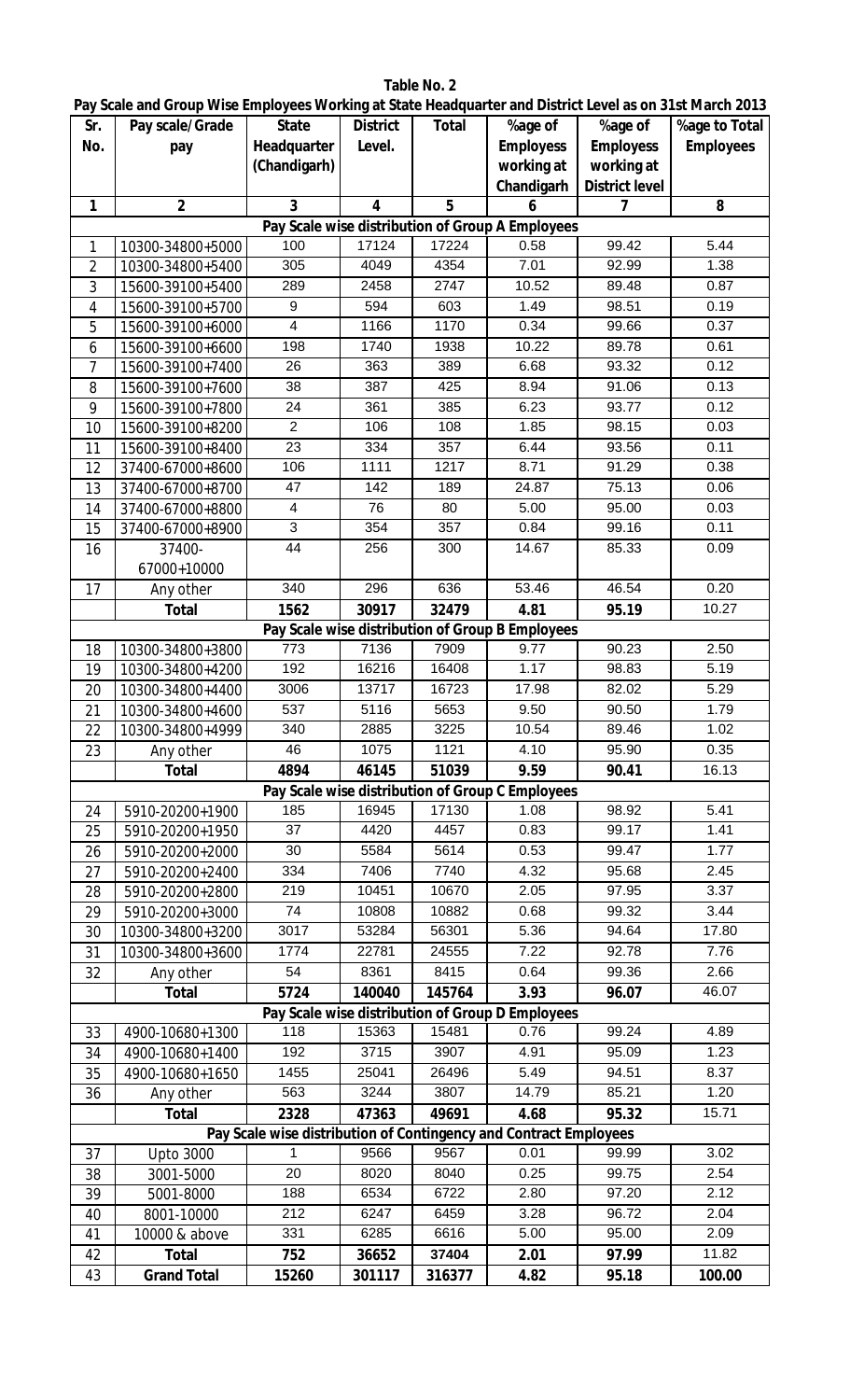| SN           | <b>Name of District</b> | Group<br>Α | Group<br>в | Group<br>C | Group<br>D | Work<br>Charged         | Contigency<br>Paid | On<br>Contract<br><b>Basis</b> | <b>Total</b> | %age  |
|--------------|-------------------------|------------|------------|------------|------------|-------------------------|--------------------|--------------------------------|--------------|-------|
| $\mathbf{1}$ | $\mathbf{2}$            | 3          | 4          | 5          | 6          | $\overline{7}$          | 8                  | 9                              | 10           | 11    |
| 1.           | Ludhiana                | 1299       | 3408       | 21879      | 5094       | 6                       | 128                | 2462                           | 34276        | 10.83 |
| 2.           | Jalandhar               | 826        | 3034       | 18515      | 3410       | $\mathbf 0$             | 535                | 383                            | 26703        | 8.44  |
| 3.           | Amritsar                | 942        | 7255       | 10702      | 3962       | 140                     | 25                 | 3534                           | 26560        | 8.40  |
| 4.           | Patiala                 | 2650       | 2627       | 12408      | 4411       | $\overline{\mathbf{c}}$ | 398                | 454                            | 22950        | 7.25  |
| 5.           | Gurdaspur               | 697        | 3756       | 9671       | 2920       | $\overline{c}$          | 1044               | 3914                           | 22004        | 6.89  |
| 6.           | Hoshiarpur              | 625        | 424        | 14907      | 3525       | 802                     | 825                | 343                            | 21451        | 6.72  |
| 7.           | Bhatinda                | 552        | 2964       | 7634       | 2109       | 1831                    | 805                | 1299                           | 17194        | 5.39  |
| 8.           | Chandigarh              | 1562       | 4894       | 5724       | 2328       | $\mathbf{1}$            | 391                | 360                            | 15260        | 5.08  |
| 9.           | Sangrur                 | 2783       | 3099       | 4517       | 2476       | $\mathbf 0$             | 461                | 802                            | 14138        | 4.43  |
| 10.          | Firozpur                | 1799       | 1877       | 4068       | 2613       | 89                      | 617                | 708                            | 11771        | 3.69  |
| 11.          | S.A.S. Nagar            | 2285       | 1815       | 3219       | 1287       | 0                       | 336                | 1395                           | 10337        | 3.24  |
| 12.          | Rupnagar                | 1988       | 1823       | 3105       | 1810       | 3                       | 795                | 498                            | 10022        | 3.14  |
| 13.          | Mansa                   | 1490       | 1992       | 2629       | 1182       | 284                     | 1767               | 443                            | 9787         | 3.07  |
| 14.          | Moga                    | 1994       | 2219       | 3287       | 1306       | 59                      | 287                | 554                            | 9706         | 3.04  |
| 15.          | Pathankot               | 1438       | 974        | 2878       | 2898       | $\mathbf 0$             | 69                 | 1246                           | 9503         | 2.97  |
| 16.          | Kapurthala              | 2042       | 1568       | 2921       | 1098       | $\pmb{0}$               | 496                | 571                            | 8696         | 2.72  |
| 17.          | Muktsar                 | 1986       | 704        | 3031       | 1047       | $\pmb{0}$               | 776                | 845                            | 8389         | 2.63  |
| 18.          | Tarntarn                | 342        | 848        | 3400       | 901        | 0                       | 348                | 58                             | 5897         | 2.44  |
| 19.          | Faridkot                | 245        | 522        | 3149       | 1400       | $\pmb{0}$               | 1155               | 961                            | 7432         | 2.33  |
| 20.          | Fazilka                 | 1557       | 954        | 2415       | 1117       | $\pmb{0}$               | 483                | 121                            | 6647         | 2.08  |
| 21.          | Nawanshahr              | 1101       | 1157       | 2376       | 1158       | 13                      | 130                | 260                            | 6195         | 1.94  |
| 22.          | Fatehgarh Sahib         | 1189       | 1897       | 1794       | 932        | $\pmb{0}$               | 85                 | 68                             | 5965         | 1.87  |
| 23.          | Barnala                 | 1087       | 1228       | 1535       | 707        | 152                     | 210                | 575                            | 5494         | 1.72  |
|              | Total                   | 32479      | 51039      | 145764     | 49691      | 3384                    | 12166              | 21854                          | 316377       | 100   |

#### **Table No. 3 District-wise/Group-wise Distribution of Punjab Govt. Employees as on 31st March, 2014**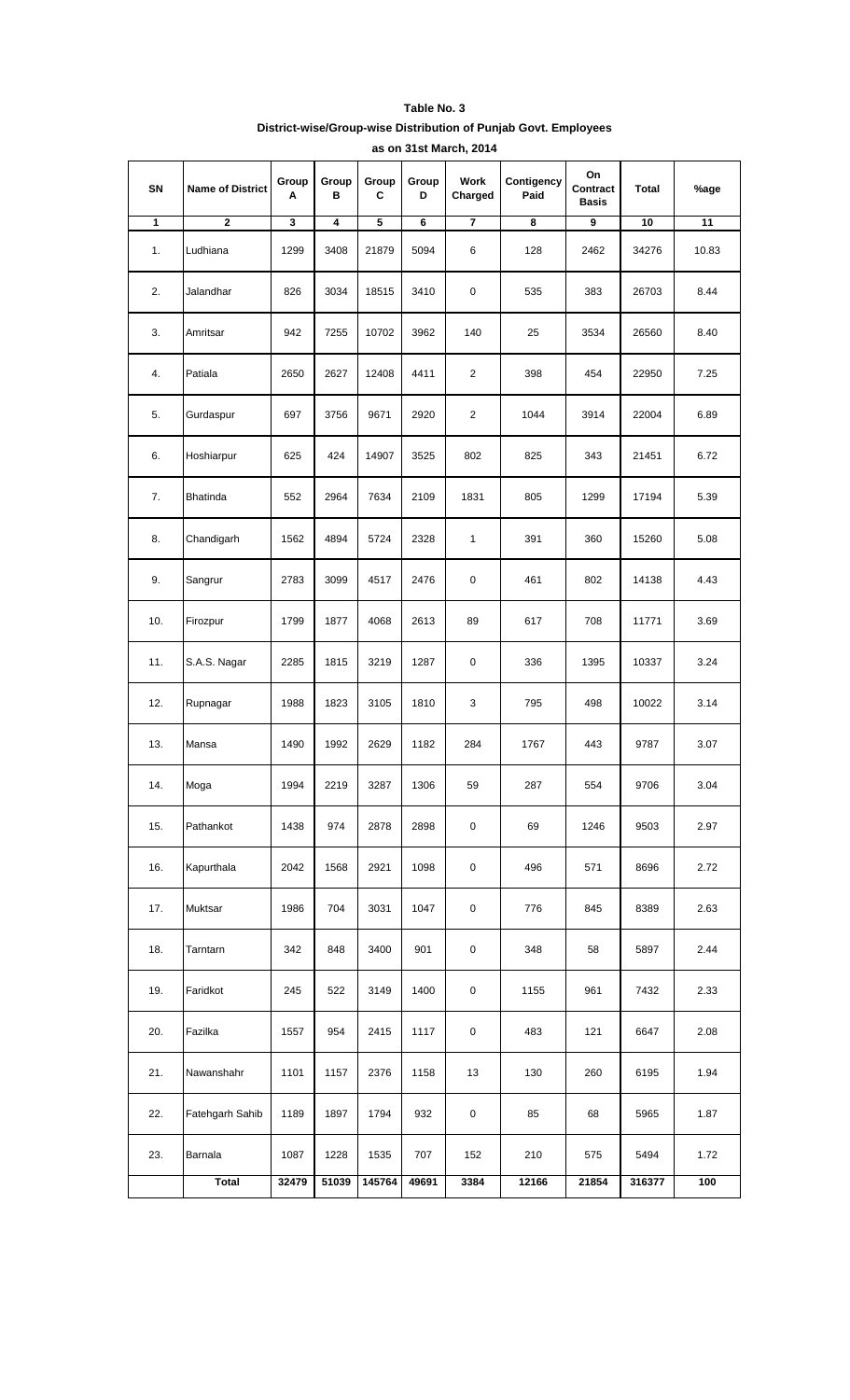| <b>SN</b>       |                                                          |                        |             |             |                | שנו וטני זיושטו | opwa w                  |                  |                | on woo pisundulon | vu ungas von   |                  |                 |               |                  |                |                      |                  |                | ~~……             |                  |             |                |              |             |                  |
|-----------------|----------------------------------------------------------|------------------------|-------------|-------------|----------------|-----------------|-------------------------|------------------|----------------|-------------------|----------------|------------------|-----------------|---------------|------------------|----------------|----------------------|------------------|----------------|------------------|------------------|-------------|----------------|--------------|-------------|------------------|
|                 | <b>Name Of Department</b>                                | Gurda                  | Amrit-      |             | Tarn   Kapu    |                 | <b>Jalan-   Hoshia-</b> |                  | Rup- S.A.S.    | Ludhi-            | <b>Firoz-</b>  | Farid-           | <b>Bathi-</b>   | Sang-   Barn- |                  | F.             | Patial   Man-   Nawa |                  |                | Mukt- Moga       |                  |             | Patha Fazilk   | <b>Total</b> | Chandi-     | Total            |
|                 |                                                          | s-pur                  | sar         | Taranl      | r-             | dhar            | rpur                    | nagar            | <b>Nagar</b>   | ana               | pur            | kot              | nda             | rur           | ala              | Garh           | a                    | sa               | n              | sar              |                  | nkot        | a              |              | garh        |                  |
|                 |                                                          |                        |             |             | thala          |                 |                         |                  |                |                   |                |                  |                 |               |                  | Sahi           |                      |                  | Sheh           |                  |                  |             |                |              |             |                  |
| $\mathbf{1}$    | $\mathbf{c}$                                             | 3                      | 4           | 5           | 6              | $\overline{7}$  | 8                       | 9                | 10             | 11                | 12             | 13               | 14              | 15            | 16               | 17             | 18                   | 19               | 20             | 21               | $22 \,$          | 23          | 24             | 23           | 24          | 25               |
|                 | (A) General Services                                     |                        |             |             |                |                 |                         |                  |                |                   |                |                  |                 |               |                  |                |                      |                  |                |                  |                  |             |                |              |             |                  |
|                 | Pb. Vidhan Sabha                                         | 0                      | 0           | $\Omega$    | $\Omega$       | $\Omega$        | $\Omega$                | $\Omega$         | $\Omega$       | $\Omega$          | 0              | 0                | $\Omega$        | 0             | 0                | 0              | $\mathbf{0}$         |                  | 0              | $\Omega$         | 0                | $\Omega$    | 0              | $\Omega$     | 320         | 320              |
| 2               | Pb. Raj Bhawan                                           | $\Omega$               | $\mathbf 0$ | $\mathbf 0$ | $\mathbf 0$    | $\Omega$        | $\mathbf 0$             | $\mathbf 0$      | $\Omega$       | $\Omega$          | $\mathbf 0$    | $\Omega$         | $\mathbf 0$     | $\Omega$      | 0                | 0              | $\mathbf 0$          | $\Omega$         | $\mathbf{0}$   | $\mathbf 0$      | $\Omega$         | $\Omega$    | $\Omega$       | $\Omega$     | 144         | 144              |
| 3               | Legal Remembrancer                                       | 0                      | $\mathbf 0$ | $\mathbf 0$ | $\mathbf 0$    | $\Omega$        | $\mathbf 0$             | $\mathbf 0$      | $\Omega$       | $\mathbf 0$       | $\mathbf 0$    | $\overline{1}$   | $\mathbf 0$     | $\Omega$      | 0                | $\mathbf 0$    | $\overline{0}$       | $\mathbf 0$      | $\mathbf{0}$   | $\mathbf 0$      | 0                | $\mathbf 0$ | $\Omega$       |              | 57          | 58               |
| 4               | <b>Advocate General</b>                                  | $\Omega$               | $\mathbf 0$ | 0           | $\mathbf 0$    | $\Omega$        | $\mathbf 0$             | $\mathbf 0$      | $\mathbf{0}$   | $\mathbf 0$       | 0              | 18               | 31              | $\mathbf 0$   | 0                | $\mathbf 0$    | $\mathbf 0$          | $\Omega$         | $\overline{0}$ | $\mathbf 0$      | 0                | $\Omega$    | $\Omega$       | 49           | 375         | 424              |
| 5               | Prosecution & Litigation                                 | 25                     | 45          | 0           | 10             | 19              | $\overline{4}$          | 43               | $\mathbf{0}$   | 44                | 29             | $\mathbf{0}$     | 3               | 33            | 10               | 15             | 29                   | $\overline{12}$  | 9              | 7                | 16               | $\mathbf 0$ | 11             | 364          | 63          | 427              |
| 6               | Justice                                                  | 292                    | 283         | $\mathbf 0$ | 193            | 404             | 250                     | 360              | $\Omega$       | 754               | 382            | $\overline{153}$ | 355             | 333           | 89               | 163            | 272                  | $\overline{200}$ | 169            | 88               | 68               | 100         | 76             | 4984         | $\Omega$    | 4984             |
|                 | Election                                                 | 19                     | 27          | 5           | 15             | 15              | 15                      | 12               | 11             | 31                | 13             | 10               | 14              | 24            | 14               | 11             | 32                   | 11               | 8              | 12               | 13               | $\Omega$    | 5              | 317          | 56          | $\overline{373}$ |
| 8               | Language                                                 | $\boldsymbol{\Lambda}$ | 3           | $\mathbf 0$ | 4              | $\overline{7}$  | 3                       | 3                | $\Omega$       | 3                 | 6              | 6                | 5               | 5             | 0                | 5              | 121                  | 4                | $\mathbf 0$    | $\mathbf 0$      | 0                | 0           | $\Omega$       | 179          | $\mathbf 0$ | 179              |
| 9               | <b>Financial Commissioner</b>                            | 0                      | 0           | 0           | $\overline{0}$ | $\mathbf 0$     | $\mathbf{0}$            | $\mathbf 0$      | $\mathbf 0$    | $\mathbf 0$       | $\overline{0}$ | 0                | $\mathbf 0$     | $\mathbf 0$   | 0                | $\mathbf 0$    | $\overline{0}$       | $\mathbf 0$      | $\mathbf 0$    | 0                | $\mathbf{0}$     | $\mathbf 0$ | 0              | $\mathbf{0}$ | 544         | 544              |
| 10              | Revenue                                                  | 758                    | 648         | 408         | 364            | 712             | 533                     | $\overline{241}$ | 298            | 759               | 400            | 289              | 386             | 600           | 322              | 361            | 498                  | 336              | 244            | 203              | 253              | 182         | 219            | 9014         | 42          | 9056             |
| 11              | <b>Excise &amp; Taxation</b>                             | 95                     | 155         | $\mathbf 0$ | 43             | 318             | 49                      | 54               | 73             | 335               | 94             | 38               | 78              | 98            | 4                | 49             | 233                  | 38               | 24             | 51               | 31               | $\mathbf 0$ | 48             | 1908         | 43          | 1951             |
| $\overline{12}$ | <b>Punjab Public Service</b><br>Commission               | $\Omega$               | 0           | 0           | 0              | $\mathbf 0$     | $\mathbf 0$             | $\mathbf 0$      | $\mathbf 0$    | $\mathbf 0$       | 0              | 0                | $\mathbf 0$     | $\Omega$      | 0                | 0              | 80                   | $\Omega$         | $\mathbf 0$    | $\mathbf 0$      | 0                | $\Omega$    | $\Omega$       | 80           | $\mathbf 0$ | 80               |
| 13              | <b>Civil Secretariate</b>                                | $\Omega$               | $\mathbf 0$ | $\mathbf 0$ | $\overline{0}$ | $\mathbf 0$     | $\overline{0}$          | $\mathbf 0$      | $\Omega$       | $\mathbf 0$       | $\mathbf{0}$   | 0                | $\mathbf 0$     | $\Omega$      | 0                | $\mathbf 0$    | $\overline{0}$       | $\mathbf 0$      | $\overline{0}$ | $\mathbf 0$      | $\mathbf{0}$     | $\mathbf 0$ | $\Omega$       | $\mathbf 0$  | 1644        | 1644             |
|                 | 14 Police                                                | 3845                   | 5572        | 2020        | 1809           | 11156           | 3176                    | 1320             | 1962           | 8683              | 2030           | 1422             | 2827            | 2660          | 1000             | 1177           | 9891                 | 1755             | 1298           | 772              | 1768             | 865         | 1619           | 68627        | 3036        | 71663            |
| 15              | <b>Home Guard</b>                                        | 849                    | 60          | $\mathbf 0$ | 346            | 29              | 23                      | 676              | 295            | $\overline{209}$  | 487            | 1051             | $\overline{23}$ | 28            | $\Omega$         | $\overline{2}$ | 33                   | 2                | $\mathbf 0$    | $\overline{516}$ | $\overline{200}$ | $\Omega$    | 426            | 5255         | 380         | 5635             |
| 16              | Jails                                                    | 93                     | 286         | 33          | 193            | 130             | 100                     | 73               | $\Omega$       | 379               | 243            | 219              | 142             | 128           | 75               | 0              | 325                  | 60               | $\mathbf 0$    | 33               | 33               | $\Omega$    | 23             | 2568         | 37          | 2605             |
|                 | 17 Treasury & Accounts                                   | 40                     | 45          | 8           | 27             | 34              | 57                      | 30               | 20             | 38                | 29             | 14               | 23              | 31            | 8                | 18             | 34                   | 9                | 8              | 13               | 16               | $\Omega$    | $\overline{2}$ | 504          | 70          | 574              |
| 18              | <b>Local Fund Examiner</b>                               | 0                      | $\mathbf 0$ | $\mathbf 0$ | 0              | 16              | 12                      | $\overline{52}$  | $\mathbf 0$    | 38                | $\overline{7}$ | 2                | 26              | $\mathbf 0$   | 0                | 0              | 27                   | $\Omega$         | $\mathbf 0$    | 3                | 5                | $\mathbf 0$ | $\Omega$       | 188          | 54          | $\overline{242}$ |
| 19              | <b>Controller Internal Audit</b>                         | 6                      | 6           | $\mathbf 0$ | 6              | 9               | 6                       | $\overline{7}$   | $\mathbf 0$    | 33                | $\overline{a}$ | $\overline{7}$   | 6               | 8             | $\mathbf 0$      | 0              | 13                   | $\mathbf 0$      | $\mathbf 0$    | $\mathbf 0$      | $\overline{4}$   | $\mathbf 0$ | $\mathbf 0$    | 113          | 34          | 147              |
| $\overline{20}$ | Institutional Finance &                                  | $\Omega$               | $\Omega$    | $\Omega$    | $\Omega$       | $\Omega$        | $\Omega$                | $\Omega$         | $\Omega$       | $\Omega$          | $\Omega$       | $\Omega$         | $\Omega$        | $\Omega$      | $\Omega$         | $\Omega$       | $\Omega$             | $\Omega$         | $\Omega$       | $\Omega$         | $\Omega$         | $\Omega$    | $\Omega$       | $\Omega$     | 15          | 15               |
|                 | Banking                                                  |                        |             |             |                |                 |                         |                  |                |                   |                |                  |                 |               |                  |                |                      |                  |                |                  |                  |             |                |              |             |                  |
| 21              | Printing & Stationary                                    | 3                      | 4           | $\mathbf 0$ | $\mathbf 0$    | 4               | $\mathbf 0$             | $\mathbf 0$      | 127            | 6                 |                | 0                | 3               | $\Omega$      | $\Omega$         | 0              | 219                  | $\Omega$         | $\mathbf 0$    | $\Omega$         | $\Omega$         | $\Omega$    | $\Omega$       | 367          | 103         | 470              |
| $\overline{22}$ | <b>Local Government</b>                                  | $\Omega$               | 13          | $\mathbf 0$ | $\mathbf{0}$   | 10              | $\mathbf{0}$            | $\Omega$         | $\Omega$       | 9                 | 12             | 0                | $\Omega$        | $\Omega$      | 0                | $\Omega$       | 10                   | $\Omega$         | $\mathbf 0$    | $\Omega$         | $\Omega$         | $\Omega$    | $\Omega$       | 54           | 90          | 144              |
|                 | (B) Social Services                                      |                        |             |             |                |                 |                         |                  |                |                   |                |                  |                 |               |                  |                |                      |                  |                |                  |                  |             |                |              |             |                  |
| 23              | <b>General Education</b>                                 | 7006                   | 6524        | 651         | 3621           | 7261            | 10248                   | 3457             | 3324           | 11612             | 2762           | 1104             | 6210            | 5706          | 2379             | 2678           | 2809                 | 2905             | 2374           | 3293             | 4336             | 2631        | 1787           | 94678        | 491         | 95169            |
|                 | 24 Technical Education &<br>Industrial Training          | 439                    | 214         | 30          | 38             | 141             | $\overline{275}$        | 151              | 127            | 703               | 478            | 73               | 174             | 121           | 30               | 41             | $\overline{0}$       | 54               | 63             | 40               | 148              | 98          | 58             | 3496         | 170         | 3666             |
| $\overline{25}$ | Sports                                                   | 12                     | 108         | 5           | 6              | 25              | 15                      | 6                | $\overline{4}$ | 21                | 13             | 7                | 9               | 9             | $\overline{7}$   | 5              | 15                   | 2                | 12             | 12               | 15               | $\mathbf 0$ | $\mathbf 0$    | 308          | 272         | 580              |
| 26              | <b>Youth Services</b>                                    | $\Omega$               | 3           | $\mathbf 0$ | $\mathbf 0$    | $\overline{2}$  | $6\phantom{1}$          | $\mathbf{3}$     | $\mathbf 0$    | $\overline{2}$    | 3              | 3                | 3               | -1            | 0                | $\mathbf 0$    | $\overline{2}$       | $\overline{2}$   | $\mathbf 0$    | $\mathbf 0$      | 0                | $\mathbf 0$ | $\mathbf 0$    | 30           | 25          | 55               |
| 27              | <b>Cultural Affaires Museum</b><br>Archaelogy & Archives | $\Omega$               | $\Omega$    | $\Omega$    | $\Omega$       | $\Omega$        | $\overline{4}$          | 3                | $\overline{2}$ | 8                 | $\overline{7}$ | $\Omega$         | $\Omega$        | 8             | 0                | $\Omega$       | 29                   | 5                | $\Omega$       | $\Omega$         | $\Omega$         | $\Omega$    | $\Omega$       | 66           | 188         | 254              |
| $\overline{28}$ | Health & Family Welfare                                  | 1705                   | 3622        | 1169        | 853            | 2423            | 1830                    | 776              | 1031           | 3163              | 865            | 901              | 1499            | 1593          | 573              | 417            | 2250                 | 800              | 563            | 476              | 805              | $\mathbf 0$ | 419            | 27733        | 417         | 28150            |
|                 | 29 Water Supply Public Health                            | 489                    | 686         | 412         | 86             | 236             | 739                     | 533              | 735            | 248               | 429            | 355              | 637             | 615           | $\overline{203}$ | 149            | 888                  | 642              | 177            | 432              | 240              | 308         | 89             | 9328         | 42          | 9370             |
|                 | 30 Town & Country Planning                               | 12                     | 23          | $\Omega$    | 0              | 20              | $\mathbf 0$             | 16               | 25             | 39                | 16             | 14               | 20              | 21            | 0                | 13             | 31                   | $\Omega$         | 0              | $\mathbf 0$      | 0                | $\Omega$    | 0              | 250          | 57          | 307              |

**Table No. 4 District-wise/Deptartment-wise Distribution of Punjab Government Employees as on 31st March, 2014 (Contd.)**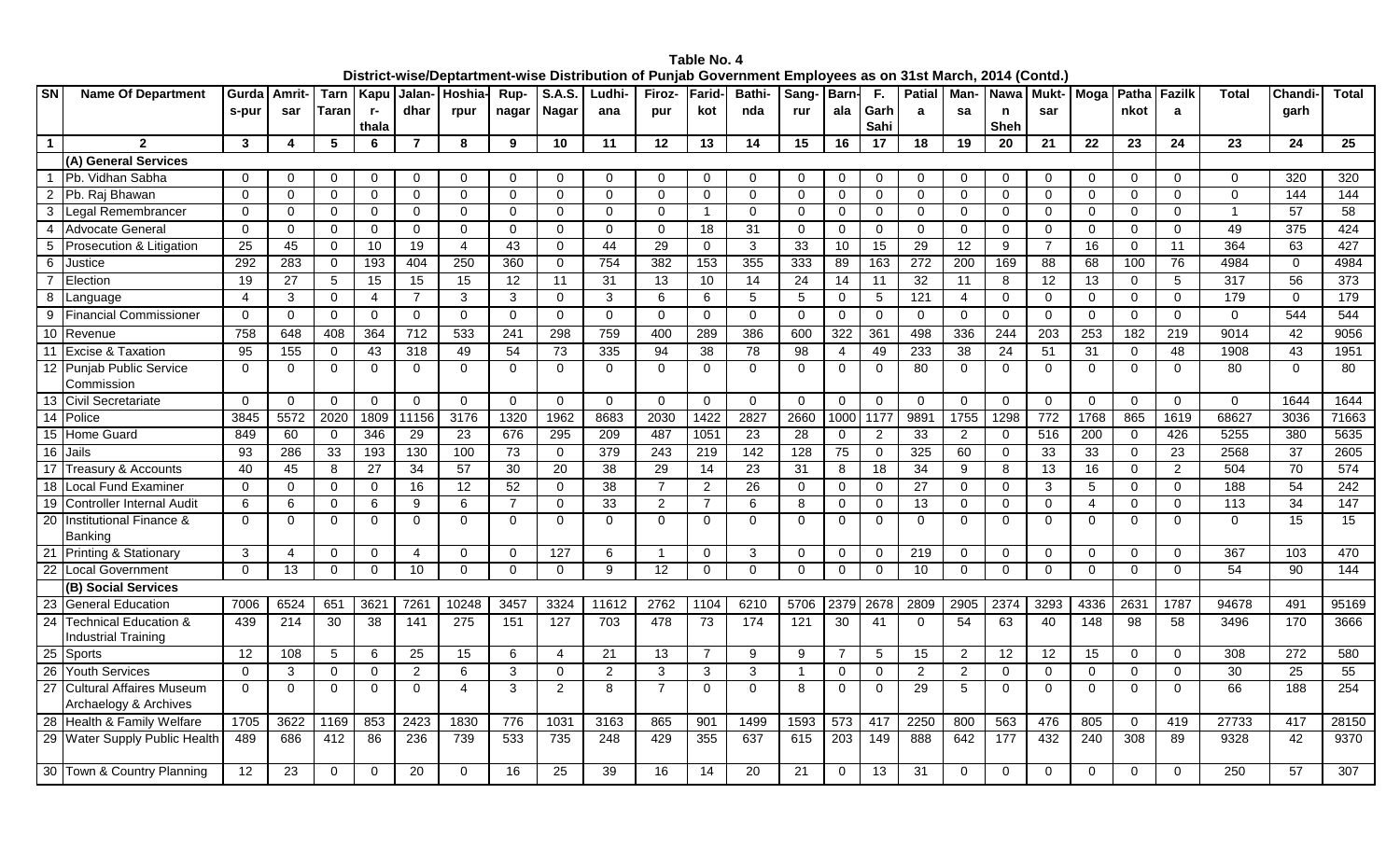|                 | 31 Chief Architect                               | $\Omega$         | $\mathbf 0$ | $\mathbf 0$  | $\mathbf{0}$ | $\mathbf{0}$     | $\Omega$     | $\mathbf{0}$      | $\mathbf{0}$   | $\mathbf{0}$ | $\Omega$     | $\mathbf{0}$ | $\Omega$       | $\Omega$    | 0            | $\mathbf 0$    | 36                                   | $\mathbf 0$  | 0              | $\mathbf 0$    | $\overline{0}$ | $\mathbf 0$    | $\mathbf 0$  | 36          | 78          | 114            |
|-----------------|--------------------------------------------------|------------------|-------------|--------------|--------------|------------------|--------------|-------------------|----------------|--------------|--------------|--------------|----------------|-------------|--------------|----------------|--------------------------------------|--------------|----------------|----------------|----------------|----------------|--------------|-------------|-------------|----------------|
| 32              | Information & Publicity                          | $\mathbf 0$      | 16          | 8            | 16           | 37               | 11           | 10                | 8              | 18           | 9            | 12           | 12             | 10          | 7            | 11             | 22                                   | 9            | $\overline{7}$ | $\mathbf 0$    | 6              | $\mathbf 0$    | 0            | 229         | 173         | 402            |
| 33              | Social Welfare & Welfare of                      | 3819             | 2610        | 60           | 400          | 750              | 415          | 87                | 1247           | 1800         | 66           | 833          | 2788           | 92          | 29           | 63             | 536                                  | 1636         | 63             | 1124           | 76             | 939            | $\Omega$     | 19433       | 207         | 19640          |
|                 | SCs & BCs                                        |                  |             |              |              |                  |              |                   |                |              |              |              |                |             |              |                |                                      |              |                |                |                |                |              |             |             |                |
| 34              | Labour                                           | 8                | 20          | 6            | 6            | 21               | 10           | $\mathbf 0$       | 19             | 39           | 8            | $\mathbf 0$  | 19             | 13          | 0            | 0              | $\mathbf 0$                          | 3            | 3              | - 1            | 11             | $\mathbf 0$    | $\mathbf{0}$ | 187         | 78          | 265            |
| 35              | Employment                                       | 15               | 18          | $\mathbf 0$  | 11           | 22               | 11           | 8                 | $\mathbf{0}$   | 39           | 12           | 7            | 17             | 12          | 5            | 8              | $\mathbf 0$                          | 7            | $\overline{7}$ | 5              | 5              | 6              | 21           | 236         | 37          | 273            |
| 36              | Suboardinate Services<br>Selection Board         | $\Omega$         | $\mathbf 0$ | $\mathbf 0$  | $\Omega$     | $\mathbf{0}$     | $\Omega$     | $\mathbf{0}$      | $\mathbf{0}$   | $\mathbf{0}$ | $\Omega$     | $\mathbf 0$  | $\mathbf{0}$   | 0           | $\mathbf{0}$ | 0              | $\mathbf{0}$                         | 0            | $\mathbf 0$    | $\mathbf 0$    | $\mathbf 0$    | $\mathbf 0$    |              | $\Omega$    | $\Omega$    | $\overline{0}$ |
| 37              | Sainik Welfare                                   | 12               | 11          | $\mathbf{0}$ | 7            | 12               | 10           | 9                 | 5              | 22           | 6            | 12           | $\overline{7}$ | 6           | 0            | 5              | $\mathbf 0$                          | 4            | 6              | $\mathbf 0$    | $\overline{0}$ | 6              | 5            | 145         | 39          | 184            |
| 38              | Hospitality                                      | $\mathbf 0$      | $\mathbf 0$ | $\mathbf 0$  | $\Omega$     | 10               | $\Omega$     | $\mathbf 0$       | $\mathbf{0}$   | 39           | $\Omega$     | $\mathbf 0$  | 0              | $\Omega$    | 0            | $\mathbf 0$    | $\mathbf 0$                          | $\Omega$     | 0              | $\mathbf 0$    | 0              | $\mathbf 0$    | 0            | 49          | 300         | 349            |
| 39              | Rehabilitation                                   | 23               | 0           | $\mathbf 0$  | $\Omega$     | $\mathbf 0$      | $\Omega$     | $\mathbf 0$       | $\mathbf{0}$   | 0            | $\mathbf{0}$ | 0            | 0              | 0           | 0            | 0              | $\mathbf 0$                          | 0            | 0              | 0              | 0              | 6              | 2            | 31          | 0           | 31             |
| 40              | <b>Administrative General</b>                    | $\Omega$         | $\mathbf 0$ | $\mathbf 0$  | 0            | $\mathbf{0}$     | $\Omega$     | $\mathbf 0$       | $\mathbf{0}$   | 0            | $\Omega$     | $\mathbf 0$  | 0              | $\Omega$    | $\mathbf{0}$ | 0              | $\mathbf 0$                          | 0            | 0              | 0              | $\mathbf{0}$   | 0              | $\Omega$     | $\Omega$    | 16          | 16             |
|                 | Official Trustee &                               |                  |             |              |              |                  |              |                   |                |              |              |              |                |             |              |                |                                      |              |                |                |                |                |              |             |             |                |
|                 | 41 Information Technology                        | $\mathbf 0$      | $\mathbf 0$ | $\mathbf 0$  | $\mathbf{0}$ | $\mathbf 0$      | 0            | $\mathbf 0$       | 0              | 0            | $\Omega$     | $\mathbf 0$  | 0              | $\Omega$    | 0            | 0              | $\mathbf 0$                          | 0            | 0              | 0              | 0              | $\mathbf 0$    | 0            | 0           | 19          | 19             |
|                 | (C) Economic Services                            |                  |             |              |              |                  |              |                   |                |              |              |              |                |             |              |                |                                      |              |                |                |                |                |              |             |             | $\Omega$       |
|                 | $\overline{42}$ Agriculture                      | 203              | 171         | 114          | 82           | 189              | 195          | 65                | 61             | 288          | 160          | 104          | 141            | 108         | 34           | 59             | $\mathbf 0$                          | 68           | 76             | 154            | 118            | $\overline{7}$ | 52           | 2449        | 246         | 2695           |
|                 | 43 Horticulture                                  | 55               | 63          | 21           | 37           | 58               | 81           | 22                | 16             | 47           | $\mathbf{0}$ | 20           | 29             | 31          | 4            | 34             | 134                                  | 15           | 13             | 24             | 12             | 55             | 0            | 771         | 29          | 800            |
| 44              | Soil Conservation                                | 75               | 58          | $\mathbf 0$  | $\Omega$     | 53               | 273          | 4                 | 114            | 63           | 67           | 29           | 45             | 34          | 10           | 9              | 33                                   | 35           | 34             | 67             | 20             | $\mathbf 0$    | 41           | 1064        | 3           | 1067           |
|                 | 45 Animal Husbandary                             | 413              | 364         | 157          | 163          | 295              | 436          | 150               | 115            | 637          | 228          | 130          | 278            | 401         | 126          | 141            | 404                                  | 167          | 114            | 138            | 167            | 9              | 90           | 5123        | 194         | 5317           |
|                 | 46 Dairy Development                             | 13               | 24          | 6            | 5            | 8                | 10           | 24                | 5              | 19           | 9            | 7            | 10             | 20          | $\mathbf{0}$ | 9              | 7                                    | 6            | $\overline{4}$ | 4              | 5              | $\mathbf 0$    | 4            | 199         | 31          | 230            |
|                 | 47 Fisheries                                     | 32               | 39          | $\mathbf{0}$ | 16           | 11               | 19           | 25                | $\overline{0}$ | 14           | 19           | 14           | 13             | 29          | $\mathbf{0}$ | 18             | 161                                  | 6            | 13             | $\overline{7}$ | 5              | $\mathbf 0$    | 9            | 450         | 33          | 483            |
|                 | 48 Forest                                        | 78               | 120         | $\mathbf 0$  | 23           | 78               | 186          | 181               | 62             | 153          | 89           | 38           | 85             | 57          | 16           | $\mathbf{0}$   | 189                                  | 38           | 66             | 57             | 24             | 57             | 0            | 1597        | 314         | 1911           |
| 49              | Cooperation                                      | 83               | 74          | 29           | 5            | 115              | 116          | 45                | 25             | 209          | 61           | 37           | 77             | 124         | 17           | 51             | 119                                  | 48           | 29             | 63             | 54             | 20             | 81           | 1482        | 234         | 1716           |
| 50              | Rural Dev. & Panchayats                          | 179              | 742         | 74           | 43           | 123              | 174          | 180               | 32             | 161          | 98           | 48           | 261            | 90          | 218          | 131            | 184                                  | 452          | 46             | 79             | 63             | 31             | 58           | 3467        | 115         | 3582           |
| 51              | Consolidation                                    | $\Omega$         | 0           | $\mathbf 0$  | $\Omega$     | $\mathbf 0$      | $\Omega$     | $\mathbf 0$       | $\overline{0}$ | 0            | 40           | $\mathbf 0$  | $\mathbf{0}$   | 0           | 0            | 0              | 10                                   | 0            | $\mathbf 0$    | $\mathbf 0$    | 0              | $\mathbf 0$    | 0            | 50          | $\mathbf 0$ | 50             |
| 52              | Colonization                                     | $\Omega$         | $\mathbf 0$ | $\Omega$     | $\Omega$     | $\mathbf{0}$     | $\Omega$     | $\mathbf{0}$      | $\overline{0}$ | 0            | $\Omega$     | $\mathbf 0$  | 0              | 0           | 0            | $\mathbf 0$    | $\mathbf 0$                          | 0            | $\mathbf 0$    | $\mathbf 0$    | 0              | $\mathbf 0$    | 0            | $\mathbf 0$ | 38          | 38             |
| 53              | Irrigation                                       | 549              | 2071        | $\mathbf 0$  | $\Omega$     | 567              | 748          | 626               | 207            | 645          | 1470         | 197          | 493            | 562         | 101          | 0              | 1348                                 | 281          | 393            | 182            | 522            | 3901           | 1069         | 15932       | 2119        | 18051          |
| $\overline{54}$ | <b>Chief Electrical Inspector</b>                | 0                | $\mathbf 0$ | $\mathbf 0$  | $\mathbf 0$  | $\mathbf{0}$     | $\mathbf 0$  | 0                 | $\overline{0}$ | 0            | $\Omega$     | $\mathbf 0$  | 14             | 0           | 0            | 0              | 59                                   | 0            | $\mathbf 0$    | $\mathbf 0$    | $\mathbf 0$    | $\mathbf 0$    | 0            | 73          | $\mathbf 0$ | 73             |
|                 | 55 Industries                                    | 38               | 43          | $\mathbf 0$  | 24           | 102              | 35           | 3                 | 36             | 143          | 20           | 16           | 36             | 24          |              | 21             | 106                                  | 13           | 18             | 14             | 29             | 3              | 15           | 740         | 299         | 1039           |
| 56              | Transport                                        | 265              | 789         | 470          | 10           | 586              | 467          | 438               | -1             | 994          | 600          | 8            | 8              | 10          | 0            | 11             | 37                                   | 4            | 237            | 239            | 384            | 206            | 220          | 5984        | 707         | 6691           |
| 57              | <b>Civil Aviation</b>                            | $\Omega$         | 0           | $\mathbf{0}$ | $\mathbf 0$  | $\mathbf{0}$     | $\Omega$     | $\mathbf 0$       | $\Omega$       | $\mathbf{0}$ | $\mathbf{0}$ | $\mathbf 0$  | $\mathbf{0}$   | $\mathbf 0$ | 0            | 0              | 15                                   | 0            | $\mathbf{0}$   | $\mathbf{0}$   | 0              | $\mathbf{0}$   | 0            | 15          | 39          | 54             |
| 58              | Public Works Deptt. B&R                          | 304              | 826         | 128          | 167          | 565              | 769          | 245               | 304            | 1560         | 307          | 170          | 223            | 291         | 141          | 182            | 1491                                 | 58           | 63             | 259            | 184            | 62             | 111          | 8410        | 432         | 8842           |
|                 | 59 Tourism                                       | $\mathbf 0$      | 0           | $\mathbf{0}$ | $\mathbf 0$  | $\mathbf{0}$     | $\mathbf 0$  | $\mathbf 0$       | $\mathbf{0}$   | 0            | $\mathbf{0}$ | $\mathbf 0$  | 0              | 0           | 0            | 0              | $\mathbf 0$                          | 0            | 0              | $\mathbf 0$    | 0              | $\mathbf 0$    | 0            | 0           | 26          | 26             |
|                 | 60 ESO Punjab                                    | 20               | 29          | 17           | 17           | 17               | 19           | 11                | 12             | 25           | 20           | 11           | 16             | 16          | 6            | 17             | 24                                   | 9            | 12             | 9              | 9              | 11             |              | 328         | 140         | 468            |
| 61              | Food Civil Supplies &<br><b>Consumer Affairs</b> | 128              | 145         | 66           | 50           | 113              | 121          | 71                | 28             | 244          | 163          | 52           | 145            | 186         | 65           | 89             | 194                                  | 91           | 40             | 12             | 61             | 0              | 86           | 2150        | 379         | 2529           |
|                 | 62 Punjab State Planning                         | $\mathbf 0$      | $\Omega$    | $\Omega$     | $\Omega$     | $\Omega$         | $\Omega$     | $\Omega$          | $\Omega$       | 0            |              | $\Omega$     | $\Omega$       | $\Omega$    | 0            | 0              | $\Omega$                             | $\Omega$     | $\Omega$       | $\Omega$       | $\mathbf{0}$   | $\Omega$       | 0            | $\Omega$    | 70          | 70             |
|                 | 63 Lotteries & Small Savings                     | $\mathbf 0$      | 0           | $\mathbf{0}$ | $\mathbf{0}$ | $\mathbf{0}$     | $\Omega$     | 2                 | 6              | $\mathbf{0}$ | $\Omega$     | $\mathbf{0}$ | 3              | 0           | 0            | $\overline{2}$ | $\mathbf 0$                          | 0            | 2              | 0              | $\mathbf{0}$   |                | 0            | 15          | 60          | 75             |
|                 | 64 Lok Pal                                       | 0                | 0           | 0            | 0            | $\mathbf 0$      | $\mathbf{0}$ | 0                 | $\mathbf{0}$   | 0            | 11           | $\mathbf 0$  | 0              | 0           | $\mathbf{0}$ | 0              | 0                                    | 0            | $\mathbf{0}$   | 0              | $\mathbf 0$    |                | 0            | 11          | 25          | 36             |
|                 | 65 sw                                            | $\Omega$         | $\Omega$    | $\Omega$     | $\Omega$     | $\Omega$         | $\Omega$     | $\Omega$          | $\Omega$       | 0            | $\Omega$     | $\Omega$     | $\Omega$       | 0           | $\mathbf{0}$ | $\Omega$       | $\Omega$                             | 0            | $\mathbf{0}$   | $\Omega$       | $\Omega$       | $\Omega$       | $\Omega$     | $\Omega$    | $\Omega$    | $\mathbf{0}$   |
|                 | 66 pensioners &welfare of<br>pensioners          | $\mathbf 0$      | $\mathbf 0$ | 0            | $\mathbf{0}$ | $\mathbf 0$      | $\mathbf{0}$ | 0                 | $\mathbf 0$    | 0            | 0            | $\mathbf 0$  | 0              | 0           | $\mathbf{0}$ | 0              | 0                                    | $\mathbf{0}$ | $\mathbf{0}$   | 0              | $\overline{0}$ | 0              | 0            | 0           | 11          | 11             |
|                 | <b>Total</b>                                     | 22004 26560 5897 |             |              |              | 8696 26703 21451 |              | 10022 10337 34276 |                |              | 11771        |              | 7432 17194     |             |              |                | 14138 5494 5965 22950 9787 6195 8389 |              |                |                | 9706           | 9503           | 6647         | 301117      | 15260       | 316377         |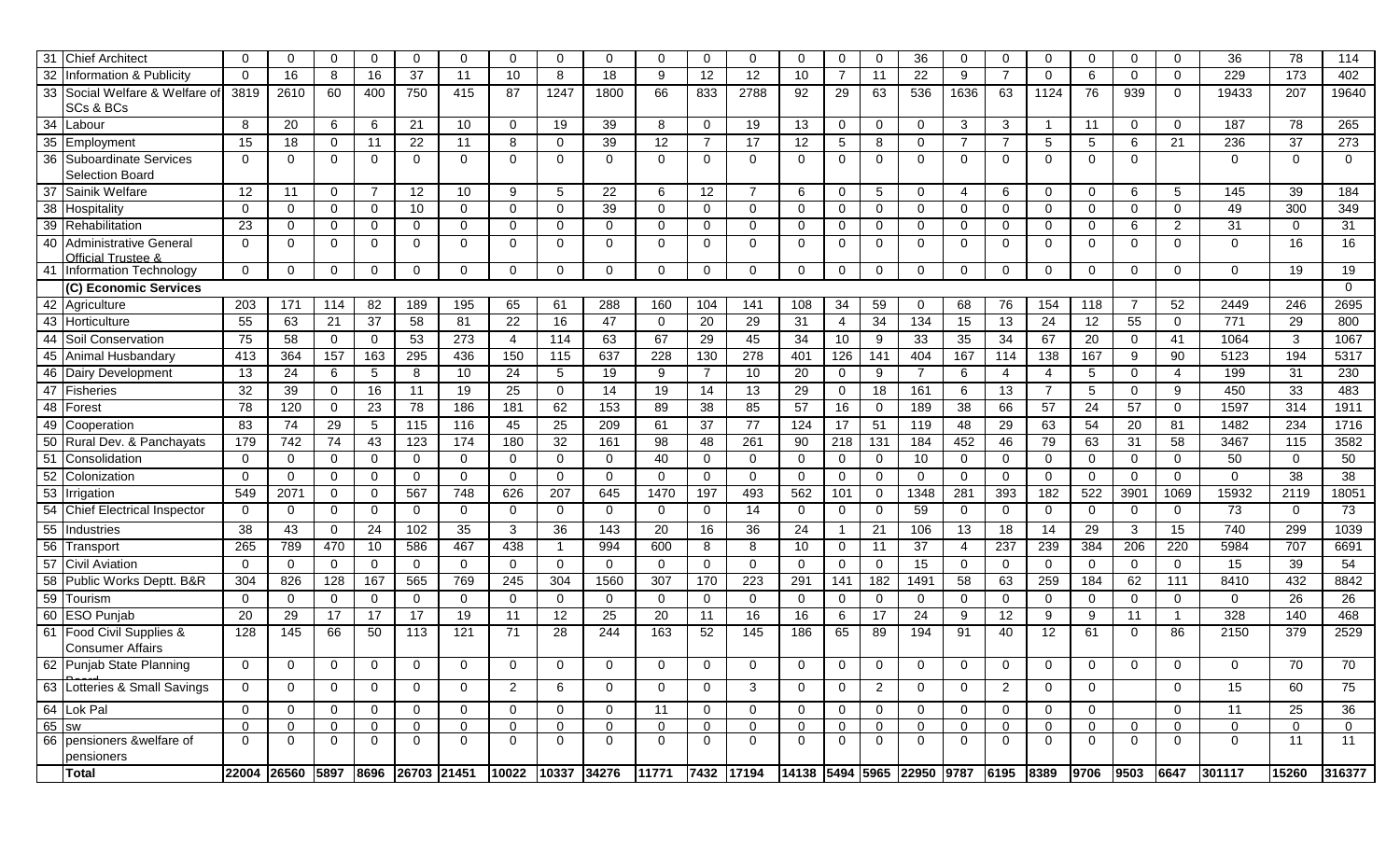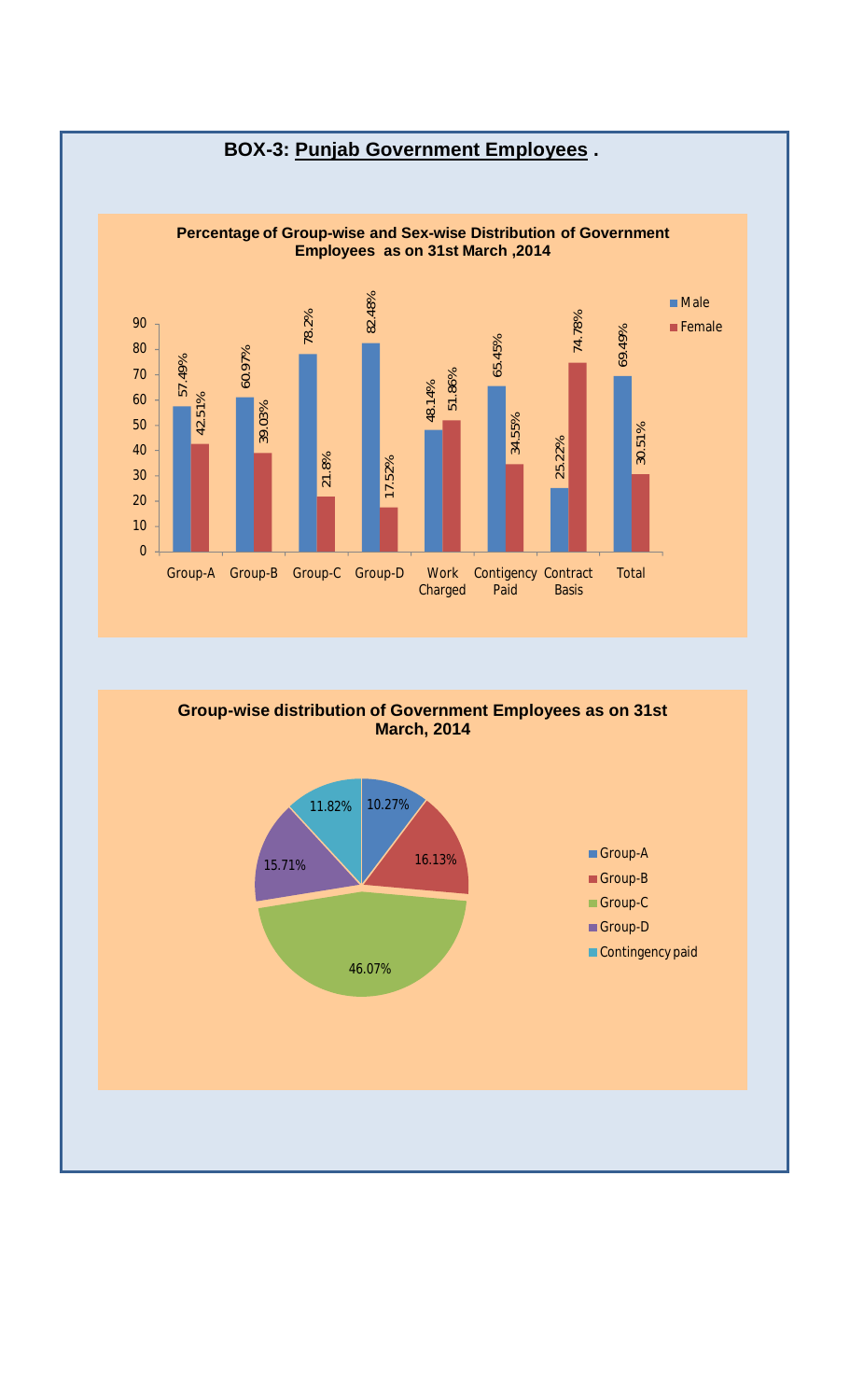**Table No. 5 Department-wise/Group-wise/Sex-wise Distribution of Punjab Govt. Employees as on 31st March, 2014 (Contd.)**

| SN                      | Name of the                                              | <b>Group A</b>       |                 | <b>Group B</b> |                         | <b>Group C</b> |                |                 | <b>Group D</b>   |                | <b>Work Charged</b> |                         | <b>Contigency Paid</b> |                | <b>Contract Basis</b> |             | <b>Total</b> | Grand                     | %age to G.Total        |                          |
|-------------------------|----------------------------------------------------------|----------------------|-----------------|----------------|-------------------------|----------------|----------------|-----------------|------------------|----------------|---------------------|-------------------------|------------------------|----------------|-----------------------|-------------|--------------|---------------------------|------------------------|--------------------------|
|                         | <b>Department</b>                                        | <b>Male</b>          | <b>Female</b>   | <b>Male</b>    | <b>Female</b>           | <b>Male</b>    | Female         | <b>Male</b>     | Female           | <b>Male</b>    | Female              | <b>Male</b>             | Female                 | <b>Male</b>    | Female                | <b>Male</b> | Female       | <b>Total</b><br>$(17+18)$ | <b>Male</b><br>(17/19) | <b>Female</b><br>(18/19) |
| $\overline{\mathbf{1}}$ | $\mathbf{2}$                                             | 3                    | 4               | 5              | 6                       | $\overline{7}$ | 8              | 9               | 10               | 11             | 12                  | 13                      | 14                     | 15             | 16                    | 17          | 18           | 19                        | 20                     | 21                       |
| (A)                     | <b>General Services</b>                                  |                      |                 |                |                         |                |                |                 |                  |                |                     |                         |                        |                |                       |             |              |                           |                        |                          |
|                         | Pb. Vidhan Sabha                                         | 26                   | 12              | 37             | 21                      | 105            | 26             | 91              | 2                | 0              | $\Omega$            | 0                       | 0                      | $\Omega$       | $\Omega$              | 259         | 61           | 320                       | 80.94                  | 19.06                    |
| $\overline{2}$          | Pb. Raj Bhawan                                           | 6                    | $\overline{4}$  | 11             | 3                       | 29             | 10             | 69              | $\mathbf{1}$     | $\mathbf 0$    | $\Omega$            | $\overline{c}$          | 1                      | $\overline{7}$ | -1                    | 124         | 20           | 144                       | 86.11                  | 13.89                    |
| 3                       | Legal Remembrancer                                       | 9                    | -1              | 11             | 6                       | 8              | $\overline{4}$ | 15              | $\mathbf 0$      | $\mathbf 0$    | $\Omega$            | 0                       | -1                     |                | $\overline{c}$        | 44          | 14           | 58                        | 75.86                  | 24.14                    |
| 4                       | Advocate General                                         | 139                  | 29              | 48             | 10                      | 57             | 35             | 65              | 3                | $\mathbf 0$    | 0                   | 3                       | 0                      | 22             | 13                    | 334         | 90           | 424                       | 78.77                  | 21.23                    |
| 5                       | Prosecution & Litigation                                 | 65                   | 6               | 95             | 27                      | 64             | 47             | 60              | 8                | $\overline{2}$ |                     | 3                       | 0                      | 38             | 11                    | 327         | 100          | 427                       | 76.58                  | 23.42                    |
| 6                       | Justice                                                  | 341                  | 141             | 643            | 149                     | 1393           | 392            | 1560            | $\overline{123}$ | $\mathbf 0$    | $\overline{0}$      | 69                      | $\overline{27}$        | 93             | 53                    | 4099        | 885          | 4984                      | 82.24                  | 17.76                    |
| $\overline{7}$          | Election                                                 | 21                   | 3               | 55             | 24                      | 92             | 18             | 48              | 3                | $\overline{1}$ | $\overline{2}$      | -1                      | $\overline{7}$         | 59             | 39                    | 277         | 96           | 373                       | 74.26                  | 25.74                    |
| 8                       | Language                                                 | 14                   | 20              | 24             | 20                      | 23             | 17             | 50              | 9                | $\mathbf 0$    | $\Omega$            | $\overline{\mathbf{1}}$ | 0                      |                | $\mathbf 0$           | 113         | 66           | 179                       | 63.13                  | 36.87                    |
| 9                       | Financial Commissioner                                   | 50                   | 12              | 99             | 75                      | 104            | 54             | 81              | 20               | $\mathbf 0$    | $\Omega$            | $\mathbf 0$             | 0                      | 46             | 3                     | 380         | 164          | 544                       | 69.85                  | 30.15                    |
| 10                      | Revenue                                                  | 176                  | 63              | 904            | $\overline{222}$        | 4792           | 689            | 1624            | 353              | $\mathbf 0$    | $\Omega$            | 67                      | 24                     | 91             | 51                    | 7654        | 1402         | 9056                      | 84.52                  | 15.48                    |
| 11                      | <b>Excise &amp; Taxation</b>                             | 174                  | 63              | 362            | 97                      | 648            | 132            | 365             | 82               | $\sqrt{5}$     | $\Omega$            | 6                       | $\overline{2}$         | 13             | $\overline{2}$        | 1573        | 378          | 1951                      | 80.63                  | 19.37                    |
| $12 \overline{ }$       | <b>Punjab Public Service</b><br>Commission               | 8                    | 5               | 8              | 14                      | 18             | 3              | 18              | $\mathbf{1}$     | $\mathbf 0$    | 0                   | 0                       | 0                      | 3              | 2                     | 55          | 25           | 80                        | 68.75                  | 31.25                    |
| 13                      | Civil Secretariate                                       | 153                  | 90              | 385            | 272                     | 328            | 93             | 299             | 24               | $\mathbf 0$    | $\Omega$            | $\mathbf 0$             | 0                      | $\Omega$       | $\mathbf 0$           | 1165        | 479          | 1644                      | 70.86                  | 29.14                    |
| 14                      | Police                                                   | 935                  | 124             | 5239           | 270                     | 56687          | 4738           | 1714            | 179              | 127            | 8                   | 1447                    | 137                    | 57             | - 1                   | 66206       | 5457         | 71663                     | 92.39                  | 7.61                     |
| 15                      | Home Guard                                               | 26                   | 8               | 148            | 73                      | 752            | 109            | 177             | 23               | 0              | $\mathbf 0$         | 4311                    | 8                      | $\mathbf 0$    | $\mathbf 0$           | 5414        | 221          | 5635                      | 96.08                  | 3.92                     |
| 16                      | Jails                                                    | 43                   | 6               | 84             | 9                       | 1875           | 137            | 144             | 33               | $\overline{2}$ | $\mathbf 0$         | 161                     | 4                      | 103            | 4                     | 2412        | 193          | 2605                      | 92.59                  | 7.41                     |
| 17                      | Treasury & Accounts                                      | 32                   | $\overline{7}$  | 97             | 46                      | 203            | 68             | 86              | 14               | 0              | $\mathbf 0$         | 12                      | 9                      | $\overline{0}$ | $\mathbf 0$           | 430         | 144          | 574                       | 74.91                  | 25.09                    |
| 18                      | ocal Fund Examiner                                       | 37                   | -1              | 65             | 25                      | 51             | 22             | 33              | 5                | $\mathbf 0$    | $\mathbf 0$         | $\mathbf 0$             | 1                      | $\overline{2}$ | $\mathbf 0$           | 188         | 54           | 242                       | 77.69                  | 22.31                    |
| 19                      | Controller Internal Audit                                | 43                   | $\overline{2}$  | 36             | 14                      | 13             | 15             | 14              | 4                | 3              | $\Omega$            | $\mathbf 0$             | $\overline{c}$         | $\mathbf 0$    | -1                    | 109         | 38           | 147                       | 74.15                  | 25.85                    |
| 20                      | Institutional Finance &                                  | $\mathbf{2}^{\circ}$ | $\Omega$        | $\overline{2}$ | $\overline{2}$          | 3              | $\Omega$       | $\mathbf{1}$    | -1               | $\mathbf{0}$   | $\Omega$            | 2                       | $\overline{2}$         | $\Omega$       | 0                     | 10          | 5            | 15                        | 66.67                  | 33.33                    |
|                         | Banking                                                  |                      |                 |                |                         |                |                |                 |                  |                |                     |                         |                        |                |                       |             |              |                           |                        |                          |
| 21                      | <b>Printing &amp; Stationary</b>                         | $\overline{7}$       |                 | 35             | 16                      | 255            | 25             | 83              | 19               | $\mathbf 0$    | $\mathbf 0$         | 0                       | 0                      | 29             | $\mathbf 0$           | 409         | 61           | 470                       | 87.02                  | 12.98                    |
| 22                      | Local Government                                         | 11                   | $\overline{2}$  | 32             | 21                      | 33             | 11             | 30              | 4                | $\mathbf 0$    | $\Omega$            | 0                       | 0                      | $\Omega$       | 0                     | 106         | 38           | 144                       | 73.61                  | 26.39                    |
|                         | (B) Social Services                                      |                      |                 |                |                         |                |                |                 |                  |                |                     |                         |                        |                |                       | $\Omega$    | 0            |                           |                        |                          |
| 23                      | <b>General Education</b>                                 | 9646                 | 10990           | 11190          | 13478                   | 19220          | 16223          | 5013            | 2098             | 437            | 232                 | 774                     | 1109                   | 1861           | 2898                  | 48141       | 47028        | 95169                     | 50.58                  | 49.42                    |
| 24                      | Technical Education &<br><b>Industrial Training</b>      | 417                  | 197             | 764            | 233                     | 648            | 273            | 638             | 146              | 75             | $\overline{7}$      | 3                       | $\overline{7}$         | 135            | 123                   | 2680        | 986          | 3666                      | 73.10                  | 26.90                    |
| 25                      | Sports                                                   | 4                    | $\mathbf{0}$    | 43             | 22                      | 61             | 8              | 118             | $\overline{7}$   | 0              | $\mathbf 0$         | 4                       | 1                      | 206            | 106                   | 436         | 144          | 580                       | 75.17                  | 24.83                    |
| 26                      | <b>Youth Services</b>                                    | 8                    | $\mathbf 0$     | 12             | $\overline{\mathbf{c}}$ | $18$           |                | $\overline{7}$  |                  | 0              | 0                   | $\pmb{0}$               | 0                      | 0              | $\pmb{0}$             | 45          | $10$         | 55                        | 81.82                  | 18.18                    |
| 27                      | <b>Cultural Affaires Museum</b><br>Archaelogy & Archives | 6                    |                 | 17             | 12                      | 39             | 9              | 147             | 21               | $\Omega$       | $\Omega$            | $\Omega$                | 0                      | 2              | $\mathbf{0}$          | 211         | 43           | 254                       | 83.07                  | 16.93                    |
| 28                      | Health & Family Welfare                                  | 2254                 | 1349            | 2283           | 2146                    | 5160           | 5229           | 5375            | 2912             | $\overline{1}$ | $\mathbf 0$         | 196                     | 255                    | 597            | 393                   | 15866       | 12284        | 28150                     | 56.36                  | 43.64                    |
| 29                      | Water Supply Public Health                               | 248                  | $\overline{13}$ | 635            | $\overline{112}$        | 2793           | 291            | 3874            | 288              | 804            | 10                  | 131                     | $\overline{11}$        | 120            | 40                    | 8605        | 765          | 9370                      | 91.84                  | 8.16                     |
| 30                      | Town & Country Planning                                  | 39                   | 8               | 58             | 29                      | 54             | 25             | 77              | 17               | $\overline{0}$ | $\mathbf 0$         | 0                       | 0                      | $\mathbf 0$    | 0                     | 228         | 79           | 307                       | 74.27                  | 25.73                    |
| 31                      | <b>Chief Architect</b>                                   | 11                   | $\overline{7}$  | 18             | $\overline{14}$         | 17             | 9              | $\overline{23}$ | 5                | $\mathbf{0}$   | $\mathbf 0$         | $\mathbf 0$             | 0                      | 10             | $\mathbf 0$           | 79          | 35           | 114                       | 69.30                  | 30.70                    |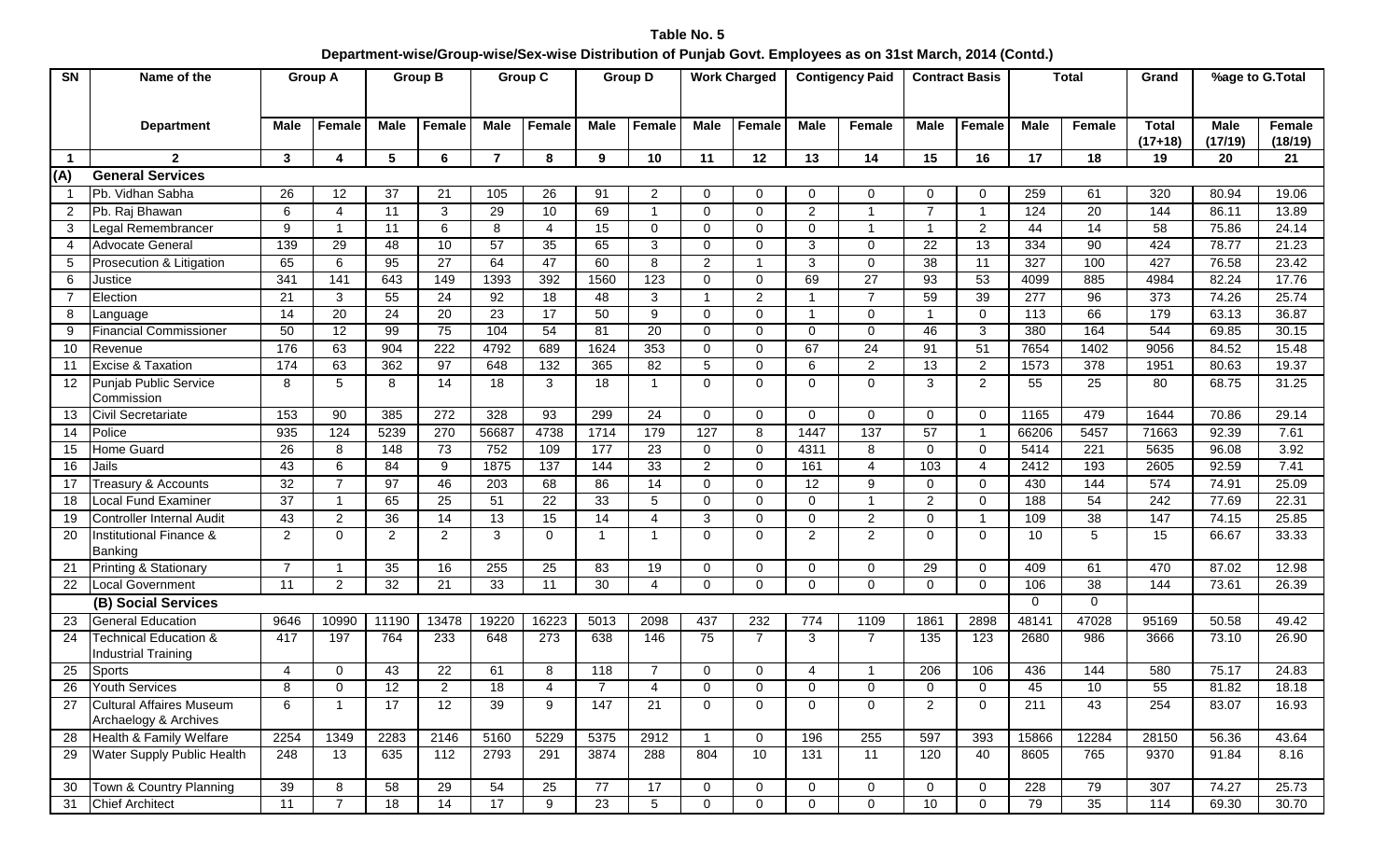| 32              | Information & Publicity                                               | 29             | 5              | 51               | 29              | 152            | 26              | 98                       | 9               | $\mathbf 0$    | $\Omega$       | -1             | $\mathbf 0$    | $\Omega$       | $\overline{2}$          | 331            | 71              | 402             | 82.34  | 17.66  |
|-----------------|-----------------------------------------------------------------------|----------------|----------------|------------------|-----------------|----------------|-----------------|--------------------------|-----------------|----------------|----------------|----------------|----------------|----------------|-------------------------|----------------|-----------------|-----------------|--------|--------|
| 33              | Social Welfare & Welfare of<br>SCs & BCs                              | 72             | 53             | $\overline{275}$ | 347             | 467            | 865             | 373                      | 145             | 8              | 1485           | 458            | 2547           | 97             | 12448                   | 1750           | 17890           | 19640           | 8.91   | 91.09  |
| 34              | Labour                                                                | 25             |                | 25               | 17              | 59             | 33              | 73                       | 13              | $\mathbf 0$    | $\Omega$       | 5              | $\overline{1}$ | 11             | $\overline{2}$          | 198            | 67              | 265             | 74.72  | 25.28  |
| 35              | Employment                                                            | 22             | 14             | 47               | 13              | 68             | 22              | 66                       | 14              | $\overline{0}$ | $\Omega$       | -1             | 6              | $\Omega$       | $\overline{0}$          | 204            | 69              | 273             | 74.73  | 25.27  |
| 36              | <b>Suboardinate Services</b>                                          | $\Omega$       | $\Omega$       | $\mathbf{0}$     | $\mathbf 0$     | $\mathbf 0$    | $\Omega$        | 0                        | $\mathbf 0$     | $\mathbf 0$    | $\Omega$       | $\mathbf 0$    | $\mathbf 0$    | $\Omega$       | $\mathbf 0$             | $\Omega$       | $\Omega$        | $\overline{0}$  |        |        |
|                 | Selection Board                                                       |                |                |                  |                 |                |                 |                          |                 |                |                |                |                |                |                         |                |                 |                 |        |        |
| 37              | Sainik Welfare                                                        | 17             |                | 21               | 8               | 61             | 12              | 43                       | 3               | $\mathbf 0$    | 0              | $\mathbf 0$    | $\mathbf 0$    | 18             | $\mathbf 0$             | 160            | 24              | 184             | 86.96  | 13.04  |
| 38              | Hospitality                                                           | 95             | 38             | 47               | 20              | 35             | 10              | 48                       | 10              | $\mathbf 0$    | $\Omega$       | 27             | 19             | $\Omega$       | $\overline{0}$          | 252            | 97              | 349             | 72.21  | 27.79  |
| 39              | Rehabilitation                                                        | $\overline{2}$ | $\mathbf 0$    | 8                | $\overline{2}$  | 8              | $\overline{2}$  | 9                        | $\mathbf 0$     | $\mathbf 0$    | $\mathbf 0$    | $\mathbf 0$    | $\mathbf 0$    | $\mathbf 0$    | $\mathbf 0$             | 27             | $\overline{4}$  | 31              | 87.10  | 12.90  |
| 40              | Administrative General<br>Official Trustee & Charitable<br>Endowmwnts | 2              | $\Omega$       | $\overline{4}$   | $\overline{2}$  | $\overline{4}$ | $\overline{1}$  | $\overline{2}$           | $\Omega$        | $\Omega$       | $\Omega$       | $\Omega$       | $\mathbf 0$    | $\overline{1}$ | $\Omega$                | 13             | 3               | $\overline{16}$ | 81.25  | 18.75  |
| 41              | Information Technology                                                | 6              | $\Omega$       | $\overline{4}$   |                 | 3              | $\overline{1}$  | 3                        |                 | $\Omega$       | $\Omega$       | $\Omega$       | $\Omega$       | $\Omega$       | $\Omega$                | 16             | 3               | 19              | 84.21  | 15.79  |
|                 | (C) Economic Services                                                 |                |                |                  |                 |                |                 |                          |                 |                |                |                |                |                |                         |                |                 |                 |        |        |
| 42              | Agriculture                                                           | 523            | 55             | 137              | 98              | 804            | 93              | 824                      | 98              | 53             |                |                | 2              | $\Omega$       | $\Omega$                | 2342           | 353             | 2695            | 86.90  | 13.10  |
| 43              | Horticulture                                                          | 122            | 17             | 34               | 14              | 156            | $\overline{20}$ | 383                      | 51              | $\mathbf 0$    | $\Omega$       | $\mathbf 0$    | $\mathbf 0$    | 3              | $\mathbf 0$             | 698            | 102             | 800             | 87.25  | 12.75  |
| 44              | Soil Conservation                                                     | 120            | 3              | 150              | 25              | 414            | 72              | $\overline{242}$         | 36              | $\mathbf 0$    | $\Omega$       | $\overline{4}$ | $\mathbf 0$    | $\overline{1}$ | $\mathbf 0$             | 931            | 136             | 1067            | 87.25  | 12.75  |
| 45              | Animal Husbandary                                                     | 709            | 54             | 672              | 55              | 1673           | 94              | 1785                     | 159             | 98             | $\mathbf 0$    | $\overline{4}$ | $\mathbf 0$    | 14             | $\mathbf 0$             | 4955           | 362             | 5317            | 93.19  | 6.81   |
| 46              | Dairy Development                                                     | 10             | $\overline{1}$ | 41               | $\overline{7}$  | 98             | 29              | 38                       | 5               | $\mathbf 0$    | $\Omega$       | -1             | $\mathbf 0$    | $\Omega$       | $\mathbf 0$             | 188            | 42              | 230             | 81.74  | 18.26  |
| 47              | <b>Fisheries</b>                                                      | 6              | $\overline{1}$ | 79               | 21              | 119            | $\overline{35}$ | 204                      | 18              | $\mathbf 0$    | $\Omega$       | $\mathbf 0$    | $\mathbf 0$    | $\Omega$       | $\mathbf 0$             | 408            | $\overline{75}$ | 483             | 84.47  | 15.53  |
| 48              | Forest                                                                | 145            | 43             | $\overline{253}$ | 39              | 698            | 137             | 535                      | 32              | $\mathbf 0$    | $\Omega$       | 10             | 6              | $\overline{7}$ | 6                       | 1648           | 263             | 1911            | 86.24  | 13.76  |
| 49              | Cooperation                                                           | 86             | 13             | 575              | 126             | 440            | 123             | 246                      | 103             | $\overline{c}$ | $\overline{1}$ | $\mathbf 0$    | $\mathbf 0$    | $\Omega$       | -1                      | 1349           | 367             | 1716            | 78.61  | 21.39  |
| 50              | Rural Dev. & Panchayats                                               | 186            | 51             | 733              | 609             | 1478           | 189             | 201                      | 45              | $\mathbf 0$    | $\Omega$       | -1             | $\mathbf 0$    | 81             | 8                       | 2680           | 902             | 3582            | 74.82  | 25.18  |
| 51              | Consolidation                                                         | 3              | $\mathbf 0$    | $\overline{14}$  | $\overline{1}$  | 14             | 5               | $\sqrt{5}$               | $\overline{2}$  | $\mathbf 0$    | $\Omega$       | 5              | $\overline{1}$ | $\Omega$       | $\mathbf 0$             | 41             | 9               | 50              | 82.00  | 18.00  |
| 52              | Colonization                                                          | 2              | $\Omega$       | $\overline{12}$  | $\overline{1}$  | 9              | $\Omega$        | $\overline{7}$           | 2               | $\mathbf 0$    | $\Omega$       | 5              | $\mathbf 0$    | $\Omega$       | $\mathbf 0$             | 35             | 3               | 38              | 92.11  | 7.89   |
| 53              | rrigation                                                             | 843            | 164            | 1397             | 418             | 4441           | 417             | 9028                     | 1105            | $\overline{c}$ | $\overline{2}$ | 21             | $\mathbf{3}$   | 208            | $\overline{2}$          | 15940          | 2111            | 18051           | 88.31  | 11.69  |
| 54              | <b>Chief Electrical Inspector</b>                                     | 24             | $\Omega$       | 10               | 3               | 15             | 8               | 11                       | $\overline{2}$  | $\mathbf 0$    | $\Omega$       | $\mathbf 0$    | $\mathbf 0$    | $\Omega$       | $\mathbf 0$             | 60             | 13              | 73              | 82.19  | 17.81  |
| 55              | Industries                                                            | 59             | $\overline{4}$ | 238              | $\overline{83}$ | 373            | 83              | 163                      | $\overline{36}$ | $\mathbf 0$    | $\Omega$       | $\mathbf 0$    | $\mathbf 0$    | $\Omega$       | $\mathbf 0$             | 833            | 206             | 1039            | 80.17  | 19.83  |
| 56              | Transport                                                             | 91             | 3              | 737              | 45              | 4185           | 193             | 430                      | 49              | $\mathbf 0$    | $\Omega$       | 209            | $\overline{1}$ | 748            | $\mathbf 0$             | 6400           | 291             | 6691            | 95.65  | 4.35   |
| 57              | Civil Aviation                                                        | 9              | $\Omega$       | 5                | 3               | 10             | 6               | 10                       | $\overline{4}$  | $\mathbf 0$    | $\Omega$       | $\mathbf 0$    | $\mathbf 0$    | 6              | $\overline{\mathbf{1}}$ | 40             | 14              | 54              | 74.07  | 25.93  |
| 58              | Public Works Deptt. B&R                                               | 362            | 43             | 844              | 154             | 2144           | 389             | 3760                     | 310             | 9              | $\Omega$       | 3              | $\mathbf 0$    | 754            | 70                      | 7876           | 966             | 8842            | 89.07  | 10.93  |
| $\overline{59}$ | Tourism                                                               | $\Omega$       | $\mathbf{0}$   | $\mathbf{1}$     | $\overline{2}$  | 3              | 3               | 9                        | $\overline{1}$  | $\mathbf 0$    | $\Omega$       | $\mathbf 0$    | $\mathbf 0$    | 5              | $\overline{2}$          | 18             | 8               | 26              | 69.23  | 30.77  |
| 60              | <b>ESO Punjab</b>                                                     | 27             | 14             | 55               | 31              | 95             | 76              | 51                       | 8               | $\mathbf 0$    | $\Omega$       | 5              | 6              | 50             | 50                      | 283            | 185             | 468             | 60.47  | 39.53  |
| 61              | Food Civil Supplies &<br><b>Consumer Affairs</b>                      | 92             | 53             | 1190             | 270             | 382            | 98              | 407                      | 35              | $\Omega$       | $\Omega$       | $\Omega$       | $\Omega$       | -1             | -1                      | 2072           | 457             | 2529            | 81.93  | 18.07  |
| 62              | Punjab State Planning Board                                           | 17             | 10             | 5                | Δ               | 10             | $\mathsf{Q}$    | 15                       | $\Omega$        | $\Omega$       | $\Omega$       | $\Omega$       | $\mathbf 0$    | $\Omega$       | $\Omega$                | 47             | 23              | 70              | 67.14  | 32.86  |
|                 | 63 Lotteries & Small Savings                                          | 5 <sup>5</sup> | $\overline{0}$ | 8                | $\overline{4}$  | 14             | 9               | $\overline{7}$           | $\overline{1}$  | $\overline{0}$ | $\mathbf 0$    | 8              | $\mathbf{3}$   | 9              | $\overline{7}$          | 51             | 24              | 75              | 68.00  | 32.00  |
|                 | 64 Lok Pal                                                            | 9              | $\overline{0}$ | 5 <sup>5</sup>   | $\overline{2}$  | 10             | $\overline{2}$  | 8                        | $\mathbf{0}$    | $\overline{0}$ | $\mathbf 0$    | $\mathbf 0$    | $\mathbf 0$    | $\mathbf 0$    | $\overline{0}$          | 32             | $\overline{4}$  | 36              | 88.89  | 11.11  |
| 65              | <b>SW</b>                                                             | $\overline{0}$ | $\overline{0}$ | $\overline{0}$   | $\mathbf 0$     | $\overline{0}$ | $\overline{0}$  | $\overline{0}$           | $\mathbf 0$     | $\overline{0}$ | $\mathbf 0$    | $\mathbf 0$    | $\mathbf 0$    | $\mathbf{0}$   | $\overline{0}$          | $\overline{0}$ | $\overline{0}$  | $\overline{0}$  | $\sim$ | $\sim$ |
| 66              | pensioners &welfare of<br>pensioners                                  | $2^{\circ}$    | $\overline{0}$ | $\overline{0}$   | $\overline{4}$  | $\overline{1}$ | $\overline{0}$  | $2^{\circ}$              | $\overline{0}$  | $\overline{0}$ | $\overline{0}$ | $\overline{0}$ | $\overline{0}$ | $\overline{1}$ | $\overline{1}$          | 6              | $5^{\circ}$     | 11              | 54.55  | 45.45  |
|                 | <b>Total</b>                                                          | 18673          | 13806          | 31117            |                 |                |                 | 19922 113986 31778 40985 | 8706            | 1629           | 1755           | 7962           | 4203           | 5511           |                         | 16344 219863   | 96514           | 316377          | 69.49  | 30.51  |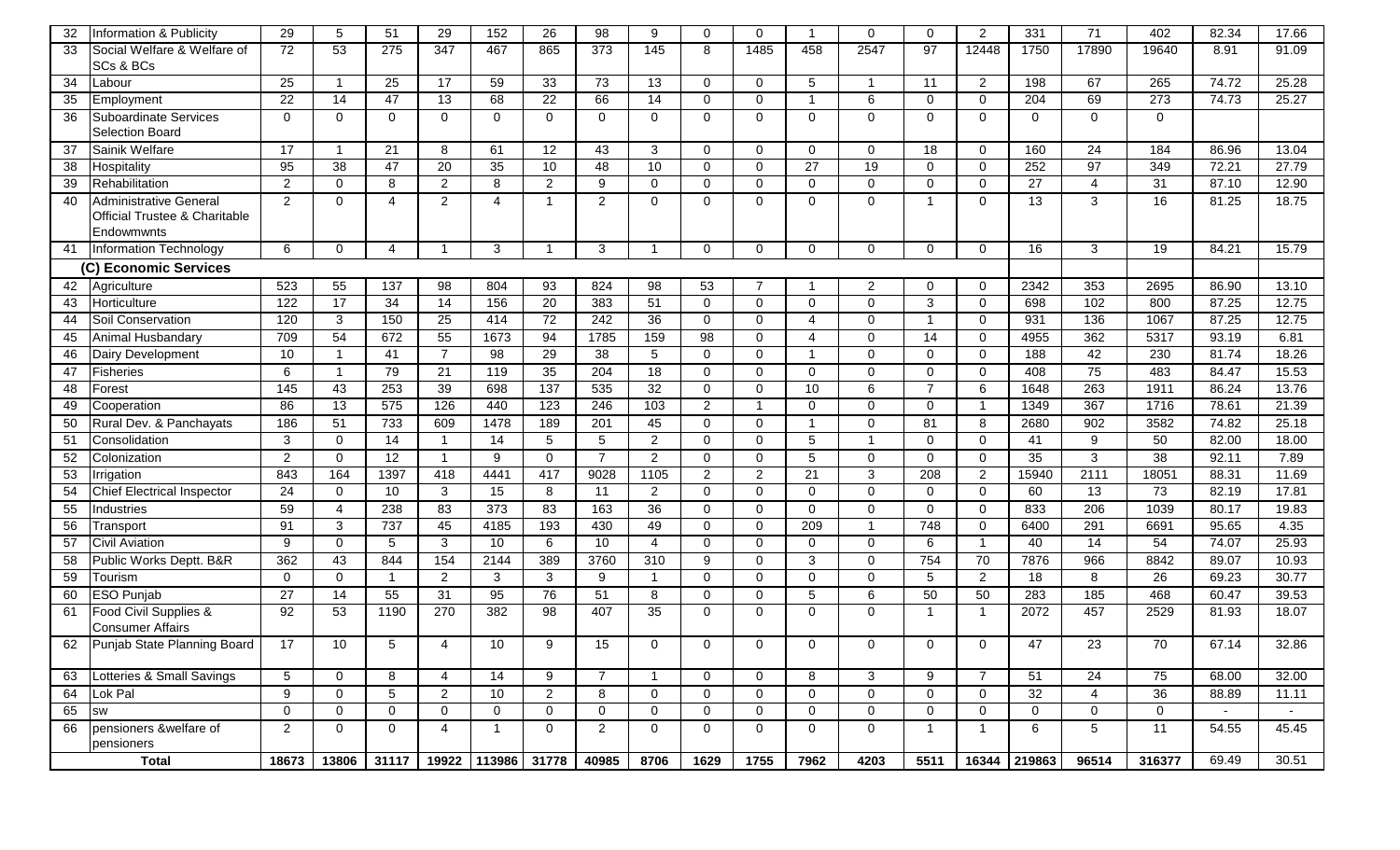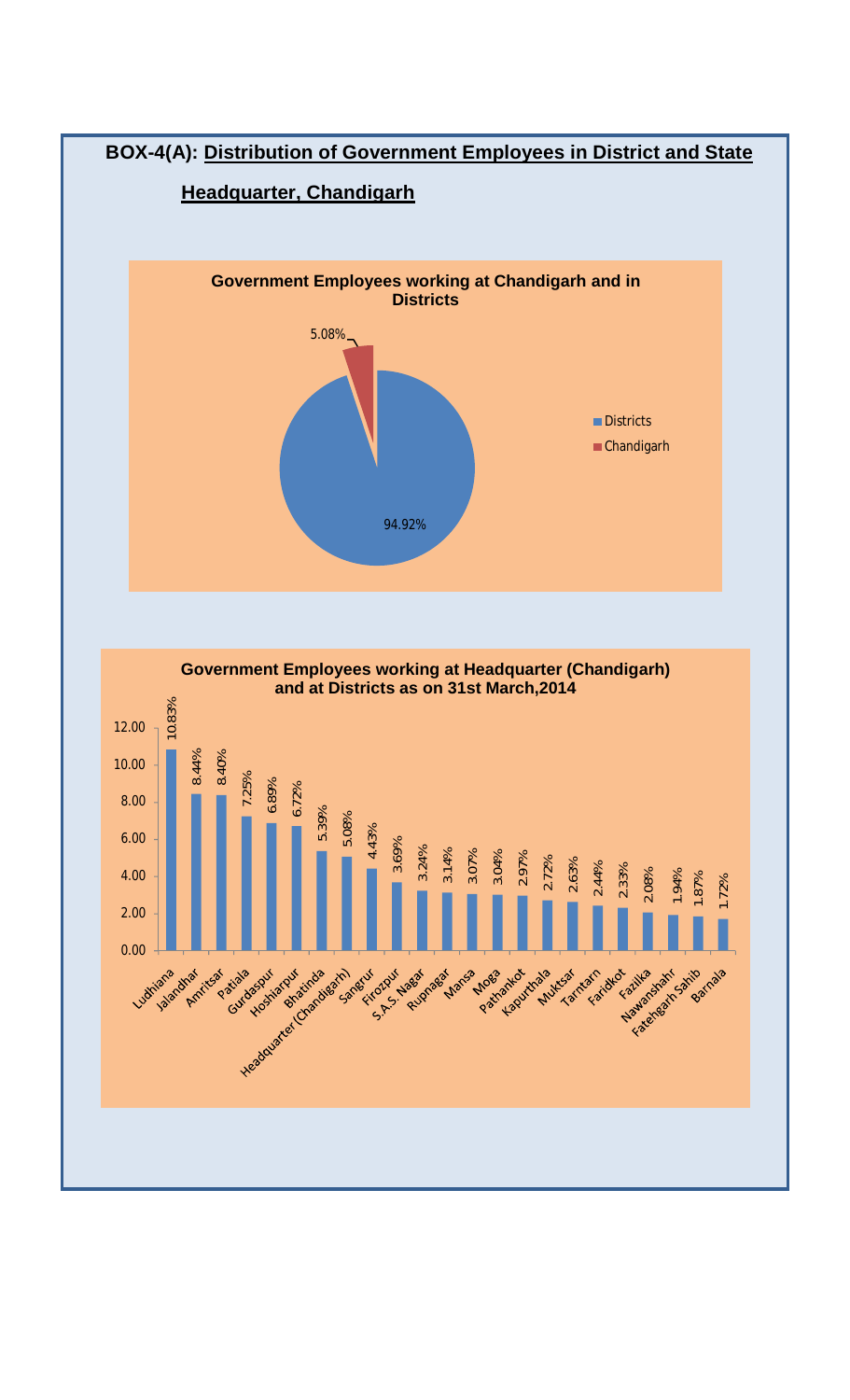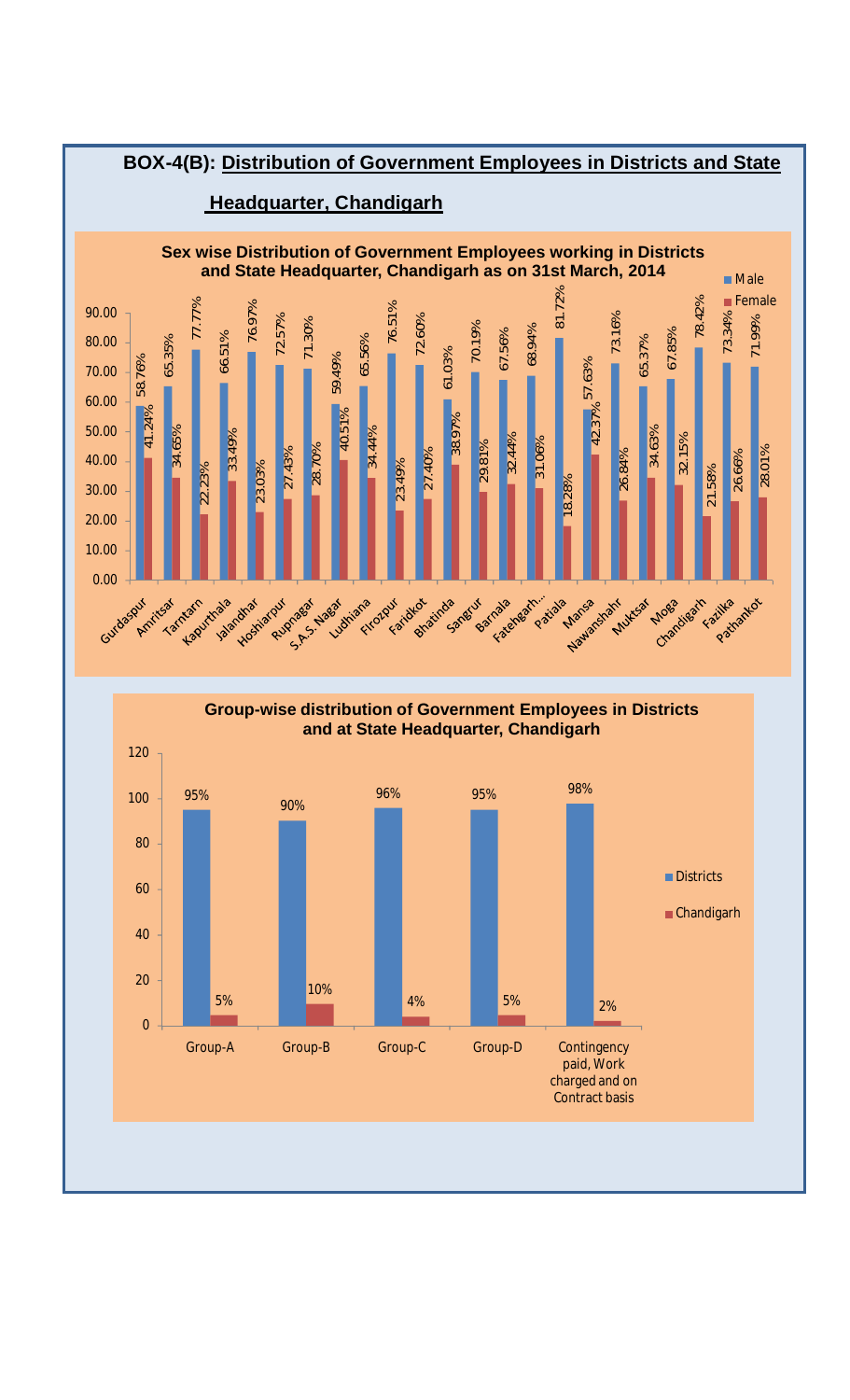|                |                            |             |               |                  |         |                |         |             |         | Table No. 6    |                     |             |                                                                                                      |                 |                       |             |               |                       |       |                             |
|----------------|----------------------------|-------------|---------------|------------------|---------|----------------|---------|-------------|---------|----------------|---------------------|-------------|------------------------------------------------------------------------------------------------------|-----------------|-----------------------|-------------|---------------|-----------------------|-------|-----------------------------|
|                |                            |             |               |                  |         |                |         |             |         |                |                     |             | 2014, District-wise, Group-wise and Sex-wise Distribution of Punjab Govt. Employees as on 31st March |                 |                       |             |               |                       |       |                             |
| <b>SN</b>      | Name of<br><b>District</b> |             | Group-A       |                  | Group-B |                | Group-C |             | Group-D |                | <b>Work Charged</b> |             | <b>Contigency Paid</b>                                                                               |                 | <b>Contract Basis</b> |             | <b>Total</b>  | Grand<br><b>Total</b> |       | %age to G.Total             |
|                |                            | <b>Male</b> | <b>Female</b> | <b>Male</b>      | Female  | <b>Male</b>    | Female  | <b>Male</b> | Female  | <b>Male</b>    | Female              | <b>Male</b> | Female                                                                                               | <b>Male</b>     | Female                | <b>Male</b> | <b>Female</b> | $(17+18)$             | 9)    | Male(17/1 Female(18/1<br>9) |
| -1             | $\overline{2}$             | 3           | 4             | 5                | 6       | $\overline{7}$ | 8       | 9           | 10      | 11             | 12                  | 13          | 14                                                                                                   | 15              | 16                    | 17          | 18            | 19                    | 20    | 21                          |
|                | Gurdaspur                  | 563         | 134           | 2019             | 1737    | 7089           | 2582    | 2270        | 650     | $\overline{c}$ | $\Omega$            | 837         | 207                                                                                                  | 149             | 3765                  | 12929       | 9075          | 22004                 | 58.76 | 41.24                       |
| 2              | Amritsar                   | 666         | 276           | 3752             | 3503    | 8725           | 1977    | 3254        | 708     | 130            | 10                  | 25          | $\Omega$                                                                                             | 804             | 2730                  | 17356       | 9204          | 26560                 | 65.35 | 34.65                       |
| 3              | Tarntarn                   | 252         | 90            | 537              | 311     | 2743           | 657     | 721         | 180     | $\Omega$       | $\Omega$            | 301         | 47                                                                                                   | 32              | 26                    | 4586        | 1311          | 5897                  | 77.77 | 22.23                       |
| 4              | Kapurthala                 | 1002        | 1040          | 949              | 619     | 2436           | 484     | 869         | 229     | $\Omega$       | $\Omega$            | 457         | 37                                                                                                   | $\overline{71}$ | 503                   | 5784        | 2912          | 8696                  | 66.51 | 33.49                       |
| 5              | Jalandhar                  | 629         | 197           | 2090             | 944     | 14371          | 4144    | 2777        | 633     | 0              | 0                   | 425         | 110                                                                                                  | 260             | 123                   | 20552       | 6151          | 26703                 | 76.97 | 23.03                       |
| 6              | Hoshiarpur                 | 549         | 76            | 359              | 65      | 10101          | 4806    | 3103        | 422     | 560            | 242                 | 824         | $\mathbf 1$                                                                                          | 72              | 271                   | 15568       | 5883          | 21451                 | 72.57 | 27.43                       |
| $\overline{7}$ | Rupnagar                   | 995         | 993           | 1062             | 761     | 2483           | 622     | 1522        | 288     | 3              | 0                   | 689         | 106                                                                                                  | 392             | 106                   | 7146        | 2876          | 10022                 | 71.30 | 28.70                       |
| 8              | S.A.S. Nagar               | 1027        | 1258          | $\overline{921}$ | 894     | 2720           | 499     | 1099        | 188     | $\Omega$       | $\Omega$            | 282         | 54                                                                                                   | 100             | 1295                  | 6149        | 4188          | 10337                 | 59.49 | 40.51                       |
| 9              | _udhiana                   | 814         | 485           | 2376             | 1032    | 15126          | 6753    | 3453        | 1641    | 5              |                     | 96          | 32                                                                                                   | 600             | 1862                  | 22470       | 11806         | 34276                 | 65.56 | 34.44                       |
| 10             | Firozpur                   | 979         | 820           | 1273             | 604     | 3505           | 563     | 2190        | 423     | 82             | $\overline{7}$      | 554         | 63                                                                                                   | 423             | 285                   | 9006        | 2765          | 11771                 | 76.51 | 23.49                       |
| 11             | Faridkot                   | 201         | 44            | 381              | 141     | 2387           | 762     | 1146        | 254     |                |                     | 1150        | 5                                                                                                    | 131             | 830                   | 5396        | 2036          | 7432                  | 72.60 | 27.40                       |
| 12             | Bhatinda                   | 406         | 146           | 1746             | 1218    | 5991           | 1643    | 1658        | 451     | 350            | 1481                | 119         | 686                                                                                                  | 224             | 1075                  | 10494       | 6700          | 17194                 | 61.03 | 38.97                       |
| 13             | Sangrur                    | 1613        | 1170          | 1893             | 1206    | 3815           | 702     | 2133        | 343     | 0              | 0                   | 152         | 309                                                                                                  | 318             | 484                   | 9924        | 4214          | 14138                 | 70.19 | 29.81                       |
| 14             | Barnala                    | 554         | 535           | 714              | 514     | 1285           | 250     | 644         | 63      | 152            | $\Omega$            | 132         | 78                                                                                                   | 231             | 342                   | 3712        | 1782          | 5494                  | 67.56 | 32.44                       |
| 15             | Fatehgarh<br>Sahib         | 591         | 598           | 1155             | 742     | 1504           | 290     | 804         | 128     | $\Omega$       | 0                   | 39          | 46                                                                                                   | 19              | 49                    | 4112        | 1853          | 5965                  | 68.94 | 31.06                       |
| 16             | Patiala                    | 1497        | 1153          | 1903             | 724     | 10997          | 1411    | 3806        | 605     | 2              | $\Omega$            | 280         | 118                                                                                                  | 269             | 185                   | 18754       | 4196          | 22950                 | 81.72 | 18.28                       |
| 17             | Mansa                      | 748         | 742           | 1193             | 799     | 2227           | 402     | 948         | 234     | 279            | 5                   | 74          | 1693                                                                                                 | 171             | 272                   | 5640        | 4147          | 9787                  | 57.63 | 42.37                       |
| 18             | Nawanshahr                 | 696         | 405           | 623              | 534     | 2062           | 314     | 975         | 183     | 10             | 3                   | 61          | 69                                                                                                   | 105             | 155                   | 4532        | 1663          | 6195                  | 73.16 | 26.84                       |
| 19             | Muktsar                    | 1135        | 851           | 497              | 207     | 2233           | 798     | 820         | 227     | $\mathbf 0$    | $\Omega$            | 491         | 285                                                                                                  | 308             | 537                   | 5484        | 2905          | 8389                  | 65.37 | 34.63                       |
| 20             | Moga                       | 1072        | 932           | 1123             | 1096    | 2680           | 597     | 1046        | 260     | 53             | 6                   | 230         | 57                                                                                                   | 382             | 172                   | 6586        | 3120          | 9706                  | 67.85 | 32.15                       |
| 21             | Chandigarh                 | 1129        | 421           | 3387             | 1507    | 4868           | 867     | 2022        | 306     | -1             | $\Omega$            | 279         | 113                                                                                                  | 281             | 79                    | 11967       | 3293          | 15260                 | 78.42 | 21.58                       |
| 22             | Fazilka                    | 761         | 796           | 579              | 375     | 2015           | 400     | 975         | 142     | $\mathbf 0$    | $\Omega$            | 447         | 36                                                                                                   | 98              | 23                    | 4875        | 1772          | 6647                  | 73.34 | 26.66                       |
| 23             | Pathankot                  | 794         | 644           | 585              | 389     | 2623           | 255     | 2750        | 148     | 0              | $\Omega$            | 18          | 51                                                                                                   | 71              | 1175                  | 6841        | 2662          | 9503                  | 71.99 | 28.01                       |
|                | <b>Total</b>               | 18673       | 13806         | 31117            | 19922   | 113986         | 31778   | 40985       | 8706    | 1629           | 1755                | 7962        | 4203                                                                                                 | 5511            | 16344                 | 219863      | 96514         | 316377                | 69.49 | 30.51                       |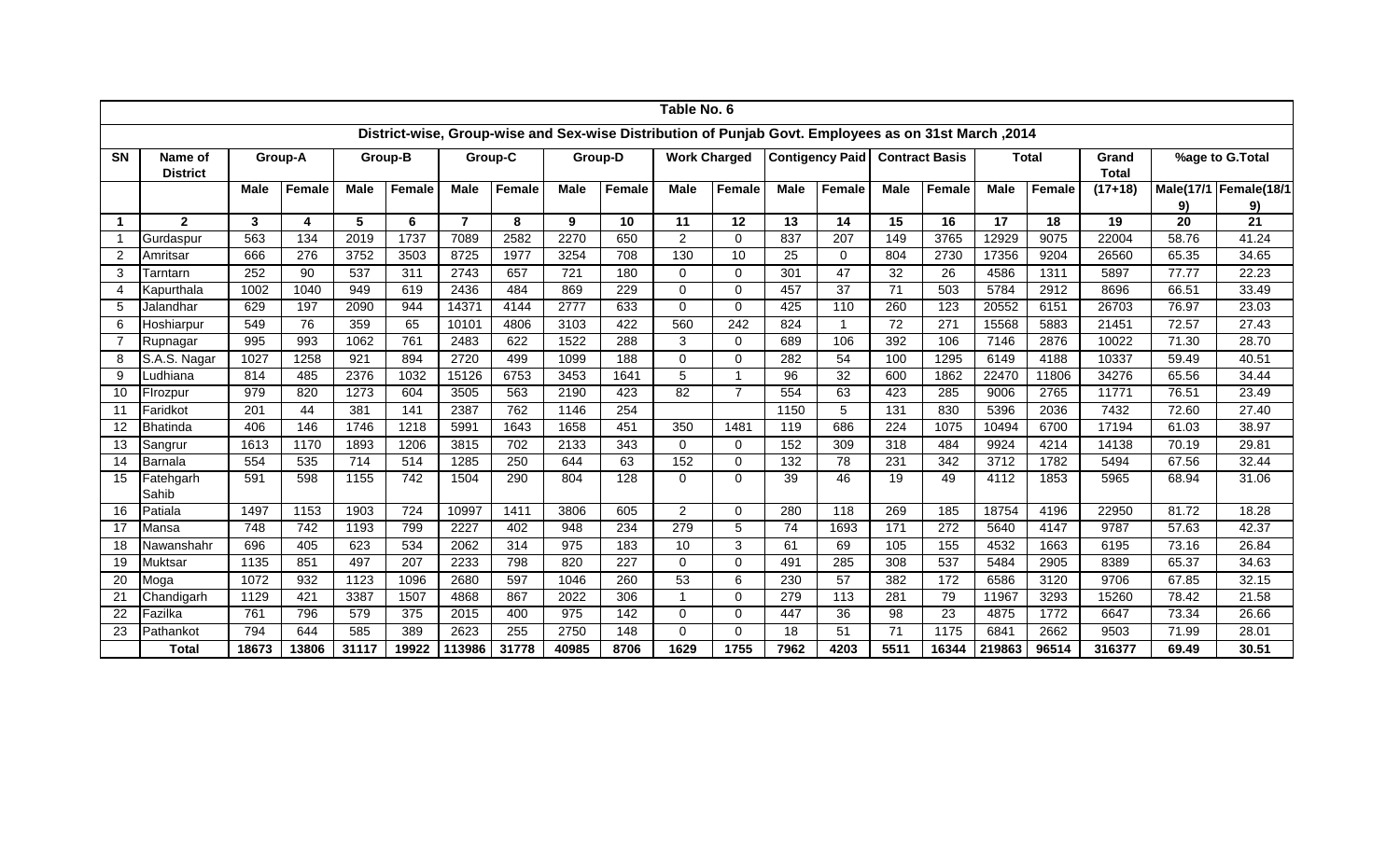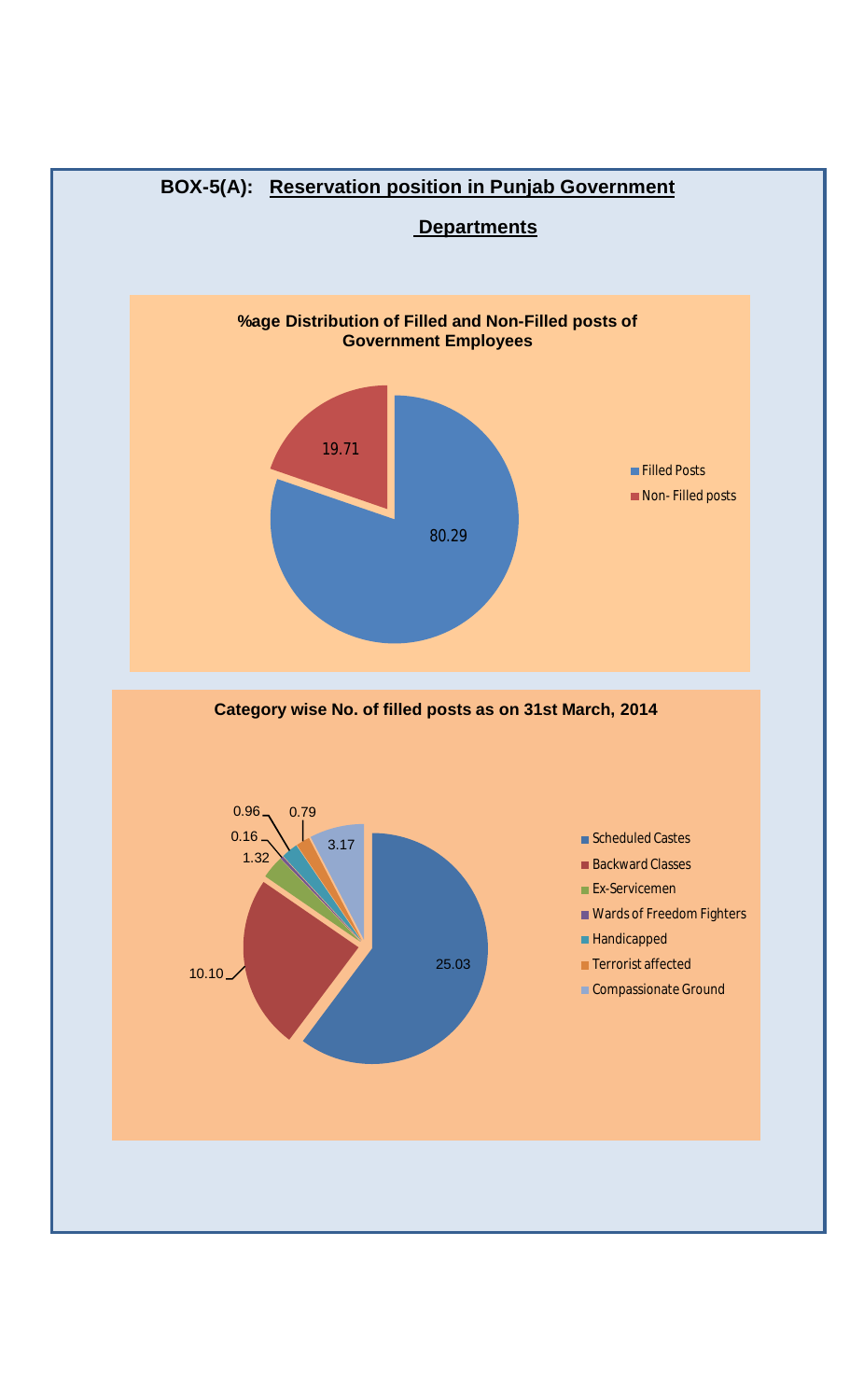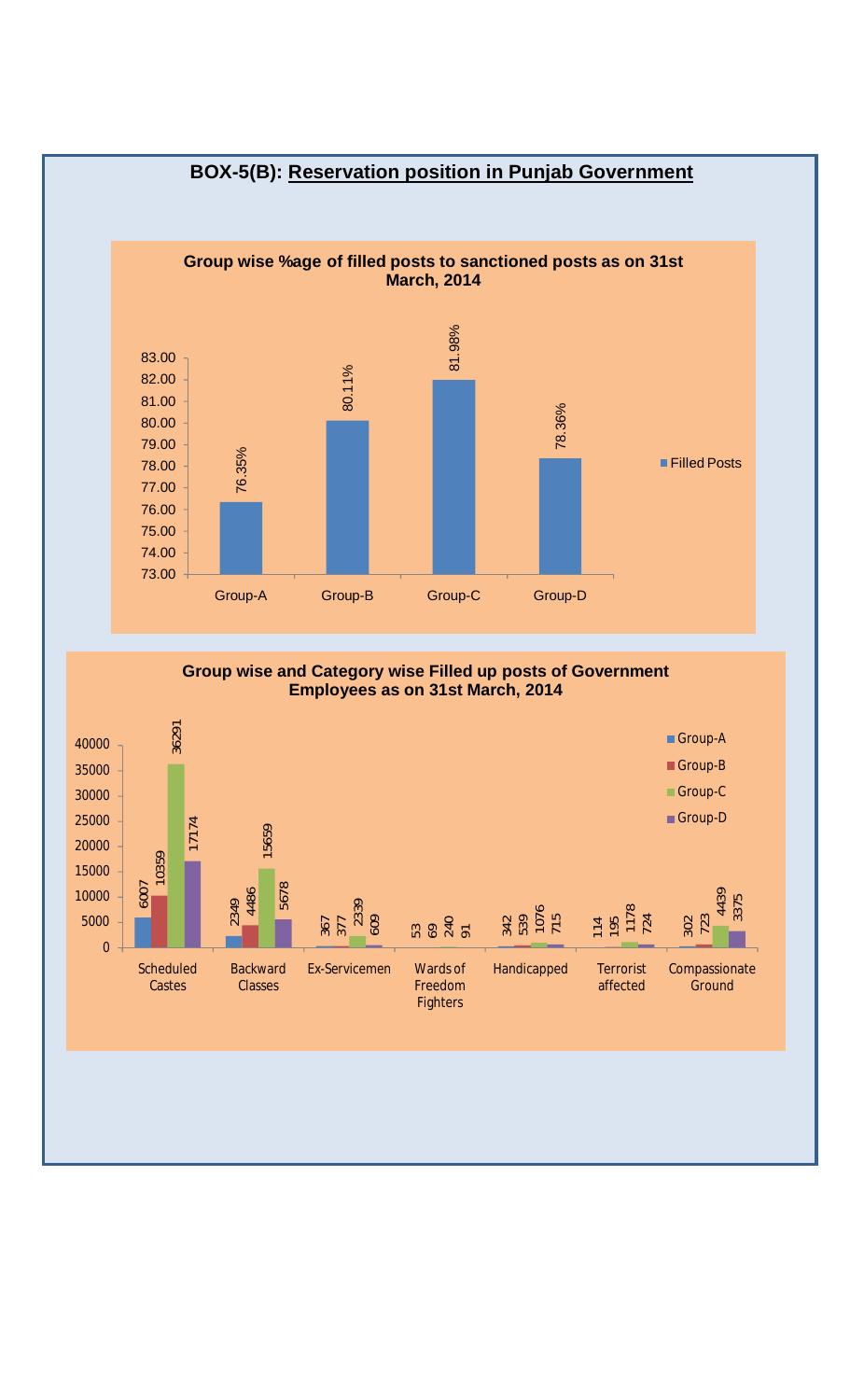**Department-wise/Group-wise distribution of Scheduled Castes, Backward Classes, Ex-Servicemen, Wards of Freedom Fighters, Handicapped, Terrorist Affected and Compassionate Ground Employees as on 31 March, 2014 (Contd.)**

| SN             | <b>Department</b>                                        | <b>Sanctioned Posts</b> |                  |                 |                 |                 |                  | <b>Filled Posts</b> |                 |                 | <b>Scheduled Castes</b> |                 |                 |                 |                         | <b>Backward Classes</b> |                 |
|----------------|----------------------------------------------------------|-------------------------|------------------|-----------------|-----------------|-----------------|------------------|---------------------|-----------------|-----------------|-------------------------|-----------------|-----------------|-----------------|-------------------------|-------------------------|-----------------|
|                |                                                          | Group                   | Group            | Group           | Group           | Group           | Group            | Group               | Group           | Group           | Group                   | Group           | Group           | Group           | Group                   | Group                   | Group           |
|                |                                                          | A                       | в                | C               | D               | A               | В                | C                   | D               | A               | в                       | С               | D               | Α               | В                       | C                       | D               |
| $\overline{1}$ | $\mathbf{2}$                                             | 3                       | 4                | 5               | 6               | $\overline{7}$  | 8                | 9                   | 10              | 11              | 12                      | $\overline{13}$ | 14              | 15              | 16                      | 17                      | $\overline{18}$ |
|                | (A) General Services                                     |                         |                  |                 |                 |                 |                  |                     |                 |                 |                         |                 |                 |                 |                         |                         |                 |
| -1             | Pb. Vidhan Sabha                                         | $\overline{38}$         | 58               | 131             | 93              | 38              | $\overline{58}$  | $\overline{131}$    | 93              | $\Omega$        | $\Omega$                | $\mathbf 0$     | $\Omega$        | $\mathbf 0$     | $\Omega$                | 0                       | 0               |
| 2              | Pb. Raj Bhawan                                           | 10                      | 15               | 39              | 70              | 10              | 14               | 39                  | 70              | $\Omega$        | $\Omega$                | $\overline{4}$  | $\overline{23}$ | $\Omega$        | $\Omega$                | $\overline{2}$          | $\overline{6}$  |
| 3              | Legal Remembrancer                                       | 14                      | 28               | 16              | 16              | 10              | 17               | 12                  | 15              | 3               | 3                       | $\overline{2}$  | 6               | 1               | -1                      | 2                       | $\mathbf 0$     |
| $\overline{4}$ | <b>Advocate General</b>                                  | 8                       | 16               | 15              | 10              | 168             | 58               | 92                  | 68              | $\overline{2}$  | 6                       | $\overline{4}$  | $\overline{2}$  | $\mathbf{1}$    | $\overline{2}$          | $\overline{2}$          | $\overline{4}$  |
| 5              | Prosecution & Litigation                                 | $\overline{93}$         | 131              | 140             | 79              | 71              | $\overline{122}$ | 111                 | 68              | 19              | $\overline{33}$         | 22              | $\overline{20}$ | 3               | 13                      | $\overline{11}$         | 10              |
| 6              | Justice                                                  | 419                     | 816              | 1902            | 1715            | 482             | 792              | 1785                | 1683            | $\overline{53}$ | $\frac{111}{11}$        | 378             | 419             | $\overline{20}$ | 76                      | $\overline{171}$        | 152             |
| $\overline{7}$ | Election                                                 | 21                      | 80               | 158             | 100             | 24              | 79               | 110                 | $\overline{51}$ | 5               | 21                      | 39              | $\overline{13}$ | $\mathbf{1}$    | 10                      | $\overline{18}$         | $\overline{11}$ |
| 8              | Language                                                 | $\overline{71}$         | 99               | 78              | $\overline{78}$ | $\overline{34}$ | 44               | 40                  | 59              | 8               | $\overline{14}$         | 10              | $\overline{26}$ | $\overline{c}$  | 6                       | 3                       | 6               |
| 9              | <b>Financial Commissioner</b>                            | $\overline{71}$         | 280              | 292             | 172             | 62              | 174              | 158                 | 101             | 17              | 57                      | 54              | 45              | $\overline{1}$  | $\overline{\mathbf{8}}$ | $\overline{6}$          | $\overline{12}$ |
| 10             | Revenue                                                  | 249                     | 1079             | 5885            | 2169            | 239             | 1126             | 5481                | 1977            | $\overline{22}$ | 204                     | 1386            | 628             | $\overline{11}$ | 60                      | 541                     | 190             |
| 11             | Excise & Taxation                                        | 285                     | 535              | 1066            | 720             | 237             | 459              | 780                 | 447             | 39              | $\overline{91}$         | $\frac{175}{2}$ | 194             | 26              | 28                      | $\overline{54}$         | $\overline{25}$ |
| 12             | <b>Punjab Public Service Commission</b>                  | $\overline{18}$         | 33               | $\overline{34}$ | $\overline{20}$ | 13              | $\overline{22}$  | $\overline{21}$     | 19              | $\overline{5}$  | $\overline{3}$          | 6               | $\overline{1}$  | $\overline{0}$  | $\Omega$                | $\Omega$                | $\overline{0}$  |
| 13             | Civil Secretariate                                       | 256                     | 971              | 944             | 618             | 243             | 657              | 421                 | 323             | 41              | 152                     | 102             | 150             | 0               | $\mathbf 0$             | 34                      | 40              |
| 14             | Police                                                   | 741                     | 6773             | 65125           | 2074            | 1059            | 5516             | 61025               | 1893            | 65              | 1132                    | 15570           | 858             | 18              | 748                     | 9348                    | 523             |
| 15             | <b>Home Guard</b>                                        | $\frac{117}{117}$       | $\overline{115}$ | 1234            | 272             | 34              | 221              | 861                 | 200             | 10              | $\overline{22}$         | 185             | 85              | $\overline{0}$  | 5                       | 74                      | $\overline{20}$ |
| 16             | Jails                                                    | 60                      | 143              | 2550            | 231             | 49              | 93               | 2012                | 177             | $\overline{6}$  | 32                      | 443             | 67              | $\overline{1}$  | 11                      | 159                     | 13              |
| 17             | <b>Treasury &amp; Accounts</b>                           | 73                      | 236              | 496             | 163             | 39              | 143              | 271                 | 100             | $\overline{2}$  | $\overline{22}$         | 68              | 43              | $\overline{2}$  | 14                      | 36                      | $\overline{13}$ |
| 18             | <b>Local Fund Examiner</b>                               | 53                      | 158              | 116             | 56              | 38              | 90               | 73                  | 38              | $\overline{4}$  | 9                       | 19              | 5               | $\mathbf 0$     | 3                       | 9                       | $\overline{2}$  |
| 19             | <b>Controller Internal Audit</b>                         | 63                      | 114              | 36              | 42              | 45              | 50               | $\overline{28}$     | 18              | 3               | 6                       | 3               | $\overline{7}$  | $\mathbf{1}$    | 4                       | $\overline{1}$          | $\mathbf 0$     |
| 20             | Institutional Finance & Banking                          | 3                       | $\overline{5}$   | $\overline{4}$  | $\overline{5}$  | $\overline{2}$  | $\overline{4}$   | ن                   | $\overline{2}$  | $\mathbf{1}$    | $\mathbf{1}$            | $\mathbf{1}$    | 2               | $\mathbf 0$     | $\Omega$                | $\Omega$                | $\Omega$        |
| 21             | <b>Printing &amp; Stationary</b>                         | 18                      | $\overline{77}$  | 794             | 189             | 8               | 51               | 280                 | 102             | $\Omega$        | 13                      | 62              | $\overline{41}$ | $\overline{0}$  | 3                       | $\overline{27}$         | 11              |
| 22             | <b>Local Government</b>                                  | 17                      | 61               | 78              | 44              | $\overline{13}$ | 53               | 44                  | 34              | $\overline{1}$  | $\overline{15}$         | 11              | 16              | $\overline{2}$  | $\overline{3}$          | $\overline{1}$          | 6               |
|                | (B) Social Services                                      |                         |                  |                 |                 |                 |                  |                     |                 |                 |                         |                 |                 |                 |                         |                         |                 |
| 23             | <b>General Education</b>                                 | 28096                   | 31910            | 41665           | 10906           | 20636           | 24661            | 35363               | 6543            | 4163            | 5321                    | 8730            | 3222            | 1718            | 2118                    | 1917                    | 1191            |
| 24             | <b>Technical Education &amp; Industrial</b><br>Training  | 1001                    | 1357             | 1222            | 1185            | 614             | 997              | 921                 | 784             | 97              | 223                     | 180             | 302             | $\overline{32}$ | $\overline{98}$         | 70                      | 44              |
| 25             | Sports                                                   | 41                      | 85               | 96              | 120             | $\overline{4}$  | 65               | 69                  | 125             | $\mathbf 0$     | 4                       | 15              | 34              | $\mathbf 0$     | $\mathbf{1}$            | 2                       | $\overline{4}$  |
| 26             | <b>Youth Services</b>                                    | 10                      | 15               | 21              | 15              | 8               | 14               | $\overline{22}$     | 11              | $\overline{2}$  | 4                       | 5               | 6               | $\mathbf 0$     | $\overline{1}$          | $\overline{2}$          | $\overline{2}$  |
| 27             | <b>Cultural Affaires Museum</b><br>Archaelogy & Archives | 10                      | 44               | 85              | 198             | $\overline{7}$  | 29               | $\overline{48}$     | 7423            | $\Omega$        | $\Omega$                | 5               | 11              | $\Omega$        | $\Omega$                | 3                       | 3               |
| 28             | Health & Family Welfare                                  | 4303                    | 4874             | 12980           | 10081           | 3603            | 4429             | 10389               | 4162            | 596             | 736                     | 2461            | 3293            | 195             | 312                     | 950                     | 889             |
| 29             | Water Supply Public Health                               | 355                     | 936              | 3705            | 4665            | 261             | 747              | 3084                | 4166            | 49              | 136                     | 793             | 1214            | 14              | 66                      | 302                     | 577             |
| 30             | Town & Country Planning                                  | 88                      | 156              | 210             | 126             | 47              | 87               | 79                  | 94              | 18              | 34                      | 28              | 43              | $\overline{2}$  | 12                      | 10                      | 9               |
| 31             | <b>Chief Architect</b>                                   | 36                      | $\overline{71}$  | 59              | 64              | 18              | $\overline{32}$  | 26                  | $\overline{28}$ | 6               | $\overline{7}$          | 10              | $\overline{7}$  | $\mathbf 0$     | $\mathbf{1}$            | $\overline{c}$          | $\mathbf{1}$    |
| 32             | Information & Publicity                                  | 83                      | 155              | 487             | 301             | 34              | $\overline{80}$  | 178                 | 107             | $\overline{4}$  | 17                      | 40              | $\overline{24}$ | 3               | $\overline{2}$          | $\overline{18}$         | 13              |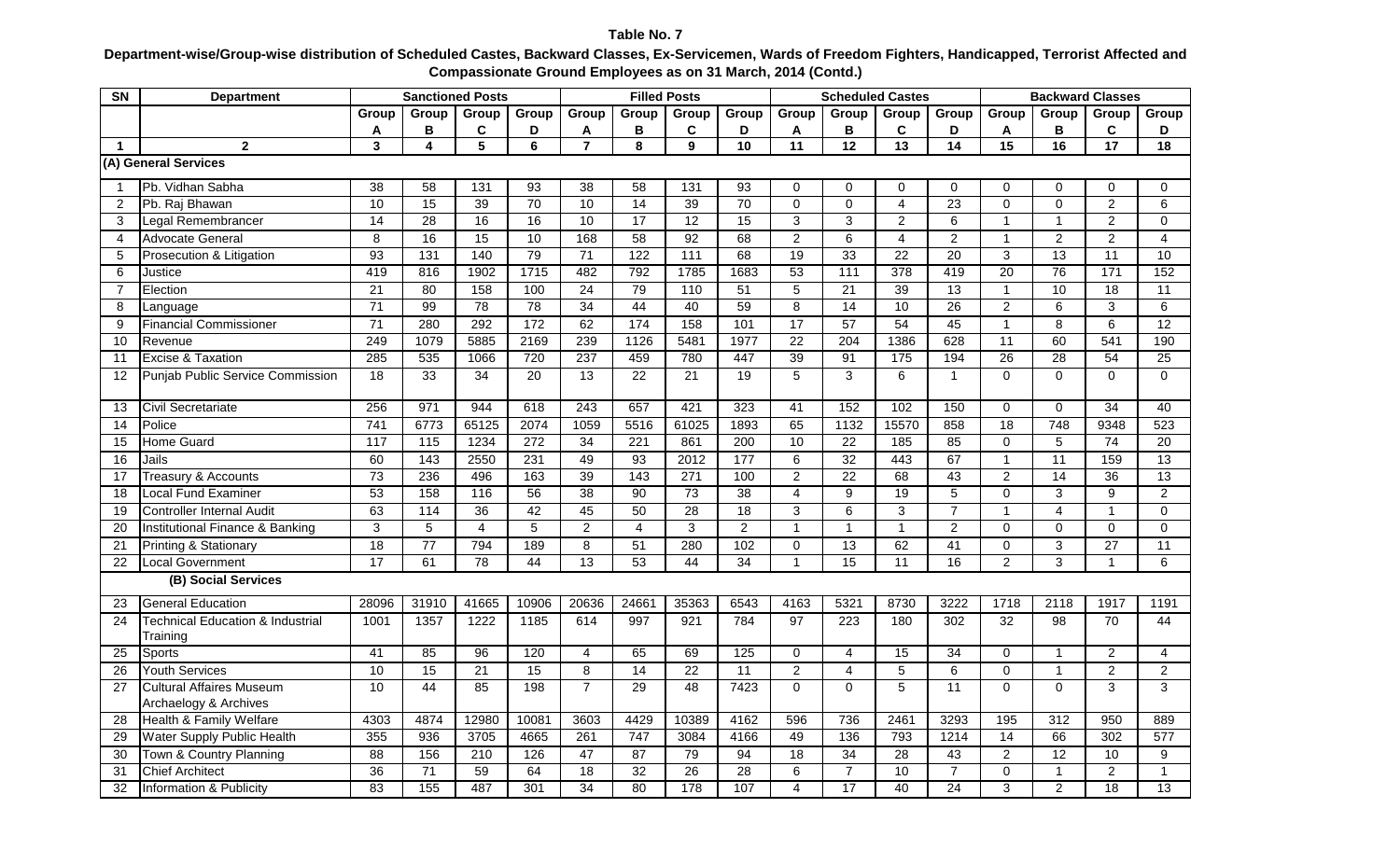| 33              | Social Welfare & Welfare of SCs &<br><b>BCs</b>                    | 209              | $\overline{712}$ | 1977             | 730              | 125               | 622             | 1332             | 518             | $\overline{25}$ | 148             | 338              | 206              | $\overline{7}$  | 43              | 119              | 64                  |
|-----------------|--------------------------------------------------------------------|------------------|------------------|------------------|------------------|-------------------|-----------------|------------------|-----------------|-----------------|-----------------|------------------|------------------|-----------------|-----------------|------------------|---------------------|
| 34              | Labour                                                             | $\overline{30}$  | 67               | 181              | 139              | 26                | $\overline{42}$ | $\overline{92}$  | 86              | 5               | 9               | 31               | $\overline{38}$  | $\overline{c}$  | $\overline{a}$  | 9                | $\mathbf{3}$        |
| 35              | Employment                                                         | 51               | 66               | 154              | 123              | 36                | 60              | 90               | 80              | 15              | $\overline{9}$  | 19               | 35               | $\mathbf{1}$    | $\overline{2}$  | 8                | $\overline{8}$      |
| 36              | Suboardinate Services Selection<br>Board                           | 0                | $\mathbf 0$      | $\mathbf 0$      | $\mathbf 0$      | $\Omega$          | $\mathbf 0$     | $\mathbf 0$      | $\overline{0}$  | $\Omega$        | $\mathbf 0$     | $\mathbf 0$      | $\mathbf 0$      | $\overline{0}$  | $\overline{0}$  | $\Omega$         | $\overline{0}$      |
| 37              | Sainik Welfare                                                     | 20               | $\overline{38}$  | 122              | 49               | 18                | $\overline{29}$ | $\overline{73}$  | 46              | $\overline{c}$  | 7               | 18               | 17               | $\overline{2}$  | 3               | 8                | 4                   |
| 38              | Hospitality                                                        | 286              | 643              | 827              | 774              | 133               | 67              | 45               | 58              | 46              | 222             | 486              | 299              | 98              | 237             | 152              | 195                 |
| 39              | Rehabilitation                                                     | $\overline{2}$   | $\overline{2}$   | $\overline{10}$  | $\boldsymbol{9}$ | $\overline{2}$    | $\overline{10}$ | 10               | $\overline{9}$  | $\Omega$        | $\mathbf{1}$    | $\mathbf{1}$     | 3                | $\mathbf{1}$    | $\mathbf{1}$    | $\overline{1}$   | $\mathbf{1}$        |
| 40              | Administrative General Official<br>Trustee & Charitable Endowmwnts | $\overline{2}$   | 8                | $\overline{9}$   | $\overline{3}$   | $\overline{2}$    | $\overline{6}$  | $\overline{5}$   | $\overline{2}$  | 0               | $\Omega$        | $\mathbf{1}$     | $\Omega$         | $\mathbf 0$     | 0               | $\mathbf{1}$     | $\overline{0}$      |
| 41              | <b>Information Technology</b>                                      | 21               | 13               | 16               | 8                | 6                 | 5               | $\overline{4}$   | $\overline{4}$  | 0               | $\mathbf{1}$    | $\overline{2}$   | $\mathbf 0$      | $\mathbf 0$     | 0               | $\mathbf 0$      | $\mathbf 0$         |
|                 | (C) Economic Services                                              |                  |                  |                  |                  |                   |                 |                  |                 |                 |                 |                  |                  |                 |                 |                  |                     |
| 42              | Agriculture                                                        | 1129             | 471              | 1555             | 1250             | 578               | 235             | 897              | 922             | 159             | 86              | 216              | 339              | 46              | 18              | 91               | 102                 |
| 43              | Horticulture                                                       | 184              | 50               | 262              | 598              | 139               | 48              | 176              | 434             | 37              | $\overline{7}$  | 53               | 183              | 15              | $\mathbf{3}$    | $\overline{20}$  | 64                  |
| 44              | Soil Conservation                                                  | $\overline{213}$ | 343              | 1071             | 520              | 123               | 175             | 486              | 278             | 29              | 35              | 119              | 126              | 15              | 14              | 68               | 55                  |
| 45              | Animal Husbandary                                                  | 1055             | 797              | 2254             | 2386             | 763               | 727             | 1767             | 1944            | 160             | 148             | 406              | 676              | 39              | 57              | 182              | 165                 |
| 46              | Dairy Development                                                  | 17               | $\overline{70}$  | $\overline{206}$ | 62               | $\overline{11}$   | $\overline{48}$ | $\overline{127}$ | 43              | 4               | $\overline{11}$ | $\overline{43}$  | $\overline{21}$  | $\mathbf 0$     | $\overline{7}$  | 6                | 3                   |
| 47              | <b>Fisheries</b>                                                   | 49               | 106              | 185              | 324              | $\overline{7}$    | 100             | 154              | 222             | $\mathbf{1}$    | 26              | 29               | 87               | $\overline{0}$  | $\overline{9}$  | $\overline{22}$  | 41                  |
| 48              | Forest                                                             | 176              | $\overline{373}$ | 1378             | 619              | 188               | 292             | 835              | 567             | 29              | 49              | 194              | 156              | $\pmb{0}$       | 25              | 98               | 62                  |
| 49              | Cooperation                                                        | 113              | 1467             | 1004             | 551              | 99                | 701             | 563              | 349             | 23              | 130             | 127              | 103              | 6               | 48              | 56               | 46                  |
| 50              | Rural Dev. & Panchayats                                            | 215              | 859              | 2591             | 382              | 237               | 1342            | 1657             | 246             | 36              | 135             | 425              | 78               | 9               | 46              | 155              | 23                  |
| 51              | Consolidation                                                      | $\overline{9}$   | 39               | 91               | 38               | 3                 | 15              | 19               | $\overline{7}$  | 1               | 3               | $\overline{6}$   | $\overline{1}$   | $\overline{0}$  | 0               | $\mathbf 1$      | $\overline{0}$      |
| 52              | Colonization                                                       | $\overline{2}$   | 13               | $\overline{9}$   | $\overline{9}$   | $\overline{2}$    | 13              | $\overline{9}$   | $\overline{9}$  | $\overline{0}$  | $\overline{0}$  | $\overline{0}$   | $\overline{0}$   | $\overline{0}$  | $\overline{0}$  | $\overline{0}$   | $\overline{0}$      |
| 53              | Irrigation                                                         | 1081             | 1694             | 6226             | 11228            | 1007              | 1815            | 4858             | 8617            | 91              | 238             | 874              | 2303             | 24              | 89              | 232              | 532                 |
| 54              | <b>Chief Electrical Inspector</b>                                  | 48               | 111              | 2819             | 319              | $\overline{24}$   | $\overline{13}$ | 23               | 13              | $\overline{8}$  | 11              | 228              | 26               | $\overline{2}$  | $\mathbf{1}$    | 6                | $\mathbf{1}$        |
| 55              | Industries                                                         | 75               | 385              | $\frac{1}{715}$  | 282              | 63                | 321             | 456              | 199             | 12              | $\overline{72}$ | 90               | 83               | 3               | $\overline{22}$ | $\overline{48}$  | 15                  |
| $\overline{56}$ | Transport                                                          | 115              | 877              | 8273             | 684              | 94                | 782             | 4368             | 479             | $\overline{21}$ | 192             | $\frac{1012}{2}$ | 196              | $\overline{6}$  | 58              | 347              | 58                  |
| 57              | Civil Aviation                                                     | 10               | 10               | $\overline{19}$  | $\overline{21}$  | 9                 | 8               | $\overline{16}$  | $\overline{14}$ | $\Omega$        | $\mathbf{1}$    | $\overline{2}$   | 3                | $\mathbf 0$     | $\mathbf{1}$    | $\overline{4}$   | $\Omega$            |
| 58              | Public Works Deptt. B&R                                            | 452              | 1207             | 3029             | 5028             | 405               | 998             | 2533             | 3020            | 37              | 152             | 588              | 1215             | $\overline{13}$ | 74              | $\overline{200}$ | 418                 |
| 59              | Tourism                                                            | $\mathbf{1}$     | $\overline{5}$   | $\overline{8}$   | 10               | 0                 | $\overline{3}$  | $\overline{6}$   | 10              | $\overline{0}$  | $\overline{0}$  | $\overline{2}$   | $\overline{5}$   | $\overline{0}$  | $\overline{0}$  | $\mathbf 0$      | $\overline{0}$      |
| 60              | <b>ESO Punjab</b>                                                  | 80               | 229              | 341              | 98               | 41                | 86              | 171              | 59              | $\overline{6}$  | $\overline{14}$ | $\overline{27}$  | 13               | $\overline{2}$  | 10              | 13               | $\overline{6}$      |
| 61              | Food Civil Supplies & Consumer<br>Affairs                          | 106              | 1546             | 704              | 493              | $\frac{145}{145}$ | 1460            | 980              | 442             | 5               | 219             | 130              | $\overline{142}$ | 3               | 109             | 33               | 33                  |
| 62              | Punjab State Planning Board                                        | 44               | 39               | $\overline{56}$  | $\overline{54}$  | $\overline{27}$   | 9               | 19               | $\overline{15}$ | $\mathbf{1}$    | $\Omega$        | $\mathbf{1}$     | 3                | $\mathbf{1}$    | $\Omega$        | $\overline{c}$   | $\mathsf{O}\xspace$ |
| 63              | Lotteries & Small Savings                                          | $\overline{7}$   | 26               | 33               | 12               | $\overline{5}$    | $\overline{12}$ | 23               | $\overline{8}$  | $\overline{2}$  | $\overline{3}$  | 14               | $\overline{6}$   | $\overline{0}$  | $\mathbf{1}$    | $\mathbf{1}$     | $\overline{2}$      |
| 64              | Lok Pal                                                            | 13               | 11               | 17               | $\overline{8}$   | 9                 | $\overline{7}$  | 12               | $\overline{8}$  | $\overline{0}$  | $\Omega$        | $\Omega$         | $\overline{2}$   | $\overline{0}$  | $\overline{0}$  | $\mathbf 0$      | $\mathbf 0$         |
| 65              | SW                                                                 | 0                | $\mathbf{1}$     | $\mathbf{1}$     | $\mathbf 0$      | $\Omega$          | $\mathbf 0$     | $\mathbf 0$      | $\mathbf 0$     | $\mathbf 0$     | $\Omega$        | $\mathbf 0$      | $\mathbf 0$      | $\mathbf 0$     | $\mathbf 0$     | $\Omega$         | $\mathbf 0$         |
| 66              | pensioners &welfare of pensioners                                  | $\overline{2}$   | $\overline{7}$   | $\overline{2}$   | 3                | $\overline{2}$    | $\overline{4}$  | $\overline{1}$   | $\overline{c}$  | $\mathbf{1}$    | $\overline{1}$  | $\Omega$         | $\overline{2}$   | $\Omega$        | 0               | 1                | $\Omega$            |
|                 | Total                                                              | 42538            | 63711            | 177808           | 63411            | 32479             | 51039           | 145764           | 49691           | 5997            | 10359           | 36293            | 17174            | 2349            | 4486            | 15659            | 5678                |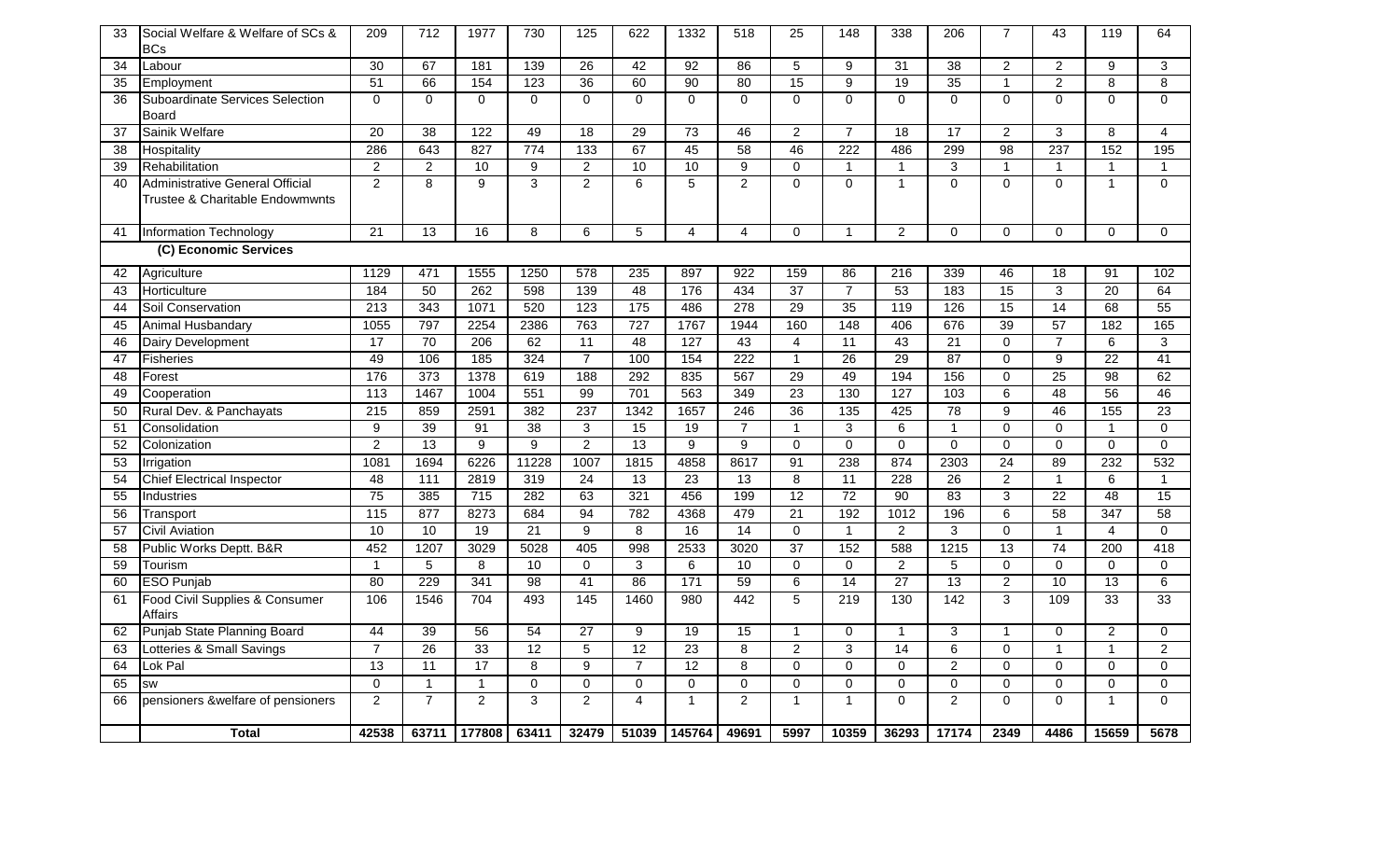#### **Table No. 7.1**

**Department-wise/Group-wise distribution of Scheduled Castes, Backward Classes, Ex-Servicemen, Wards of Freedom Fighters, Handicapped, Terrorist Affected, Compassionate Ground Employees as on 31 March, 2014 (Contd.)**

| <b>SN</b>      | <b>Department</b>                                    |                         | <b>Ex-Servicemen</b> |                |                |                |                | <b>Wards of Freedom Figthers</b> |                |                | <b>Handicapped employees</b> |                 |                 |                |                 | <b>Terrorists affected</b> |                         |                |                | <b>Compasionate Ground</b> |              |
|----------------|------------------------------------------------------|-------------------------|----------------------|----------------|----------------|----------------|----------------|----------------------------------|----------------|----------------|------------------------------|-----------------|-----------------|----------------|-----------------|----------------------------|-------------------------|----------------|----------------|----------------------------|--------------|
|                |                                                      | Group                   | Group                | Group          | Group          | Group          | Group          | Group                            | Group          | Group          | Group                        | Group           | Group           | Group          | Group           | Group                      | Group                   | Group          | Group          | Group                      | Group        |
|                |                                                      | A                       | в                    | C              | D              | A              | в              | C                                | D              | A              | В                            | C               | D               | A              | в               | C                          | D                       |                | в              | C                          | D            |
| $\mathbf{1}$   | $\overline{2}$                                       | 19                      | 20                   | 21             | 22             | 23             | 24             | 25                               | 26             | 27             | 28                           | 29              | 30              | 31             | 32              | 33                         | 34                      | 35             | 36             | 37                         | 38           |
|                | (A) General Services                                 |                         |                      |                |                |                |                |                                  |                |                |                              |                 |                 |                |                 |                            |                         |                |                |                            |              |
|                | Pb. Vidhan Sabha                                     | 0                       | $\Omega$             | $\Omega$       | 0              | $\Omega$       | $\Omega$       | 0                                | $\mathbf 0$    | $\Omega$       | 0                            | $\Omega$        | $\mathbf 0$     | 0              | 0               | $\Omega$                   | 0                       | $\Omega$       | 0              | 0                          | $\mathbf{0}$ |
| 2              | Pb. Raj Bhawan                                       | $\mathbf 0$             | $\mathbf 0$          | $\mathbf 0$    | $\overline{2}$ | $\Omega$       | $\Omega$       | 0                                | $\mathbf 0$    | $\mathbf 0$    | $\mathbf 0$                  | $\mathbf 0$     | -1              | 0              | $\mathbf 0$     | $\mathbf 0$                | 0                       | $\Omega$       | $\mathbf 0$    | 0                          | 3            |
| 3              | Legal Remembrancer                                   | $\mathbf 0$             | $\mathbf 0$          | $\mathbf 0$    | 0              | $\Omega$       | $\overline{0}$ | 0                                | $\mathbf 0$    | $\mathbf 0$    | $\overline{1}$               | -1              | $\overline{1}$  | 0              | $\mathbf 0$     | $\mathbf 0$                | 0                       | $\Omega$       | $\mathbf{0}$   | $\overline{2}$             | $\mathbf 1$  |
| $\overline{4}$ | <b>Advocate General</b>                              | $\mathbf 0$             | $\Omega$             | 3              | -1             | $\Omega$       | $\Omega$       | $\Omega$                         | $\mathbf 0$    | $\mathbf 0$    | 0                            | $\overline{1}$  | $\mathbf 0$     | $\Omega$       | $\mathbf 0$     | $\overline{\mathbf{1}}$    | $\Omega$                | $\Omega$       | $\Omega$       | 0                          | 0            |
| 5              | Prosecution & Litigation                             | 3                       | 4                    | $\mathbf 0$    | $\Omega$       | $\mathbf 0$    | $\Omega$       | $\Omega$                         | $\mathbf 0$    | $\mathbf 0$    | 0                            | $\mathbf 0$     | $\mathbf 0$     | - 1            | $\mathbf 0$     | 6                          | $\overline{2}$          | $\Omega$       | $\Omega$       | 4                          | 9            |
| 6              | Justice                                              | -1                      | 3                    | 24             | 27             | $\mathbf 0$    | -1             | -1                               | $\mathbf 0$    | 2              | $5\phantom{.0}$              | 32              | 15              | $\overline{2}$ | -1              | 3                          | $\overline{2}$          | $\Omega$       |                | 18                         | 36           |
| $\overline{7}$ | Election                                             | $\overline{2}$          | $\overline{4}$       | $\overline{4}$ | $\overline{1}$ | $\Omega$       | $\Omega$       | 0                                | -1             | $\mathbf 0$    | $\overline{1}$               |                 | $\mathbf{3}$    | $\mathbf 0$    | $\overline{7}$  | 18                         | $\overline{\mathbf{1}}$ | $\Omega$       | 2              | $\overline{11}$            | 8            |
| 8              | Language                                             | $\overline{\mathbf{1}}$ | $\mathbf 0$          | 3              | -1             | $\Omega$       | $\Omega$       | $\overline{\mathbf{1}}$          | $\mathbf 0$    | 2              | $\mathbf 0$                  | $\overline{7}$  | $\overline{2}$  | $\mathbf 0$    | $\mathbf 0$     | 6                          | 4                       | $\Omega$       | $\Omega$       | $\overline{7}$             | 10           |
| 9              | <b>Financial Commissioner</b>                        | $\mathbf 0$             | $\overline{2}$       | $\mathbf 0$    | $\Omega$       | $\Omega$       | $\Omega$       | $\Omega$                         | $\mathbf 0$    | $\mathbf{1}$   | $\overline{4}$               | 3               | $5\phantom{.0}$ | $\mathbf 0$    | $\overline{7}$  | 3                          | $\overline{7}$          | $\Omega$       |                | 3                          | 20           |
|                | 10 Revenue                                           | 3                       | 6                    | 26             | 32             | $\mathbf 0$    | $\Omega$       | 29                               | 3              | $\mathbf{1}$   | 20                           | 107             | 37              | 3              | 14              | 197                        | 133                     | 11             | 49             | 290                        | 255          |
|                | 11 Excise & Taxation                                 | -1                      | 9                    | $\overline{4}$ | $\overline{2}$ | $\mathbf 0$    | $\mathbf 0$    |                                  | $\mathbf 0$    | $\mathbf 0$    | 6                            | 14              | 13              | $\overline{2}$ | $\overline{12}$ | 66                         | 24                      | 3              | 17             | 89                         | 68           |
|                | 12 Punjab Public Service<br>Commission               | $\mathbf 0$             | $\mathbf 0$          | $\mathbf 0$    | $\overline{0}$ | $\mathbf 0$    | $\overline{0}$ | 0                                | $\mathbf 0$    | $\overline{0}$ | $\mathbf 0$                  | $\overline{2}$  | $\overline{1}$  | $\mathbf 0$    | 0               | $\mathbf{0}$               | $\mathbf 0$             | $\mathbf 0$    | $\mathbf{0}$   | 0                          | $\mathbf{1}$ |
|                | 13 Civil Secretariate                                | $\mathbf 0$             | $\mathbf 0$          | 18             | $\overline{4}$ | $\mathbf 0$    | $\Omega$       | -1                               | $\mathbf 0$    | 5              | 18                           | 19              | $5\overline{5}$ | $\Omega$       | 3               | $\Omega$                   | $\Omega$                | $\overline{0}$ |                | 50                         | $\Omega$     |
|                | 14 Police                                            | $\mathbf 0$             | 31                   | 1524           | 78             | $\mathbf 0$    |                | $\overline{97}$                  | $\overline{2}$ | $\mathbf 0$    | 11                           | $\overline{31}$ | $6\phantom{1}6$ | $\mathbf 0$    | 16              | 202                        | 15                      |                | 11             | 867                        | 70           |
|                | 15 Home Guard                                        | $\mathbf 0$             | $\mathbf 0$          | 22             | -1             | $\mathbf 0$    |                | $\overline{2}$                   | $\mathbf 0$    | $\mathbf 0$    | $\overline{0}$               | 12              | $\sqrt{5}$      | $\Omega$       | 6               | 70                         | 38                      | $\mathbf 0$    | 2              | 83                         | 24           |
|                | 16 Jails                                             | $\overline{4}$          | $\mathbf 0$          | 62             | -1             | $\mathbf 0$    |                |                                  | $\mathbf 0$    | $\mathbf 0$    | 0                            | $\overline{7}$  | $\overline{4}$  | $\Omega$       | $\mathbf 0$     | $\overline{4}$             | - 1                     | $\Omega$       | $\mathbf 0$    | 35                         | 13           |
| 17             | Treasury & Accounts                                  | $\mathbf 0$             |                      | -1             | $\Omega$       | $\overline{0}$ | $\Omega$       | $\Omega$                         | 0              | $\overline{1}$ | $\overline{2}$               | 15              | $\overline{2}$  | $\Omega$       | $\mathbf 0$     | 20                         | $\overline{7}$          | $\Omega$       | $\overline{4}$ | 45                         | 19           |
| 18             | <b>Local Fund Examiner</b>                           | $\mathbf 0$             | $\mathbf 0$          | $\sqrt{5}$     | $\mathbf 0$    | $\mathbf{0}$   | $\Omega$       | 0                                | $\mathbf 0$    | $\mathbf{0}$   | $\mathbf 0$                  | $\overline{4}$  | $\overline{1}$  | $\mathbf 0$    | -1              | 9                          | $\overline{\mathbf{1}}$ | $\Omega$       | 3              | 11                         | 4            |
|                | 19 Controller Internal Audit                         | $\overline{1}$          | $\mathbf{0}$         | $\mathbf 0$    | $\Omega$       | $\Omega$       | $\Omega$       | 0                                | $\mathbf 0$    | $\mathbf 0$    | $\mathbf 0$                  | $\mathbf 0$     | $\mathbf{0}$    | $\Omega$       | $\mathbf 0$     | -1                         | $\Omega$                | $\Omega$       | $\Omega$       | $\mathbf 0$                | $\mathbf{0}$ |
|                | 20 Institutional Finance & Banking                   | $\mathbf 0$             | $\Omega$             | $\mathbf 0$    | $\Omega$       | $\Omega$       | $\Omega$       | $\Omega$                         | $\mathbf 0$    | $\mathbf 0$    | 0                            | $\mathbf 0$     | $\mathbf 0$     | $\Omega$       | $\mathbf 0$     | $\Omega$                   | $\Omega$                | $\Omega$       | $\Omega$       |                            | $\mathbf{1}$ |
| 21             | <b>Printing &amp; Stationary</b>                     | $\mathbf 0$             | $\mathbf 0$          | $\overline{2}$ | 0              | $\Omega$       | $\Omega$       | 0                                | 0              | $\mathbf 0$    | 3                            | $\overline{7}$  | 3               | 0              | $\mathbf 0$     | 6                          | -1                      | $\Omega$       | 4              | 31                         | 24           |
|                | 22 Local Government                                  | $\Omega$                |                      | $\overline{1}$ | $\overline{2}$ | $\Omega$       | $\overline{2}$ | $\Omega$                         | $\mathbf 0$    | $\Omega$       | 3                            | 2               | $\mathbf 0$     | $\Omega$       |                 | $\Omega$                   | $\Omega$                | $\Omega$       | 3              | -1                         | 3            |
|                | (B) Social Service                                   |                         |                      |                |                |                |                |                                  |                |                |                              |                 |                 |                |                 |                            |                         |                |                |                            |              |
|                | 23 General Education                                 | $\overline{278}$        | 201                  | 165            | 128            | 43             | 50             | 48                               | 16             | 266            | 291                          | 316             | 167             | 57             | 37              | $\overline{125}$           | 120                     | 196            | 213            | 921                        | 602          |
|                | 24 Technical Education & Industrial<br>Training      | $\overline{4}$          | 10                   | $\overline{7}$ | 40             | 3              | $\Omega$       | $\Omega$                         | $\mathbf 0$    | 2              | 12                           | 21              | 13              | 19             | 6               | 39                         | 19                      | 3              | 22             | 36                         | 79           |
|                | 25 Sports                                            | 0                       |                      | $\mathbf 0$    | $\Omega$       | $\Omega$       | $\Omega$       | 0                                | $\mathbf 0$    | $\mathbf 0$    | $\mathbf 0$                  | $\overline{2}$  | $\mathbf 0$     | 0              | $\mathbf 0$     | $\overline{2}$             | $\Omega$                | $\Omega$       | 3              | 5                          | 15           |
| 26             | <b>Youth Services</b>                                | 0                       | $\mathbf 0$          | -1             | 0              | $\mathbf 0$    | $\mathbf 0$    | 0                                | $\mathbf 0$    | $\mathbf 0$    | -1                           | $\mathbf 0$     | $\mathbf 0$     | 0              | $\mathbf 0$     | $\mathbf 0$                | 0                       |                | $\mathbf 0$    | 0                          |              |
|                | 27 Cultural Affaires Museum<br>Archaelogy & Archives | $\Omega$                | $\Omega$             | $\mathbf 0$    | 3              | $\Omega$       | $\Omega$       | $\Omega$                         | $\mathbf 0$    | $\Omega$       | $\mathbf 0$                  | 2               | $\mathbf 0$     | $\Omega$       | $\mathbf 0$     | $\Omega$                   | $\Omega$                | $\Omega$       | $\Omega$       | -1                         |              |
|                | 28 Health & Family Welfare                           | 21                      | 17                   | 240            | 78             | 3              | $\mathcal{R}$  | 31                               | 40             | 26             | 33                           | 120             | 124             | 6              | $\mathcal{P}$   | 57                         | 96                      | 14             | $\Delta$       | 196                        | 346          |
|                | 29 Water Supply Public Health                        | $\overline{2}$          | 10                   | 23             | 13             | -1             |                | 5                                | 3              | $\overline{1}$ | $\overline{7}$               | 32              | 28              | -1             | $\overline{4}$  | 12                         | 9                       | 4              | 5              | 179                        | 308          |
|                | 30 Town & Country Planning                           | $\overline{1}$          | $\mathbf 0$          | $\mathbf 0$    | $\overline{2}$ | $\mathbf{0}$   | $\mathbf{0}$   | 0                                | 1              | $\mathbf 0$    | 3                            | $\overline{7}$  | 4               | 0              | $\mathbf 0$     | 2                          | -1                      | $\overline{0}$ | $\overline{2}$ | 12                         | 14           |
|                | 31 Chief Architect                                   | $\mathbf 0$             | $\overline{1}$       | $\overline{1}$ | $\mathbf 0$    | $\overline{0}$ | $\overline{0}$ | 0                                | $\mathbf 0$    | $\mathbf 0$    | $\overline{0}$               | $\overline{0}$  | $\overline{1}$  | $\mathbf 0$    | $\mathbf 0$     | $\mathbf 0$                | $\overline{0}$          | $\overline{0}$ | $\overline{4}$ | 6                          | 11           |
|                | 32 Information & Publicity                           | $\mathbf 0$             | $\overline{1}$       | $\mathbf 0$    | $\overline{1}$ | $\mathbf 0$    | $\mathbf 0$    | 0                                | $\mathbf 0$    | $\overline{2}$ | 0                            | $\overline{4}$  | $\mathbf{3}$    | $\mathbf 0$    | $\mathbf 0$     | $\overline{7}$             | $\mathbf{3}$            | $\mathbf 0$    | 5              | 16                         | 14           |
|                | 33 Social Welfare & Welfare of SCs<br>& BCs          | 3                       | $5\phantom{.0}$      | 20             | 4              | $\mathbf 0$    | $\mathbf{1}$   | 0                                | $\mathbf 0$    | $\mathbf{0}$   | 13                           | 51              | 21              | -1             | $\mathbf 0$     | 30                         | 12                      | $\mathbf{1}$   | 6              | 80                         | 86           |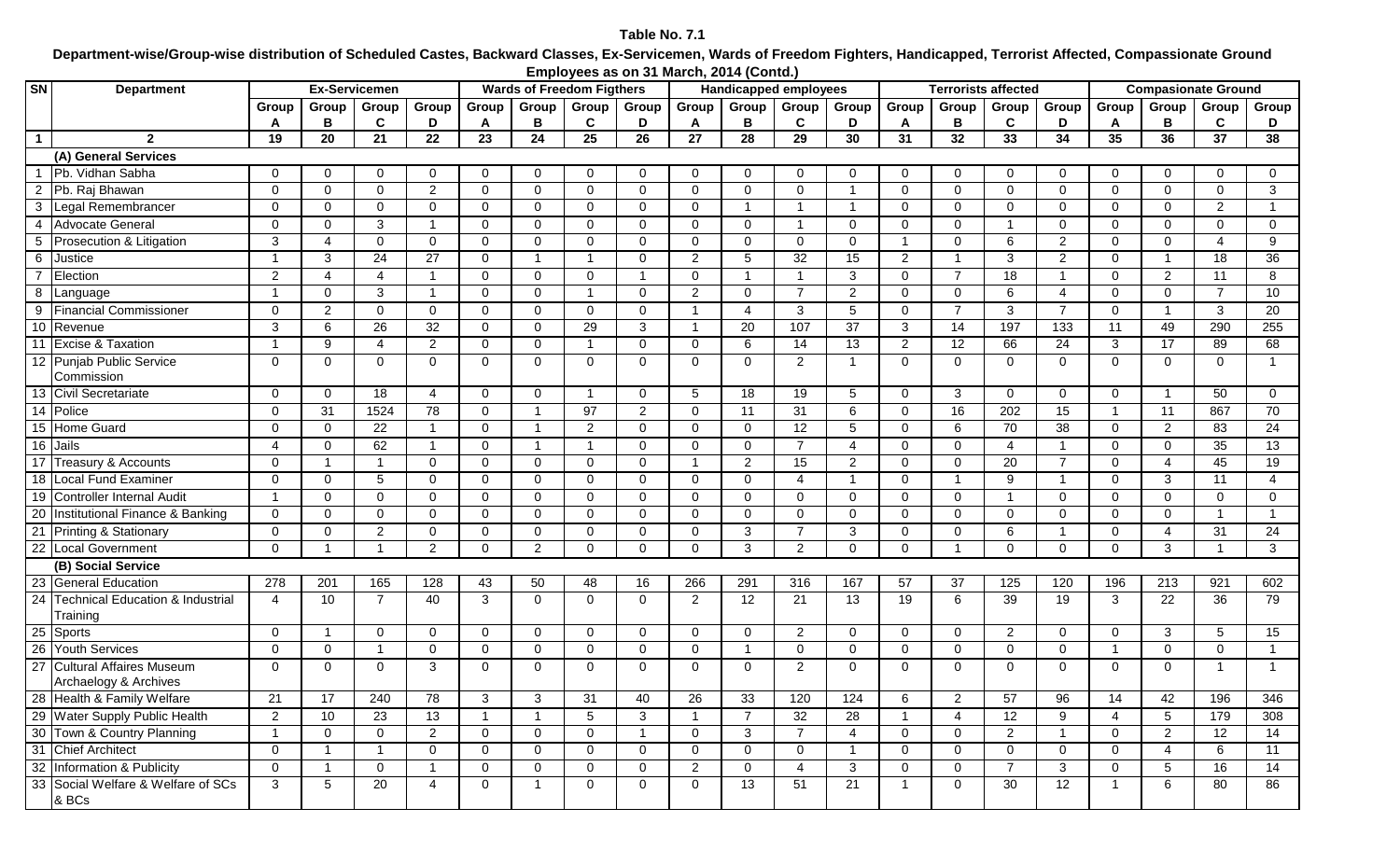|    | 34 Labour                                                             | $\overline{1}$ | $\Omega$       | 3              |                | $\Omega$       | $\Omega$    |                | $\mathbf 0$    | $\Omega$       | 3              | 3              | -1               | $\Omega$       | $\Omega$        | 5                       | 4               | $\Omega$        | 0               | 4               | 11              |
|----|-----------------------------------------------------------------------|----------------|----------------|----------------|----------------|----------------|-------------|----------------|----------------|----------------|----------------|----------------|------------------|----------------|-----------------|-------------------------|-----------------|-----------------|-----------------|-----------------|-----------------|
|    | 35 Employment                                                         | -1             | $\Omega$       | $\Omega$       | $\Omega$       | $\mathbf 0$    | $\mathbf 0$ | $\Omega$       | $\mathbf 0$    | -1             | $\mathbf 0$    | 4              | 5                | $\mathbf{0}$   | -1              | 13                      | 7               | $\Omega$        | $\overline{2}$  | 5               | 6               |
|    | 36 Suboardinate Services Selection<br>Board                           | 0              | $\mathbf 0$    | $\mathbf 0$    | $\Omega$       | $\mathbf 0$    | 0           | $\mathbf 0$    | $\mathbf 0$    | $\mathbf 0$    | $\mathbf 0$    | $\mathbf 0$    | 0                | $\mathbf 0$    | $\mathbf 0$     | $\mathbf 0$             | $\mathbf 0$     | $\mathbf{0}$    | $\mathbf{0}$    | $\mathbf 0$     | $\mathbf 0$     |
|    | 37 Sainik Welfare                                                     | 9              | $\overline{7}$ | 25             | 15             | $\mathbf{0}$   | $\mathbf 0$ | $\mathbf 0$    | $\mathbf 0$    | $\mathbf 0$    | $\overline{1}$ | $\mathbf 0$    | $\overline{1}$   | $\mathbf 0$    | $\mathbf 0$     | $\mathbf 0$             | $\mathbf 0$     | $\mathbf 0$     | $\overline{2}$  | $\overline{7}$  | 2               |
|    | 38 Hospitality                                                        | $\Omega$       | $\Omega$       | 2              | $\mathbf{1}$   | $\Omega$       | $\Omega$    | $\Omega$       | $\Omega$       | $\Omega$       | $\mathbf{1}$   | $\overline{1}$ | 3                | $\Omega$       | $\Omega$        | $\Omega$                | $\overline{1}$  | 10              | $\Omega$        | $\overline{4}$  | 13              |
| 39 | Rehabilitation                                                        | $\Omega$       | $\Omega$       | $\mathbf 0$    | $\Omega$       | $\mathbf 0$    | $\mathbf 0$ | $\Omega$       | $\mathbf 0$    | $\mathbf 0$    | $\mathbf 0$    | $\overline{1}$ | $\mathbf 0$      | $\Omega$       | $\mathbf 0$     | $\Omega$                | $\Omega$        | $\mathbf 0$     | $\Omega$        | 1               | $\mathbf{1}$    |
| 40 | Administrative General Official<br>Trustee & Charitable<br>Endowmwnts | $\Omega$       | $\Omega$       | $\Omega$       | $\Omega$       | $\mathbf 0$    | $\mathbf 0$ | $\Omega$       | $\mathbf 0$    | $\mathbf 0$    | $\mathbf 0$    | $\Omega$       | $\mathbf 0$      | $\Omega$       | $\Omega$        | $\Omega$                | $\Omega$        | $\Omega$        | $\mathbf 0$     | $\mathbf{3}$    | $\mathbf 0$     |
|    | 41 Information Technology                                             | $\Omega$       | $\mathbf 0$    | $\mathbf{0}$   | $\Omega$       | $\mathbf 0$    | 0           | $\Omega$       | $\mathbf 0$    | $\Omega$       | $\mathbf 0$    | $\overline{1}$ | $\Omega$         | $\mathbf 0$    | $\Omega$        | $\Omega$                | $\Omega$        | $\Omega$        | $\mathbf 0$     | $\mathbf 0$     | $\overline{1}$  |
|    | (C) Economic Service                                                  |                |                |                |                |                |             |                |                |                |                |                |                  |                |                 |                         |                 |                 |                 |                 |                 |
|    | 42 Agriculture                                                        | 18             | 5              | $\overline{2}$ | 13             |                | 0           | $\Omega$       | $\overline{2}$ | 8              | 6              | 13             | 23               |                | 3               | 10                      | 45              | 10              | 11              | 62              | 102             |
|    | 43 Horticulture                                                       | 2              | $\Omega$       | $\Omega$       | 11             | 0              | $\Omega$    | $\Omega$       | 0              | $\overline{2}$ | $\Omega$       | 9              | 11               | $\Omega$       | $\Omega$        | 4                       | 5               | -1              | $\overline{4}$  | 9               | 36              |
|    | 44 Soil Conservation                                                  | $\Omega$       | $\mathbf 0$    | $\overline{2}$ | 6              | 0              | 0           | 0              | $\mathbf 0$    | $\overline{1}$ | $\mathbf 0$    | 10             | 10               | $\Omega$       | 3               | 19                      | $\overline{12}$ | $\mathbf 0$     | 26              | 63              | 49              |
| 45 | Animal Husbandary                                                     | 5              | $\overline{4}$ | 11             | 14             | $\mathbf{0}$   | 0           | 1              | $\overline{2}$ | 8              | 5              | 13             | 18               | 3              | -1              | 24                      | 23              | $\overline{2}$  | 21              | 93              | 97              |
|    | 46 Dairy Development                                                  | $\mathbf 0$    | $\mathbf 0$    | $\overline{2}$ | $\overline{1}$ | $\mathbf 0$    | 0           | $\mathbf 0$    | $\mathbf 0$    | $\mathbf 0$    | 2              | $\overline{7}$ | $\overline{2}$   | $\mathbf 0$    | $\overline{0}$  | $\overline{\mathbf{1}}$ | $\mathbf 0$     | $\overline{2}$  | $\overline{1}$  | 8               | 5               |
|    | 47 Fisheries                                                          | $\mathbf 0$    | $\Omega$       | 2              | $\Omega$       | $\Omega$       | $\mathbf 0$ | $\mathbf{1}$   | $\mathbf 0$    | $\Omega$       | $\mathbf 0$    | 5              | 4                | $\mathbf 0$    | $\overline{2}$  | $\overline{4}$          | $\overline{2}$  | $\mathbf 0$     | $\overline{2}$  | $\overline{14}$ | 15              |
|    | 48 Forest                                                             | $\Omega$       | -1             | 13             | 2              | $\mathbf 0$    | 0           | 2              | $\overline{1}$ | $\Omega$       | 2              | 9              | 6                | $\overline{1}$ | $\overline{1}$  | 18                      | 6               | $\overline{18}$ | 28              | $\overline{38}$ | 31              |
|    | 49 Cooperation                                                        | $\overline{1}$ | $\overline{7}$ | 4              | 5              | $\overline{1}$ | 0           | $\mathbf{1}$   | $\overline{2}$ | $\mathbf 0$    | 10             | 11             | 19               | 11             | $\overline{21}$ | 44                      | 88              | $\overline{7}$  | 62              | 132             | 100             |
|    | 50 Rural Dev. & Panchayats                                            | $\overline{1}$ | $\overline{A}$ | 6              | 3              | $\mathbf 0$    | 0           | $\overline{7}$ | $\overline{2}$ | $\overline{4}$ | 15             | 22             | 10               | 2              | 12              | 22                      | 5               | 6               | 22              | 69              | 35              |
| 51 | Consolidation                                                         | $\Omega$       | $\Omega$       | 0              | $\Omega$       | 0              | $\mathbf 0$ | 0              | $\mathbf 0$    | $\mathbf 0$    | $\mathbf 0$    | $\overline{2}$ | $\overline{1}$   | $\mathbf 0$    | $\mathbf 0$     | $\overline{\mathbf{1}}$ | $\Omega$        | $\mathbf 0$     | $\Omega$        | $\mathbf{1}$    | $\overline{1}$  |
| 52 | Colonization                                                          | $\mathbf 0$    | $\Omega$       | $\mathbf 0$    | $\Omega$       | $\mathbf 0$    | 0           | $\mathbf 0$    | $\mathbf 0$    | $\mathbf 0$    | $\mathbf 0$    | $\mathbf 0$    | $\mathbf 0$      | $\mathbf 0$    | $\mathbf 0$     | $\mathbf 0$             | $\Omega$        | $\mathbf 0$     | $\mathbf 0$     | 0               | $\mathbf 0$     |
| 53 | Irrigation                                                            | $\overline{1}$ | 13             | 44             | 87             | 0              | -1          | 4              | 9              | 5              | 23             | 55             | 101              | $\overline{2}$ | $\overline{A}$  | 12                      | 9               | 4               | 33              | 166             | 340             |
|    | 54 Chief Electrical Inspector                                         | $\mathbf 0$    | $\mathbf 0$    | $\mathbf 0$    | $\Omega$       | $\mathbf{0}$   | 0           | $\Omega$       | $\mathbf 0$    | $\Omega$       | $\mathbf{1}$   | $\Omega$       | $\mathbf 0$      | $\mathbf{0}$   | 15              | 15                      | $\Omega$        | $\Omega$        | $\overline{1}$  | 26              | $\overline{1}$  |
| 55 | Industries                                                            | $\Omega$       |                | 5              | 2              | $\mathbf 0$    | $\mathbf 0$ | $\Omega$       | $\mathbf 0$    | $\Omega$       | 2              | 15             | 2                | $\mathbf{0}$   | -1              | 9                       | $\overline{2}$  | $\mathbf 0$     | 14              | $\overline{36}$ | $\overline{33}$ |
|    | 56 Transport<br>57 Civil Aviation                                     | $\overline{1}$ | $\overline{7}$ | 46             | $\overline{4}$ | $\mathbf 0$    | -1          | 3              | $\mathbf 0$    | $\mathbf 0$    | 3              | 25             | 10               | $\mathbf 0$    | $\mathbf 0$     | 11                      | $\overline{1}$  | $\mathbf 0$     | 9               | 490             | 55              |
|    |                                                                       | $\Omega$       | $\Omega$       | $\Omega$       | $\Omega$       | $\Omega$       | $\Omega$    | $\Omega$       | $\mathbf 0$    | $\Omega$       | $\Omega$       | $\Omega$       | $\Omega$         | $\Omega$       | $\Omega$        | $\Omega$                | $\Omega$        | $\Omega$        | $\overline{1}$  | $\overline{2}$  | 2               |
|    | 58 Public Works Deptt. B&R<br>59 Tourism                              | $\overline{2}$ | 5              | 14             | 21             | $\mathbf 0$    | -1          | $\overline{2}$ | $\overline{7}$ | $\overline{1}$ | $\overline{4}$ | 30             | 22               | $\mathbf 0$    | $\overline{2}$  | $\overline{7}$          | 6               | 3               | $\overline{22}$ | 162             | 346             |
|    |                                                                       | $\Omega$       | $\mathbf 0$    | $\mathbf 0$    | $\mathbf 0$    | $\mathbf 0$    | $\mathbf 0$ | $\mathbf 0$    | $\mathbf 0$    | $\mathbf 0$    | $\mathbf 0$    | $\mathbf 0$    | $\mathbf 0$      | $\mathbf 0$    | $\mathbf 0$     | $\mathbf 0$             | $\mathbf 0$     | $\mathbf 0$     | $\mathbf 0$     | $\overline{c}$  | $\mathbf 0$     |
|    | 60 ESO Punjab                                                         | $\Omega$       | $\mathcal{P}$  | -1             | $\Omega$       | $\Omega$       | $\Omega$    | $\Omega$       | $\mathbf 0$    | $\Omega$       | 3              | 10             | $\overline{1}$   | $\Omega$       | -1              | 61                      | 8               | $\Omega$        | $\Omega$        | 11              | 5               |
| 61 | Food Civil Supplies & Consumer<br><b>Affairs</b>                      | $\Omega$       | 14             | $\overline{1}$ | 2              | $\overline{1}$ | 5           | $\mathbf{1}$   | $\mathbf 0$    | 3              | 23             | 9              | $\mathbf 0$      | $\overline{2}$ | 11              | 12                      | 4               | 5               | 62              | 29              | 38              |
|    | 62 Punjab State Planning Board                                        | $\mathbf 0$    | $\Omega$       | $\mathbf 0$    | $\Omega$       | $\mathbf 0$    | $\mathbf 0$ | 0              | $\mathbf{0}$   | $\mathbf 0$    | $\mathbf 0$    | $\Omega$       | $\mathbf 0$      | $\mathbf 0$    | $\mathbf 0$     | $\mathbf 0$             | $\Omega$        | $\mathbf 0$     | $\mathbf 0$     | $\mathbf 0$     | 2               |
|    | 63 Lotteries & Small Savings                                          | $\mathbf 0$    | $\overline{0}$ | $\mathbf{0}$   | $\Omega$       | $\mathbf 0$    | $\mathbf 0$ | $\Omega$       | $\mathbf 0$    | $\mathbf{0}$   | $\overline{1}$ | $\overline{1}$ | $\mathbf 0$      | $\mathbf 0$    | $\mathbf 0$     | $\Omega$                | $\Omega$        | $\Omega$        | $\mathbf 0$     | $\overline{2}$  | 2               |
|    | 64 Lok Pal                                                            | $\Omega$       | $\Omega$       | $\Omega$       | $\Omega$       | $\Omega$       | 0           | $\Omega$       | $\mathbf 0$    | $\Omega$       | $\mathbf 0$    | $\Omega$       | $\Omega$         | $\mathbf{0}$   | $\Omega$        | $\Omega$                | $\Omega$        | $\Omega$        | $\Omega$        | $\Omega$        | $\mathbf{0}$    |
|    |                                                                       | $\Omega$       | $\mathbf 0$    | $\mathbf{0}$   | $\Omega$       | $\mathbf 0$    | 0           | $\Omega$       | $\mathbf{0}$   | $\Omega$       | $\mathbf 0$    | $\Omega$       | $\Omega$         | $\Omega$       | $\Omega$        | $\mathbf 0$             | $\Omega$        | $\Omega$        | $\Omega$        | $\mathbf 0$     | $\Omega$        |
| 66 | pensioners &welfare of                                                | $\Omega$       | $\Omega$       | $\mathbf 0$    | $\Omega$       | $\mathbf 0$    | $\mathbf 0$ | $\mathbf 0$    | $\mathbf 0$    | $\mathbf 0$    | $\mathbf 0$    | $\mathbf 0$    | $\mathbf 0$      | $\mathbf 0$    | $\mathbf 0$     | $\Omega$                | $\Omega$        | $\mathbf 0$     | 0               | $\mathbf 0$     | $\Omega$        |
|    | pensioners                                                            |                |                |                |                |                |             |                |                |                |                |                |                  |                |                 |                         |                 |                 |                 |                 |                 |
|    | <b>Total</b>                                                          | 367            | 377            | 2339           | 609            | 53             | 69          | 240            | 91             | 342            | 539            | 1076           | $\overline{715}$ | 114            | 195             | 1178                    | $\frac{1}{724}$ | 302             | 723             | 4439            | 3375            |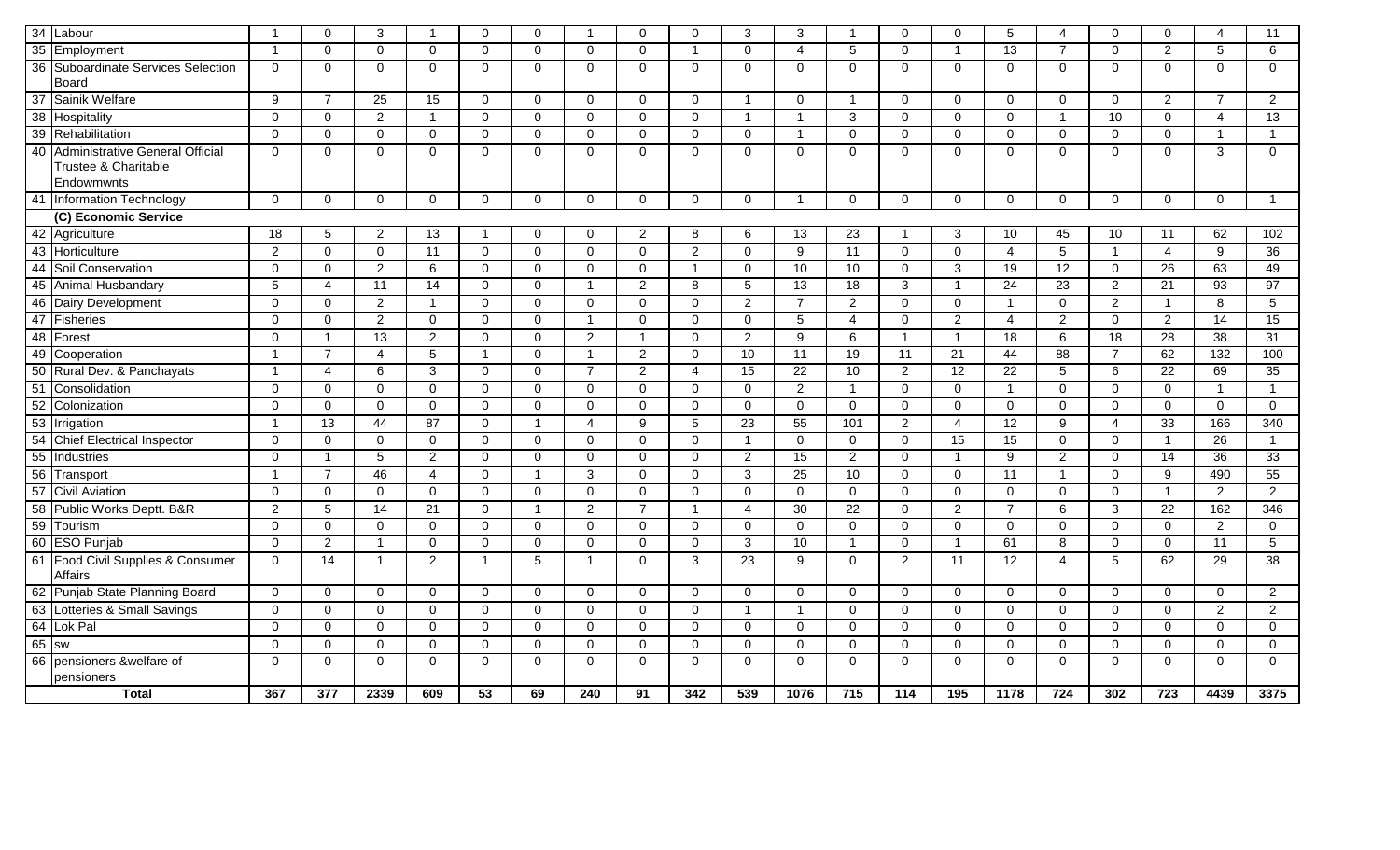**Distribution of SCs, BCs, Ex-Servicemen, Wards of Freedom Fighters, Handicapped, Terrorist affected and Compassionate ground employees out of total posts filled in Pb. Govt. services as on 31st March, 2014**

| SN | Item                             | Group-A     | Group-B      | Group-C      | Group-D      | <b>Total</b>             |
|----|----------------------------------|-------------|--------------|--------------|--------------|--------------------------|
| 1  | $\mathbf{2}$                     | 3           |              | 5            | 6            | $\overline{\phantom{a}}$ |
| 1. | <b>Total Sanctioned Posts</b>    | 42538       | 63711        | 177808       | 63411        | 347468                   |
| 2. | <b>Total Filled Posts</b>        | 32479       | 51039        | 145764       | 49691        | 278973                   |
| 3. | <b>Scheduled Castes</b>          | 5997(18.46) | 10359(20.30) | 36293(24.90) | 17174(34.56) | 69823(25.03)             |
| 4. | <b>Backward Classes</b>          | 2349(7.23)  | 4486(8.79)   | 15659(10.74) | 5678(11.43)  | 28172(10.10)             |
| 5. | <b>Ex-Servicemen</b>             | 367(1.13)   | 377(0.74)    | 2339(1.60)   | 609(1.23)    | 3692(1.32)               |
| 6. | <b>Wards of Freedom Fighters</b> | 53(0.16)    | 69(0.14)     | 240(0.16)    | 91(0.18)     | 453(0.16)                |
| 7. | Handicapped                      | 342(1.05)   | 539(1.06)    | 1076(0.74)   | 715(1.44)    | 2672(0.96)               |
| 8. | <b>Terrorist affected</b>        | 114(0.35)   | 195(0.38)    | 1178(0.81)   | 724(1.46)    | 2211(0.79)               |
| 9. | <b>Compassionate Ground</b>      | 302(0.93)   | 723(1.42)    | 4439(3.05)   | 3375(6.79)   | 8839(3.17)               |

**Note:- Figures in brackets indicate percentage to total posts filled.**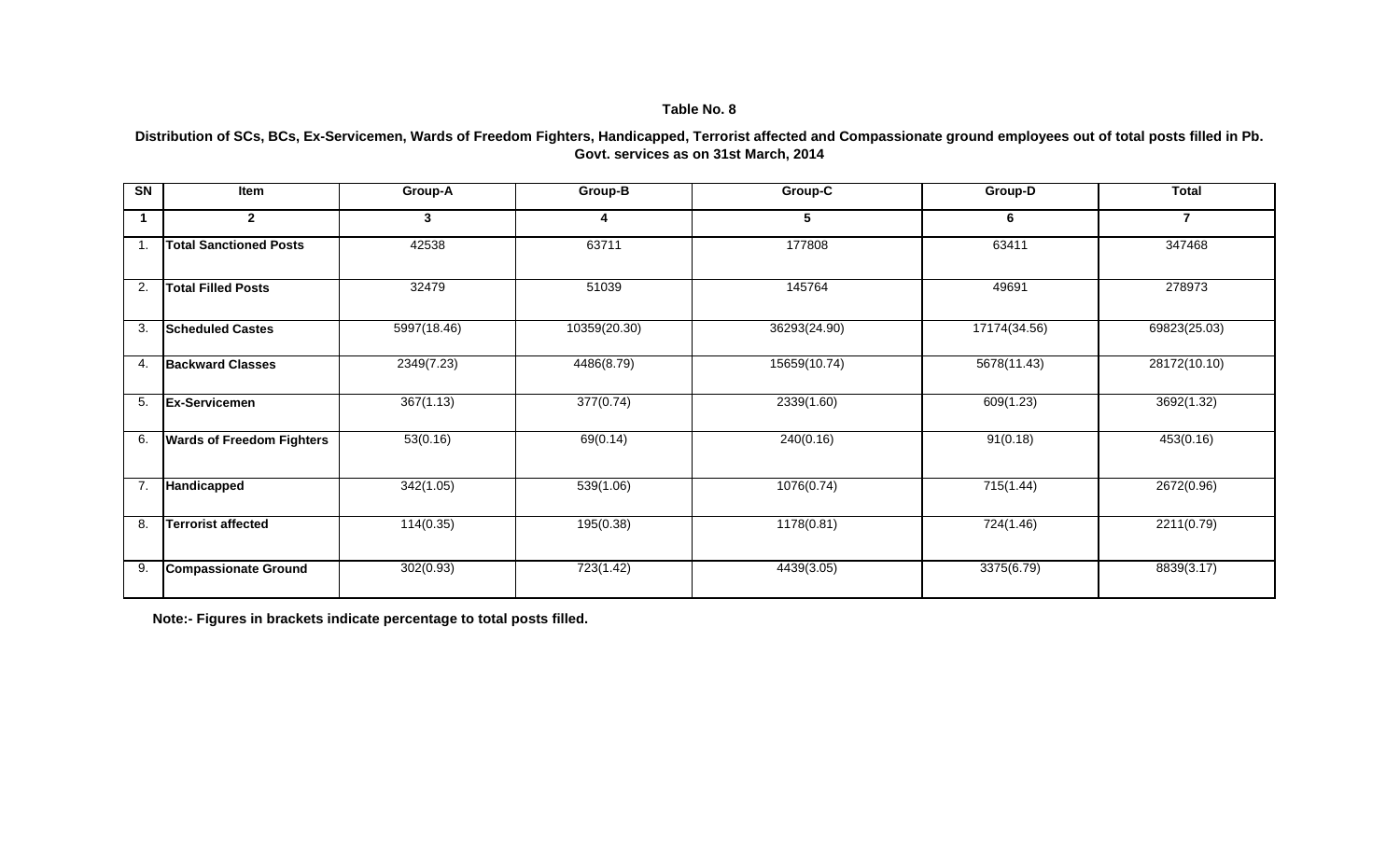#### **District-wise No. of Punjab Government Employees-Employed, Retired, Terminated, Dismissed, Resigned, Died and Pensioners during the year 2013-14 and 2014-15**

| <b>SN</b>       | <b>Name of the District</b> | <b>Employed during the</b> | Retired during the year | Terminated, Dismissed, Resigned | <b>Pension availed during</b> | Pension likely to be availed |
|-----------------|-----------------------------|----------------------------|-------------------------|---------------------------------|-------------------------------|------------------------------|
|                 |                             | year                       |                         | and Died during the year        | the year                      | during the year 2014-15      |
|                 | $\mathbf{2}$                | 3                          | 4                       |                                 | 6                             |                              |
| 1.              | Gurdaspur                   | $\mathbf 0$                | $\overline{A}$          | 0                               | 4                             | $\mathbf 0$                  |
| 2.              | Amritsar                    | 4                          | 24                      | 4                               | 24                            | 36                           |
| 3.              | Tarntarn                    | 133                        | 240                     | $\overline{75}$                 | 1050                          | 1070                         |
| 4               | Kapurthala                  | 950                        | 173                     | 3                               | 182                           | 137                          |
| 5               | Jalandhar                   | 248                        | 205                     | 92                              | 193                           | 200                          |
| 6               | Hoshiarpur                  | 127                        |                         | 4                               | 156                           | 318                          |
|                 | Rupnagar                    | 202                        | 146                     | 24                              | 142                           | 258                          |
| 8               | S.A.S. Nagar                | 126                        | $\overline{225}$        | $\overline{36}$                 | $\frac{1}{25}$                | 162                          |
| 9               | Ludhiana                    | 1615                       | 575                     | 66                              | 579                           | 640                          |
| 10              | Firozpur                    | 295                        | 174                     | 15                              | 209                           | 267                          |
| 11              | Faridkot                    | $\overline{28}$            |                         | 0                               | 17                            | 15                           |
| 12              | <b>Bhatinda</b>             | 228                        | 183                     | $\overline{7}$                  | 149                           | 150                          |
| $\overline{13}$ | Mansa                       | 261                        | 150                     | $\overline{22}$                 | 124                           | 165                          |
| 14              | Sangrur                     | 333                        | 367                     | 58                              | 273                           | 392                          |
| 15              | Barnala                     | 164                        | 80                      | 28                              | 69                            | 129                          |
| 16              | Fatehgarh Sahib             | 115                        | 103                     | 21                              | 79                            | 143                          |
| 17              | Patiala                     | 279                        | 542                     | 22                              | 543                           | 525                          |
| 18              | Nawanshahr                  | 116                        | 102                     | 39                              | 187                           | 168                          |
| 19              | <b>Muktsar</b>              | 4141                       | $\mathbf 0$             | 43                              | 73                            | 170                          |
| 20              | Moga                        | 221                        | 230                     | 24                              | 183                           | 159                          |
| 21              | Chandigarh                  | 347                        | 238                     | 79                              | 274                           | 370                          |
| 22              | Fazilka                     | 53                         |                         | 11                              | 36                            | 48                           |
| 23              | Pathankot                   | 52                         | 430                     | $\overline{2}$                  | 430                           | 182                          |
|                 | <b>Total</b>                | 10038                      | 4194                    | 675                             | 5101                          | 5704                         |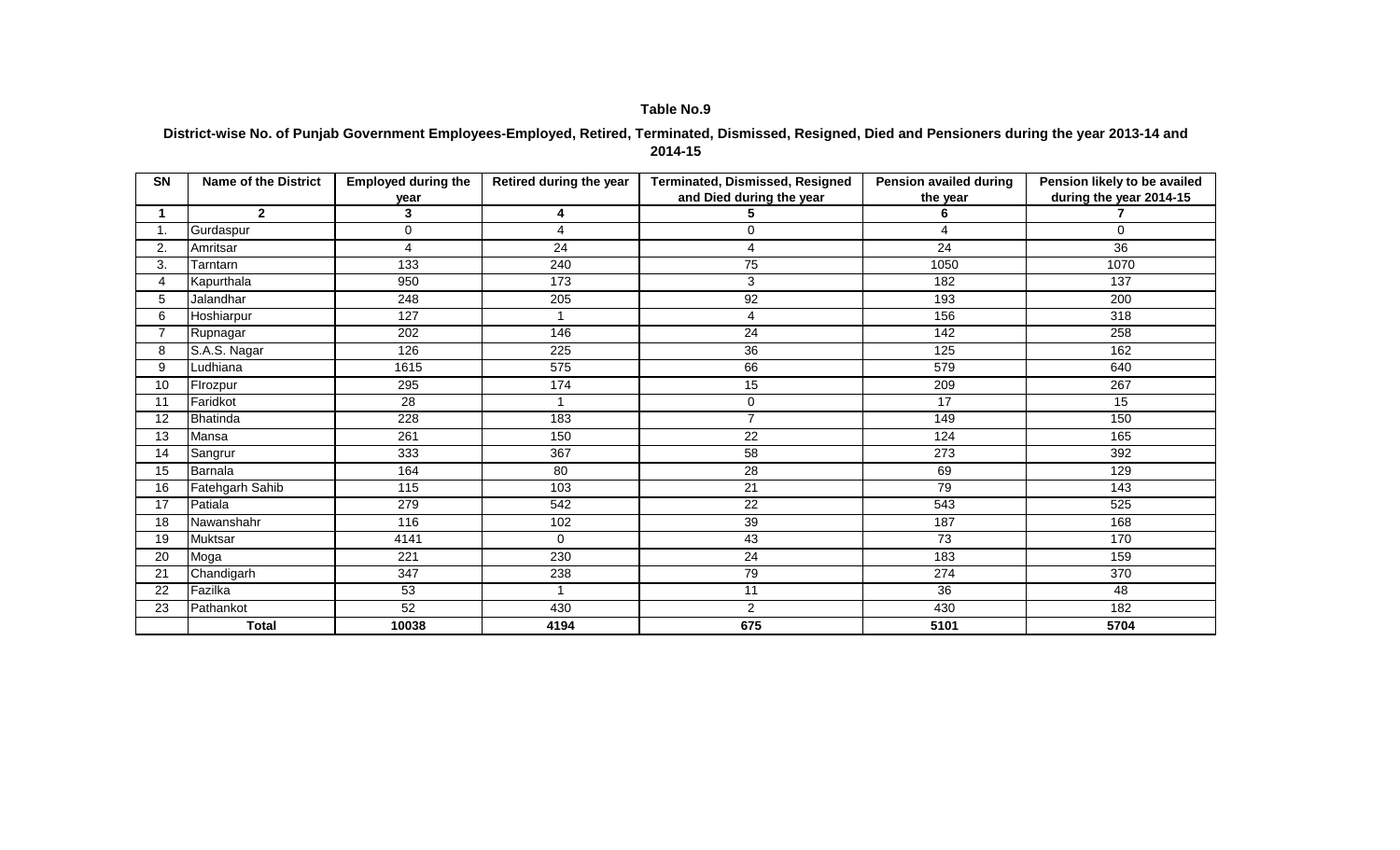

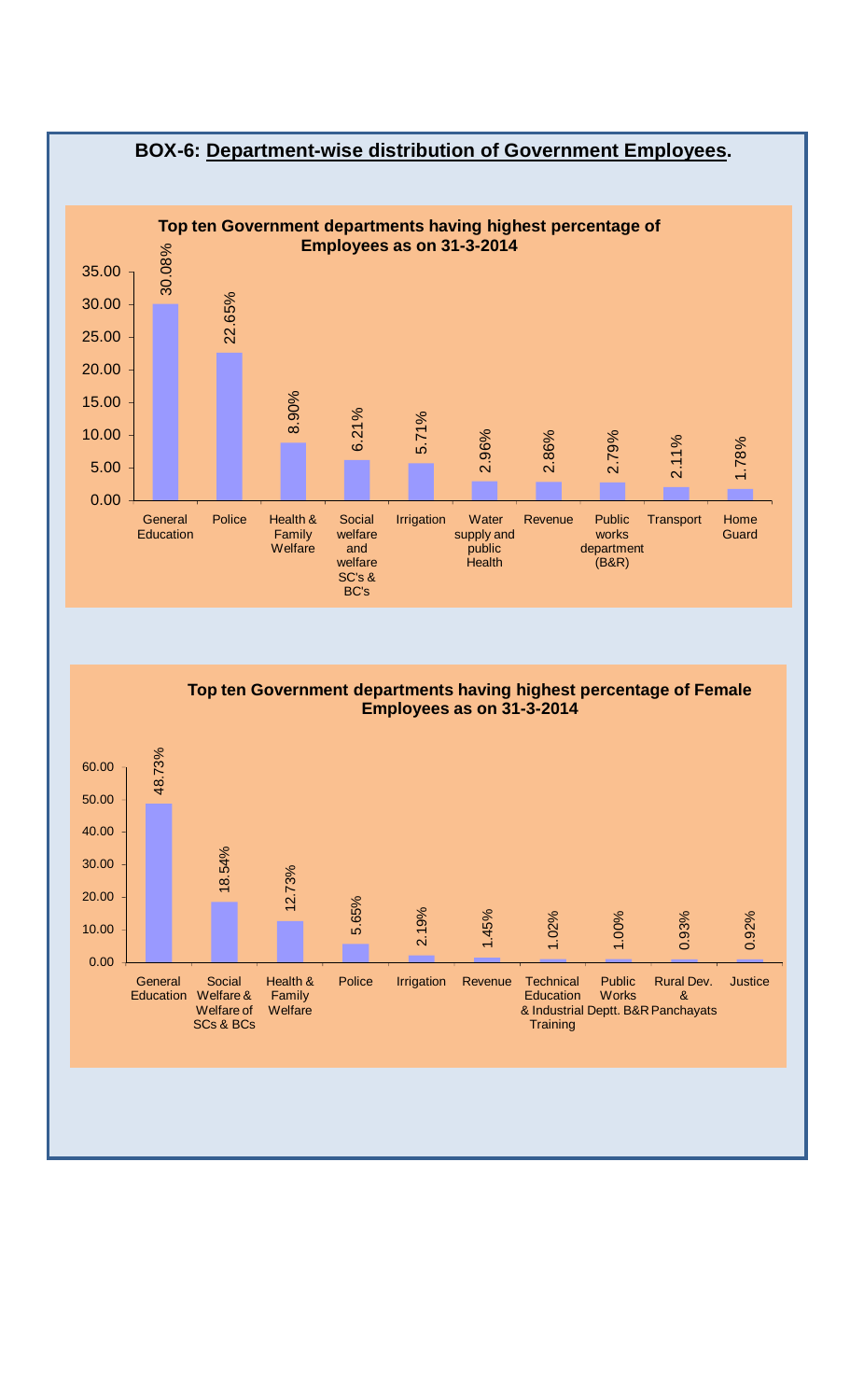**Department-wise No. of Punjab Govt. employees-Employed, Retired, Terminated,Dismissed, Resigned, Died and availed/likely to be availed Pension during the year 2013-14 and 2014-15**

| SN                      | <b>Name of the Department</b>                                  | Employed<br>during the<br>year | Retired<br>during the<br>year | Terminated,<br>Dismissed,<br><b>Resigned and</b><br>Died during the | <b>Pension</b><br>availed<br>during the<br>year | <b>Pension likely</b><br>to be availed<br>during the year<br>$(2014-15)$ |
|-------------------------|----------------------------------------------------------------|--------------------------------|-------------------------------|---------------------------------------------------------------------|-------------------------------------------------|--------------------------------------------------------------------------|
| $\mathbf{1}$            | $\mathbf{2}$                                                   | $\mathbf{3}$                   | 4                             | year                                                                |                                                 | $\overline{7}$                                                           |
|                         | (A) General Services                                           |                                |                               | 5                                                                   | 6                                               |                                                                          |
| $\mathbf{1}$            | Pb. Vidhan Sabha                                               | 3                              | 0                             | $\mathbf{1}$                                                        | $\mathbf 0$                                     | 4                                                                        |
| $\overline{2}$          | Pb. Raj Bhawan                                                 | $\overline{5}$                 | $\mathbf 0$                   | 3                                                                   | $\mathbf 0$                                     | $\mathbf 0$                                                              |
| 3                       | Legal Remembrancer                                             | $\overline{4}$                 | $\mathbf 0$                   | $\mathbf 0$                                                         | 3                                               | $\overline{2}$                                                           |
| $\overline{\mathbf{4}}$ | <b>Advocate General</b>                                        | $\overline{7}$                 | $\mathbf 0$                   | $\mathbf 0$                                                         | $\mathbf 0$                                     | $\overline{2}$                                                           |
| 5                       | Prosecution & Litigation                                       | 86                             | 11                            | $\mathbf 0$                                                         | 12                                              | 12                                                                       |
| 6                       | Justice                                                        | 282                            | 103                           | 21                                                                  | 95                                              | 79                                                                       |
| $\overline{7}$          | Election                                                       | 27                             | 3                             | 3                                                                   | 8                                               | 6                                                                        |
| 8                       | Language                                                       | $\overline{c}$                 | 8                             | $\mathbf 0$                                                         | 8                                               | $\overline{4}$                                                           |
| 9                       | <b>Financial Commissioner</b>                                  | $\overline{2}$                 | 12                            | $\overline{2}$                                                      | 16                                              | 41                                                                       |
| 10                      | Revenue                                                        | 209                            | $\overline{81}$               | $\overline{32}$                                                     | 119                                             | $\overline{113}$                                                         |
| 11                      | <b>Excise &amp; Taxation</b>                                   | $\overline{24}$                | 31                            | $\overline{9}$                                                      | 30                                              | 50                                                                       |
| 12                      | <b>Punjab Public Service</b>                                   | $\overline{25}$                | 32                            | 12                                                                  | $\overline{20}$                                 | 12                                                                       |
|                         | Commission                                                     |                                |                               |                                                                     |                                                 |                                                                          |
| 13                      | <b>Civil Secretariate</b>                                      | $\overline{34}$                | 52                            | $\overline{9}$                                                      | 31                                              | 45                                                                       |
| 14                      | Police                                                         | 667                            | 536                           | $\overline{245}$                                                    | $\overline{718}$                                | 812                                                                      |
| 15                      | <b>Home Guard</b>                                              | 206                            | 11                            | 8                                                                   | 14                                              | $\overline{28}$                                                          |
| 16                      | Jails                                                          | 183                            | 29                            | $\overline{8}$                                                      | 34                                              | 35                                                                       |
| 17                      | Treasury & Accounts                                            | 20                             | 17                            | $\pmb{0}$                                                           | 18                                              | 25                                                                       |
| 18                      | <b>Local Fund Examiner</b>                                     | $\mathbf{3}$                   | 5                             | $\pmb{0}$                                                           | 6                                               | $\sqrt{5}$                                                               |
| 19                      | <b>Controller Internal Audit</b>                               | $\overline{7}$                 | $\overline{3}$                | $\pmb{0}$                                                           | $\overline{3}$                                  | $\overline{\mathbf{4}}$                                                  |
| 20                      | Institutional Finance &<br>Banking                             | $\mathbf 0$                    | $\mathbf 0$                   | $\mathbf 0$                                                         | $\mathbf 0$                                     | $\overline{2}$                                                           |
| 21                      | Printing & Stationary                                          | $\boldsymbol{2}$               | 16                            | 0                                                                   | 15                                              | 18                                                                       |
| 22                      | <b>Local Government</b>                                        | 16                             | $\mathbf{1}$                  | $\mathbf 0$                                                         | 1                                               | 11                                                                       |
|                         | (B) Social Services                                            |                                |                               |                                                                     |                                                 |                                                                          |
| 23                      | <b>General Education</b>                                       | $\overline{5}224$              | 1175                          | 111                                                                 | 1032                                            | 1363                                                                     |
| 24                      | <b>Technical Education &amp;</b><br><b>Industrial Training</b> | 62                             | 36                            | $\overline{7}$                                                      | 40                                              | 120                                                                      |
| 25                      | Sports                                                         | 8                              | 16                            | 1                                                                   | 21                                              | 22                                                                       |
| 26                      | <b>Youth Services</b>                                          | 1                              | 1                             | 0                                                                   | 1                                               | 3                                                                        |
| 27                      | <b>Cultural Affaires Museum</b><br>Archaelogy & Archives       | $\mathbf 0$                    | $\pmb{0}$                     | $\pmb{0}$                                                           | $\mathbf{1}$                                    | $\pmb{0}$                                                                |
| 28                      | Health & Family Welfare                                        | 692                            | $\overline{276}$              | 46                                                                  | 450                                             | $\overline{571}$                                                         |
| 29                      | <b>Water Supply Public</b><br>Health                           | 93                             | 123                           | 16                                                                  | 128                                             | 176                                                                      |
| 30                      | Town & Country Planning                                        | 72                             | 15                            | $\mathbf{1}$                                                        | 19                                              | 11                                                                       |
| 31                      | <b>Chief Architect</b>                                         | $\overline{0}$                 | $\overline{4}$                | $\mathbf 0$                                                         | $\overline{5}$                                  | $\overline{3}$                                                           |
| 32                      | Information & Publicity                                        | $\overline{3}$                 | 8                             | $\pmb{0}$                                                           | $\overline{11}$                                 | 8                                                                        |
| 33                      | Social Welfare & Welfare<br>of SCs & BCs                       | 1306                           | 38                            | $\overline{3}$                                                      | 51                                              | 43                                                                       |
| 34                      | Labour                                                         | $\overline{8}$                 | $\overline{8}$                | $\mathbf 0$                                                         | $\overline{17}$                                 | 6                                                                        |
| 35                      | Employment                                                     | $\overline{23}$                | 14                            | $\overline{0}$                                                      | $\overline{14}$                                 | 11                                                                       |
| 36                      | <b>Suboardinate Services</b><br>Selection Board                | $\mathbf 0$                    | 0                             | $\pmb{0}$                                                           | $\mathbf 0$                                     | $\mathbf 0$                                                              |
| 37                      | Sainik Welfare                                                 | $\overline{3}$                 | $\overline{1}$                | $\overline{1}$                                                      | $\overline{3}$                                  | 5                                                                        |
| 38                      | Hospitality                                                    | $\overline{3}$                 | 1                             | $\overline{0}$                                                      | $\mathbf{1}$                                    | $\overline{3}$                                                           |
| 39                      | Rehabilitation                                                 | $\pmb{0}$                      | $\pmb{0}$                     | $\pmb{0}$                                                           | $\pmb{0}$                                       | $\pmb{0}$                                                                |
| 40                      | <b>Administrative General</b><br>Official Trustee &            | $\mathbf 0$                    | $\mathbf 0$                   | $\mathbf 0$                                                         | $\mathbf 0$                                     | $\mathbf 0$                                                              |
|                         | <b>Charitable Endowmwnts</b>                                   |                                |                               |                                                                     |                                                 |                                                                          |
| 41                      | Information Technology                                         | $\mathbf 0$                    | $\mathbf 0$                   | $\mathbf 0$                                                         | $\mathbf 0$                                     | $\mathbf 0$                                                              |
|                         | (C) Economic Services                                          |                                |                               |                                                                     |                                                 |                                                                          |
| 42                      | Agriculture<br>Horticulture                                    | 104<br>22                      | 60                            | 6                                                                   | 66<br>23                                        | 48<br>16                                                                 |
| 43                      | Soil Conservation                                              | 45                             | 18<br>27                      | $\mathbf{1}$<br>$\mathbf{1}$                                        | $\overline{37}$                                 | 43                                                                       |
| 44<br>45                | Animal Husbandary                                              | 48                             | 136                           | 19                                                                  | 139                                             | 116                                                                      |
| 46                      | Dairy Development                                              | 10                             | 6                             | 0                                                                   | $\overline{4}$                                  | $\overline{6}$                                                           |
|                         |                                                                |                                |                               |                                                                     |                                                 |                                                                          |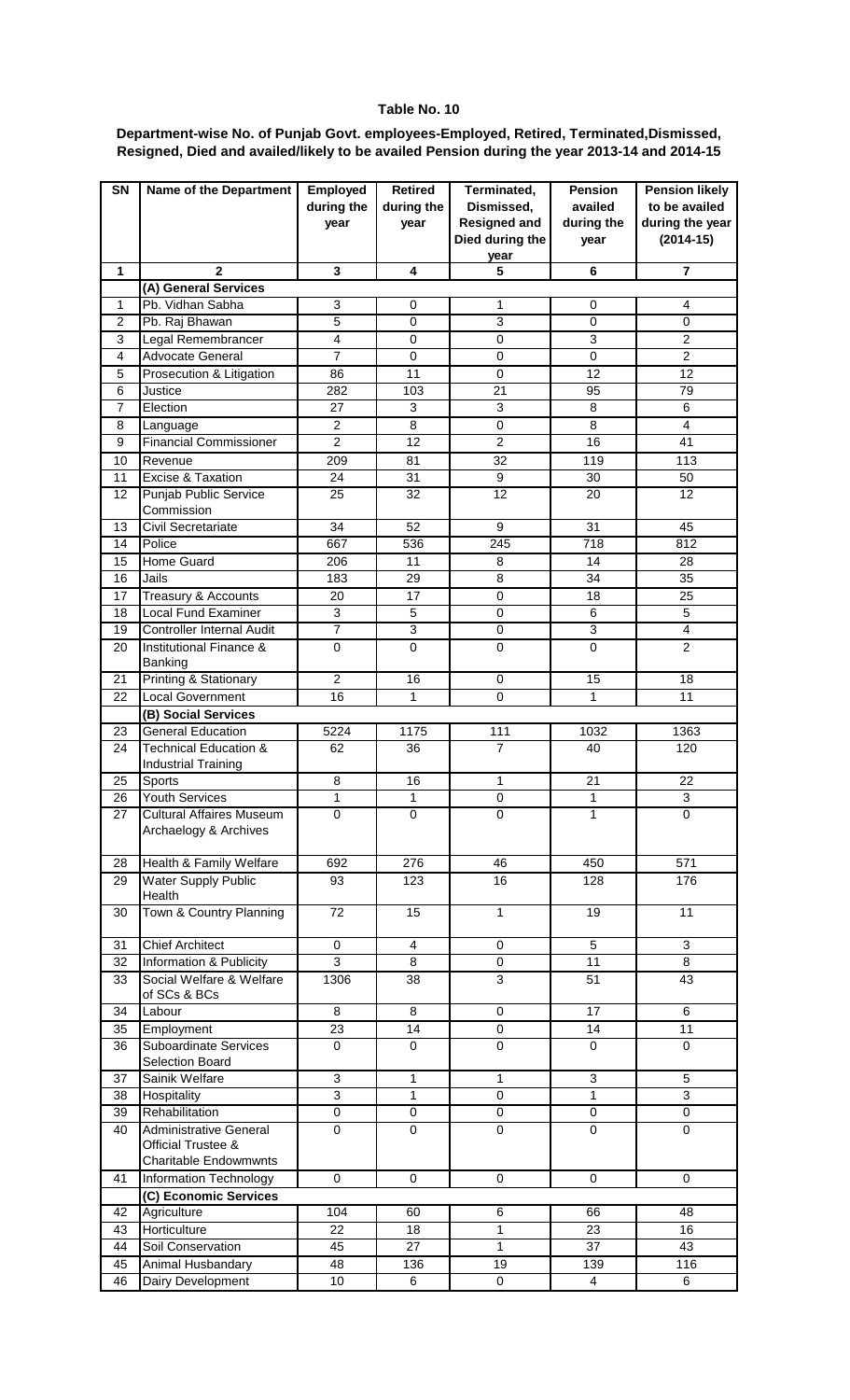| 47 | <b>Fisheries</b>                                 | 4              | 22          | $\overline{c}$ | 22             | 20          |
|----|--------------------------------------------------|----------------|-------------|----------------|----------------|-------------|
| 48 | Forest                                           | 36             | 19          | 0              | 21             | 42          |
| 49 | Cooperation                                      | 19             | 55          | 3              | 51             | 60          |
| 50 | Rural Dev. & Panchayats                          | 27             | 40          | $\overline{2}$ | 48             | 60          |
| 51 | Consolidation                                    | $\Omega$       | $\Omega$    | 0              | $\Omega$       | 1           |
| 52 | Colonization                                     | $\Omega$       | $\Omega$    | $\Omega$       | $\Omega$       | $\Omega$    |
| 53 | Irrigation                                       | 105            | 579         | 29             | 620            | 410         |
| 54 | <b>Chief Electrical Inspector</b>                | 11             | 134         | 30             | 656            | 648         |
| 55 | Industries                                       | 5              | 26          | 3              | 26             | 21          |
| 56 | Transport                                        | 124            | 169         | 13             | 203            | 287         |
| 57 | <b>Civil Aviation</b>                            | 5              | $\Omega$    | 0              | $\Omega$       | 1           |
| 58 | Public Works Deptt. B&R                          | 95             | 157         | 14             | 166            | 168         |
| 59 | Tourism                                          | $\Omega$       | $\Omega$    | 0              | $\mathbf 0$    | $\Omega$    |
| 60 | ESO Punjab                                       | 10             | 8           | $\Omega$       | 8              | 10          |
| 61 | Food Civil Supplies &<br><b>Consumer Affairs</b> | 48             | 68          | 12             | 64             | 89          |
| 62 | Punjab State Planning<br>Board                   | $\Omega$       | $\Omega$    | $\Omega$       | $\Omega$       | $\Omega$    |
| 63 | Lotteries & Small Savings                        | $\overline{4}$ | 3           | $\Omega$       | $\overline{2}$ | 3           |
| 64 | Lok Pal                                          | $\Omega$       | $\Omega$    | 0              | $\mathbf 0$    | $\Omega$    |
| 65 | <b>SW</b>                                        | $\Omega$       | $\mathbf 0$ | 0              | $\mathbf 0$    | $\Omega$    |
| 66 | pensioners &welfare of<br>pensioners             | 4              | $\mathbf 0$ | 1              | $\mathbf 0$    | $\mathbf 0$ |
|    | <b>Total</b>                                     | 10038          | 4194        | 675            | 5101           | 5704        |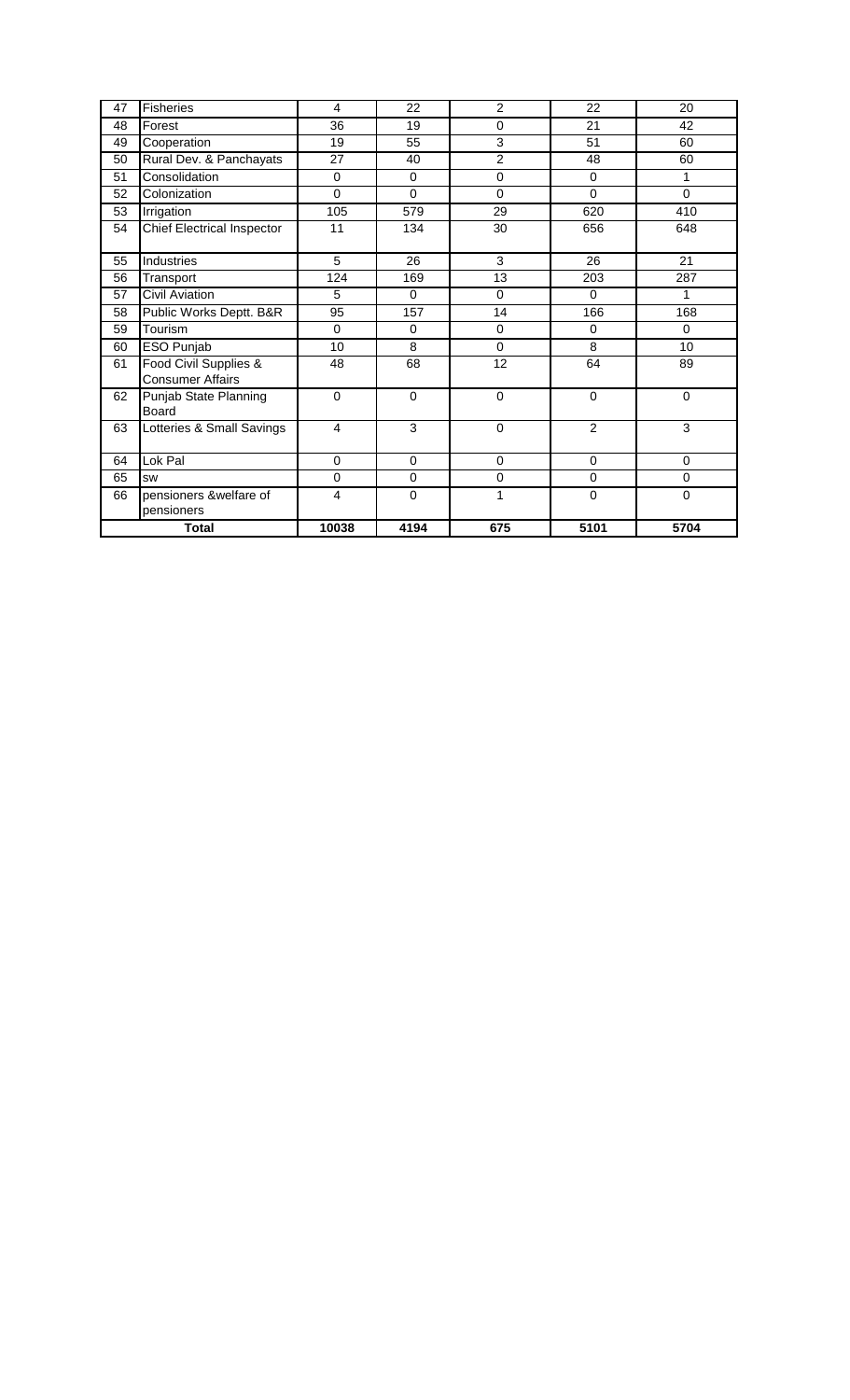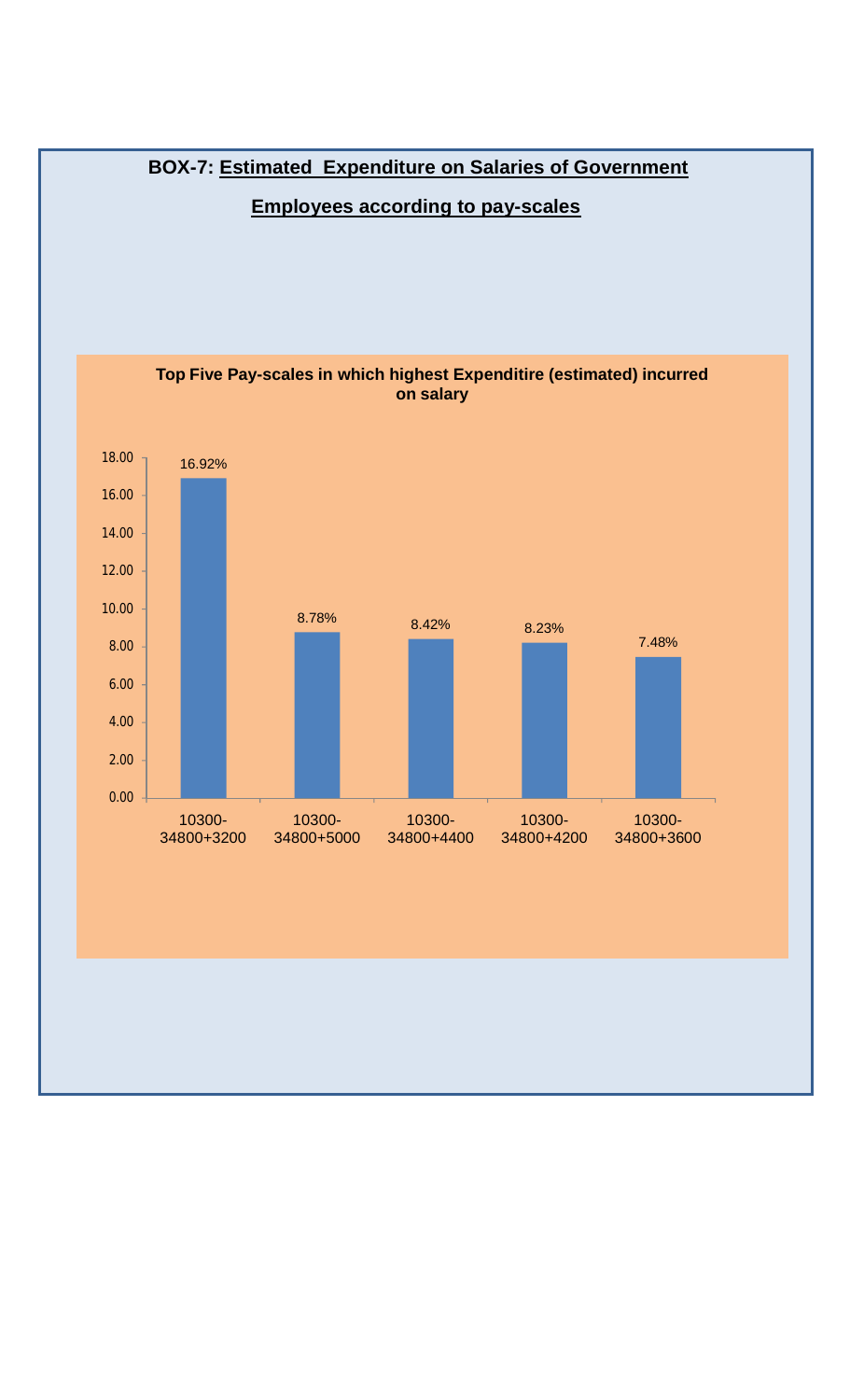**SN Pay Scale+Pay Range (Rs.) Total Employees (No.) Mid Value of pay scale (Rs.) Total basic pay(Rs. 000)(Col. 3X4) Total dearness Total medical allowance (90%) (Rs.000) allowance (Rs.000) Total monthly salary (Rs.000) Total annual salary (Rs.000) Monthly Expenditure per employee (Rs.000) %age to total Annual Expenditure per employee ( Rs.000) 1 2 3 4 5 6 7 8 9 10 11 12** 1 | 10300-34800+5000 | 17224 | 25050 | 431461 | 388315 | 8612 | 828388 | 9940659 | 48 | 8.78 | 577 2 | 10300-34800+5400 | 4354 | 25250 | 109939 | 98945 | 2177 | 211060 | 2532722 | 48 | 2.24 | 582 3 | 15600-39100+5400 | 2747 | 30050 | 82547 | 74293 | 1374 | 158213 | 1898562 | 58 | 1.68 | 691 4 | 15600-39100+5700 | 603 | 30200 | 18211 | 16390 | 302 | 34902 | 418820 | 58 | 0.37 | 695 5 | 15600-39100+6000 | 1170 | 30350 | 35510 | 31959 | 585 | 68053 | 816637 | 58 | 0.72 | 698 6 | 15600-39100+6600 | 1938 | 30650 | 59400 | 53460 | 969 | 113828 | 1365941 | 59 | 1.21 | 705 7 | 15600-39100+7400 | 389 | 31050 | 12078 | 10871 | 195 | 23144 | 277723 | 59 | 0.25 | 714 8 | 15600-39100+7600 | 425 | 31150 | 13239 | 11915 | 213 | 25366 | 304394 | 60 | 0.27 | 716 9 | 15600-39100+7800 | 385 | 31250 | 12031 | 10828 | 193 | 23052 | 276623 | 60 | 0.24 | 719 10 | 15600-39100+8200 | 108 | 31450 | 3397 | 3057 | 54 | 6508 | 78090 | 60 | 0.07 | 723 11 | 15600-39100+8400 | 357 | 31550 | 11263 | 10137 | 179 | 21579 | 258946 | 60 | 0.23 | 725 12 | 37400-67000+8600 | 1217 | 56500 | 68761 | 61884 | 609 | 131253 | 1575041 | 108 | 1.39 | 1294 13 37400-67000+8700 | 189 | 56550 | 10688 | 9619 | 95 | 20402 | 244819 | 108 | 0.22 | 1295 14 37400-67000+8800 | <sup>80</sup> | 56600 | 4528 | 4075 | 40 | 8643 | 103718 | 108 | 0.09 | 1296 15 37400-67000+8900 357 | 56650 | 20224 | 18202 | 179 | 38604 | 463250 | 108 | 0.41 | 1298 16 37400-67000+10000 300 | 57200 | 17160 | 15444 | 150 | 32754 | 393048 | 109 | 0.35 | 1310 17 | Any other | <sup>636</sup> | 37567 | 23893 | 21503 | 318 | 45714 | 548568 | 72 | 0.48 | 863 18 | 10300-34800+3800 | 7909 | 24450 | 193375 | 174038 | 3955 | 371367 | 4456405 | 47 | 3.94 | 563 19 | 10300-34800+4200 | 16408 | 24650 | 404457 | 364011 | 8204 | 776673 | 9320072 | 47 | 8.23 | 568 20 | 10300-34800+4400 | 16723 | 24750 | 413894 | 372505 | 8362 | 794761 | 9537127 | 48 | 8.42 | 570

**Table No. 11 Estimated Expenditure on Salaries of Punjab Govt. Employees according to Pay Scale during the year (2013-14)**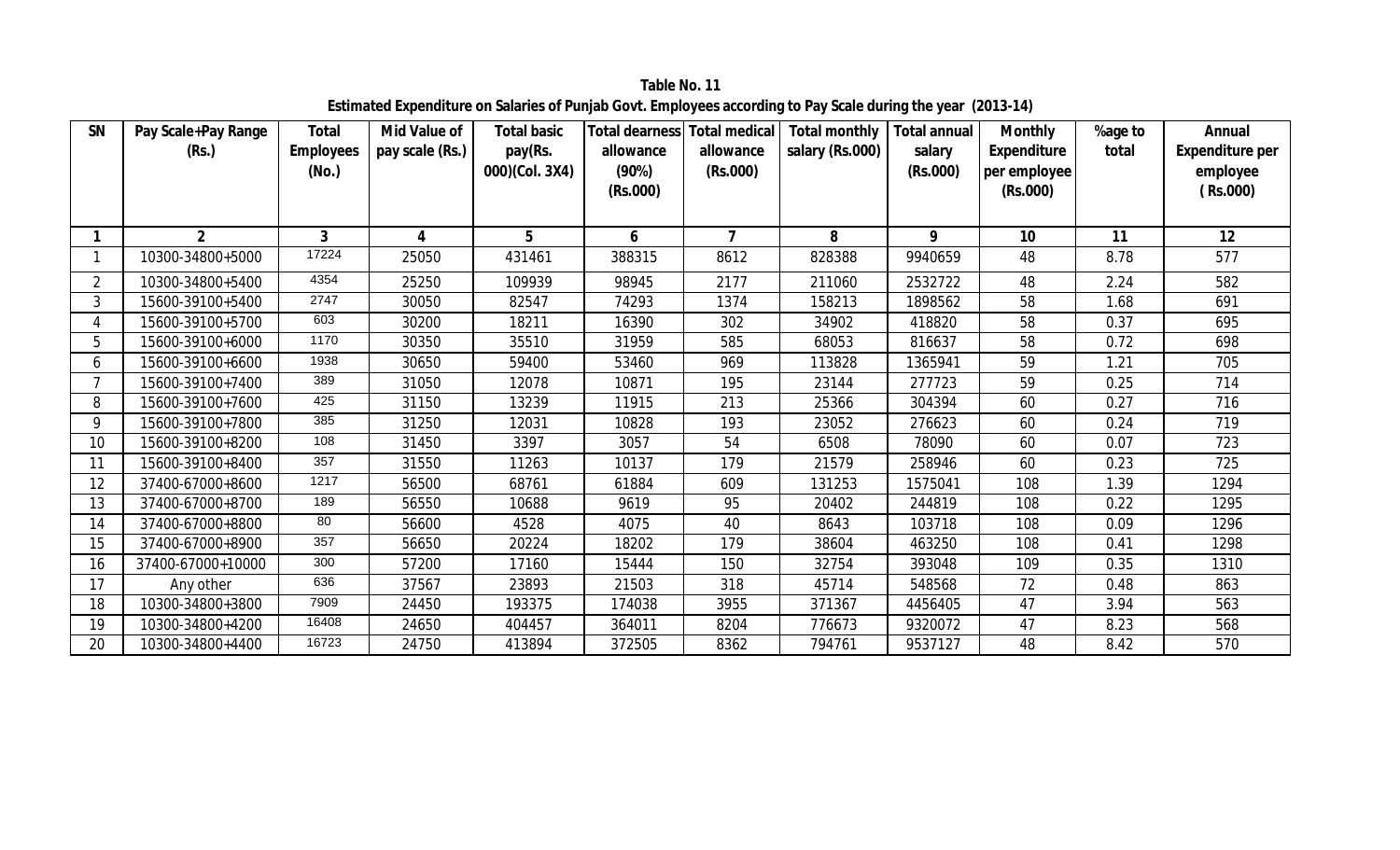| 21 | 10300-34800+4600 | 5653   | 24850  | 140477  | 126429         | 2827           | 269733  | 3236795   | 48             | 2.86   | 573 |
|----|------------------|--------|--------|---------|----------------|----------------|---------|-----------|----------------|--------|-----|
| 22 | 10300-34800+4800 | 3225   | 24950  | 80464   | 72417          | 1613           | 154494  | 1853924   | 48             | 1.64   | 575 |
| 23 | Any other        | 1121   | 24750  | 27745   | 24970          | 561            | 53276   | 639306    | 48             | 0.56   | 570 |
| 24 | 5910-20200+1900  | 17130  | 14005  | 239906  | 215915         | 8565           | 464386  | 5572629   | 27             | 4.92   | 325 |
| 25 | 5910-20200+1950  | 4457   | 14030  | 62532   | 56279          | 2229           | 121039  | 1452465   | 27             | 1.28   | 326 |
| 26 | 5910-20200+2000  | 5614   | 14055  | 78905   | 71014          | 2807           | 152726  | 1832713   | 27             | 1.62   | 326 |
| 27 | 5910-20200+2400  | 7740   | 14255  | 110334  | 99300          | 3870           | 213504  | 2562048   | 28             | 2.26   | 331 |
| 28 | 5910-20200+2800  | 10670  | 14455  | 154235  | 138811         | 5335           | 298381  | 3580575   | 28             | 3.16   | 336 |
| 29 | 5910-20200+3000  | 10882  | 14555  | 158388  | 142549         | 5441           | 306377  | 3676527   | 28             | 3.25   | 338 |
| 30 | 10300-34800+3200 | 56301  | 14655  | 825091  | 742582         | 28151          | 1595824 | 19149884  | 28             | 16.92  | 340 |
| 31 | 10300-34800+3600 | 24555  | 14855  | 364765  | 328288         | 12278          | 705330  | 8463961   | 29             | 7.48   | 345 |
| 32 | Any other        | 8415   | 19255  | 162031  | 145828         | 4208           | 312066  | 3744793   | 37             | 3.31   | 445 |
| 33 | 4900-10680+1300  | 15481  | 8440   | 130660  | 117594         | 7741           | 255994  | 3071926   | 17             | 2.71   | 198 |
| 34 | 4900-10680+1400  | 3907   | 8490   | 33170   | 29853          | 1954           | 64977   | 779728    | 17             | 0.69   | 200 |
| 35 | 4900-10680+1650  | 26496  | 8615   | 228263  | 205437         | 13248          | 446948  | 5363373   | 17             | 4.74   | 202 |
| 36 | Any other        | 3807   | 8490   | 32321   | 29089          | 1904           | 63314   | 759771    | 17             | 0.67   | 200 |
| 37 | <b>Upto 3000</b> | 9567   | 1500   | 14351   | $\mathbf 0$    | $\overline{0}$ | 14351   | 172206    | $\overline{2}$ | 0.15   | 18  |
| 38 | 3001-5000        | 8040   | 4000   | 32160   | $\overline{0}$ | $\Omega$       | 32160   | 385920    | 4              | 0.34   | 48  |
| 39 | 5001-8000        | 6722   | 7500   | 50415   | $\Omega$       | $\Omega$       | 50415   | 604980    | 8              | 0.53   | 90  |
| 40 | 8001-10000       | 6459   | 9000   | 58131   | $\overline{0}$ | $\overline{0}$ | 58131   | 697572    | 9              | 0.62   | 108 |
| 41 | 10000 & above    | 6616   | 10000  | 66160   | $\mathbf{0}$   | $\Omega$       | 66160   | 793920    | 10             | 0.70   | 120 |
|    | Total            | 316377 | 997622 | 4996556 | 4297806        | 139487         | 9433848 | 113206180 | 30             | 100.00 | 358 |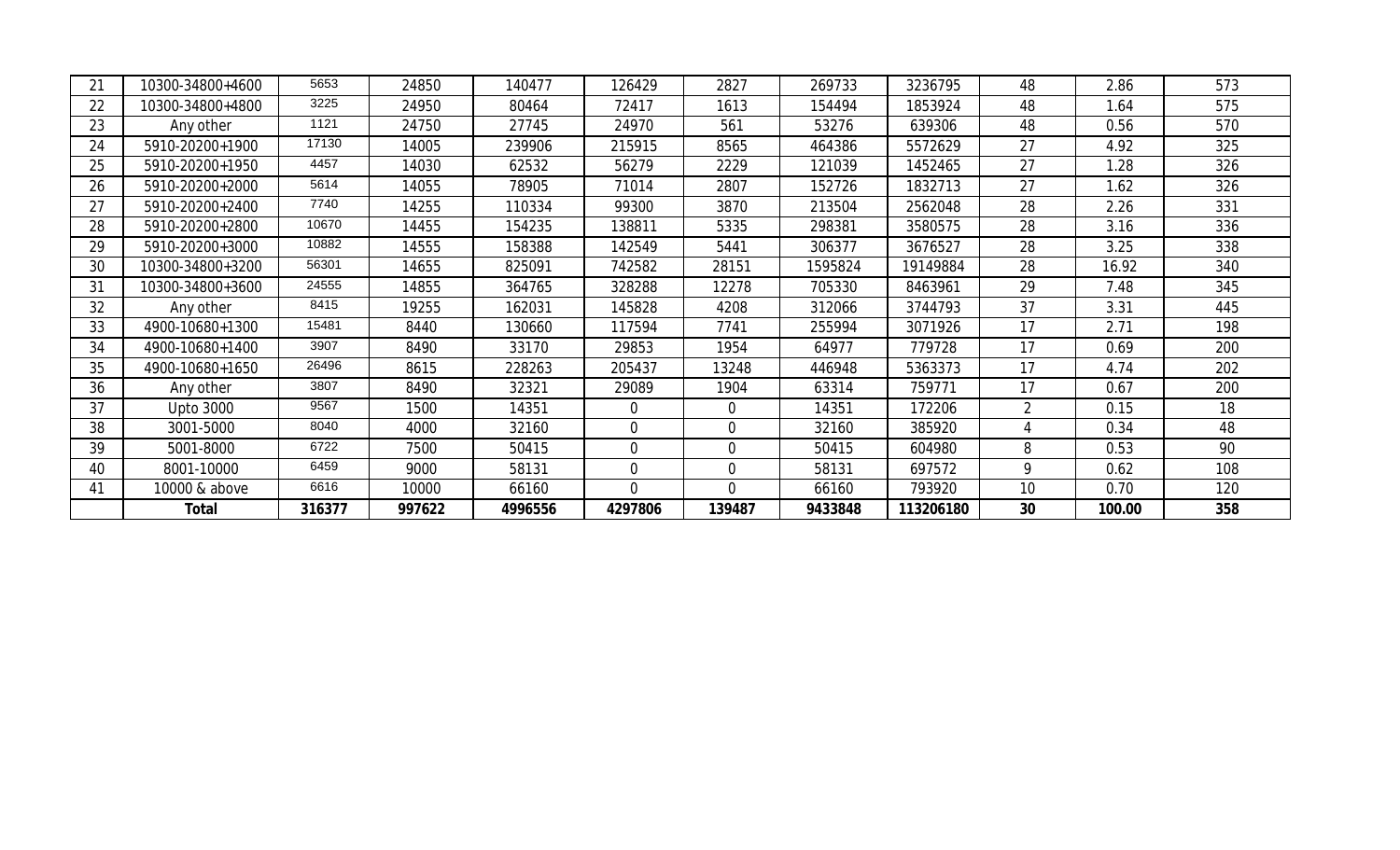

## SEMI-GOVERNMENT EMPLOYEES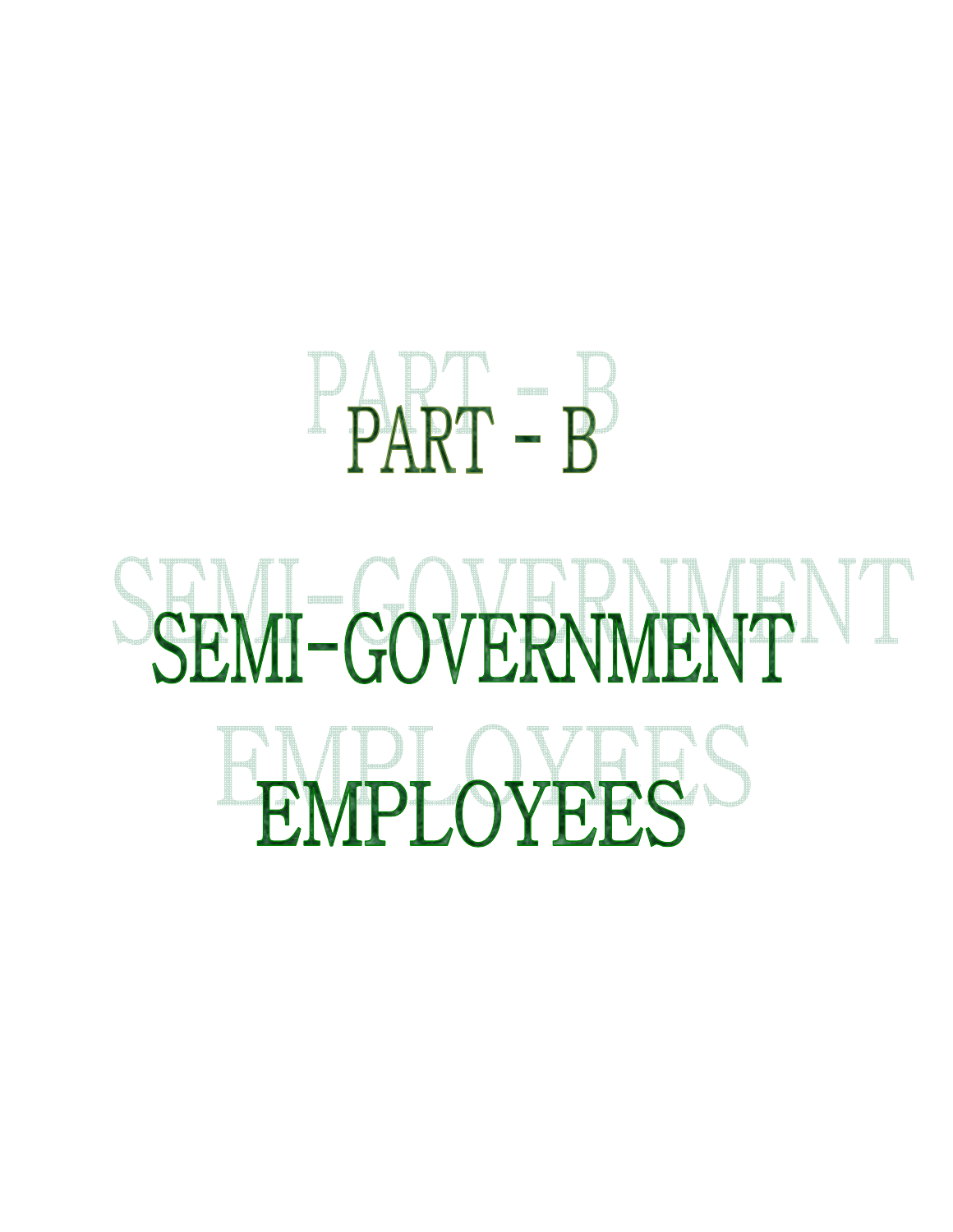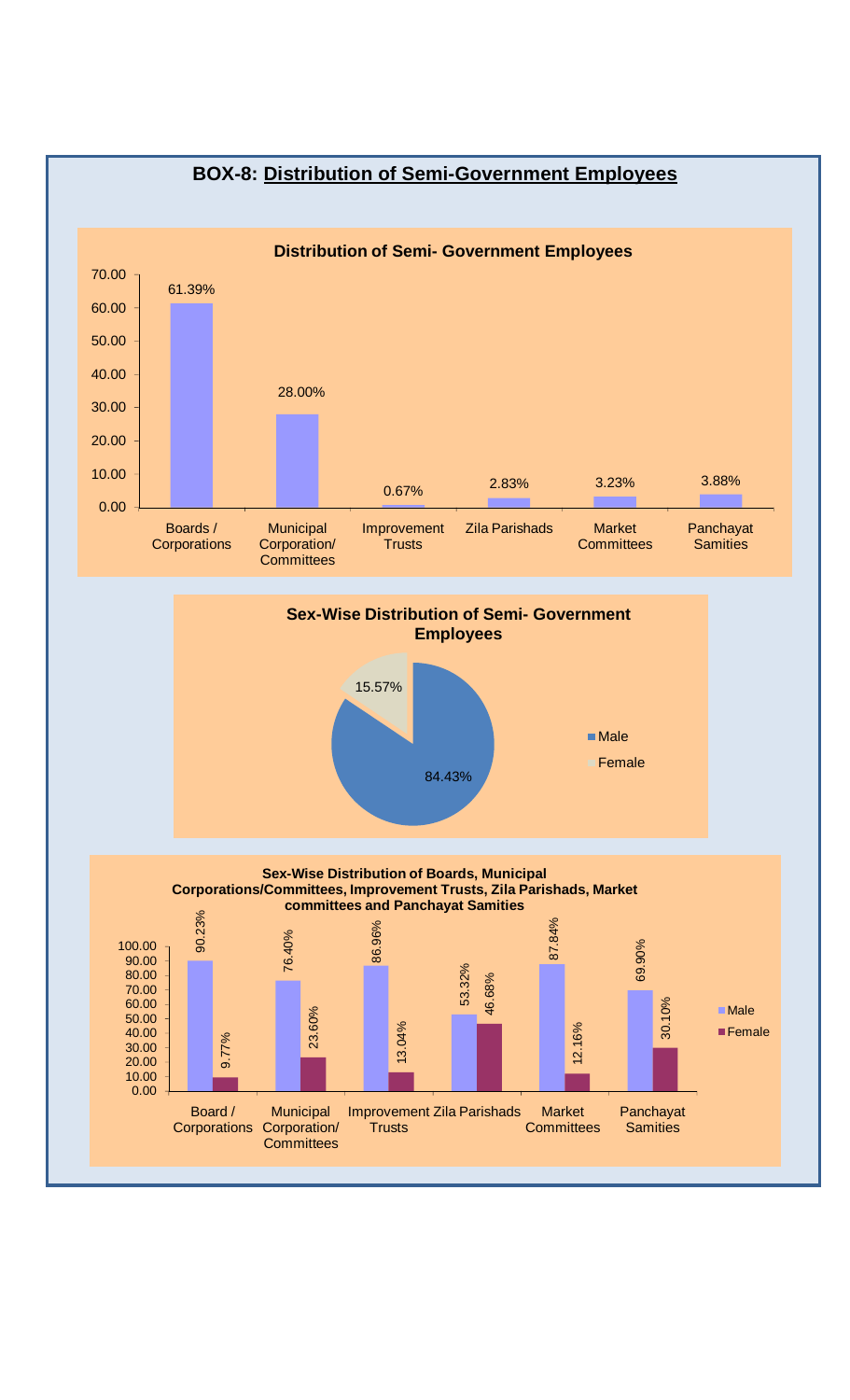#### **Part - B Table No. 1**

#### **Pay Scale-wise No. of Semi-Government Employees working in Boards/Corporations/Municipal Corporations/Municipal Committees/Improvement Trusts/Zila Parishads/Market Committees/Panchyat Samities as on 31st March, 2014**

| <b>SN</b>      | Pay Scale (in Rs) | Boards /            | <b>Municipal Corporations/</b> | Improvement          | <b>Zila Parishads</b> | <b>Market</b>     | Panchayat        | <b>Total</b>     | <b>Grand Total(Col. 3</b> | Percentage to |
|----------------|-------------------|---------------------|--------------------------------|----------------------|-----------------------|-------------------|------------------|------------------|---------------------------|---------------|
|                |                   | <b>Corporations</b> | <b>Committees</b>              | <b>Trusts</b>        |                       | <b>Committees</b> | <b>Samities</b>  | (Col. 4 to 8)    | $+9)$                     | <b>Total</b>  |
| $\mathbf{1}$   | $\mathbf{2}$      | 3                   |                                | 5                    | 6                     | $\overline{7}$    | 8                | 9                | 10                        | 11            |
| $\mathbf{1}$   | 4900-10680+1300   | 270                 | 1860                           | $\blacktriangleleft$ | 15                    | 104               | 47               | 2027             | 2297                      | 2.22          |
| $\overline{2}$ | 4900-10680+1400   | 74                  | 1183                           | $\overline{7}$       | 26                    | 68                | 21               | 1305             | 1379                      | 1.33          |
| 3              | 4900-10680+1650   | 7951                | 11916                          | 255                  | 220                   | 417               | 238              | 13046            | 20997                     | 20.30         |
| $\overline{4}$ | 5910-20200+1900   | 3245                | 6718                           | 38                   | 107                   | 280               | $\overline{227}$ | 7370             | 10615                     | 10.26         |
| 5              | 5910-20200+1950   | $\overline{713}$    | 518                            | 5                    | 9                     | 55                | 83               | 670              | 1383                      | 1.34          |
| 6              | 5910-20200+2000   | 20682               | 149                            | $\mathbf{1}$         | 5                     | 21                | 40               | $\overline{216}$ | 20898                     | 20.21         |
| 7              | 5910-20200+2400   | 2338                | 917                            | 20                   | 9                     | 30                | 63               | 1039             | 3377                      | 3.27          |
| 8              | 5910-20200+2800   | 9454                | 325                            | $\overline{4}$       | $\overline{34}$       | 42                | $\overline{72}$  | 477              | 9931                      | 9.60          |
| 9              | 5910-20200+3000   | 2111                | 308                            | 33                   | 48                    | 28                | 42               | 459              | 2570                      | 2.49          |
| 10             | 10300-34800+3200  | 1687                | 2261                           | $\overline{72}$      | 37                    | 792               | 1341             | 4503             | 6190                      | 5.99          |
| 11             | 10300-34800+3600  | 1243                | 846                            | 17                   | 31                    | 279               | 59               | 1232             | 2475                      | 2.39          |
| 12             | 10300-34800+3800  | 736                 | 174                            | 8                    | 910                   | 364               | $\overline{78}$  | 1534             | 2270                      | 2.20          |
| 13             | 10300-34800+4200  | 464                 | 304                            | 154                  | 715                   | 476               | 1486             | 3135             | 3599                      | 3.48          |
| 14             | 10300-34800+4400  | 1793                | 634                            | 17                   | 13                    | 157               | 28               | 849              | 2642                      | 2.55          |
| 15             | 10300-34800+4600  | 6624                | 90                             | 16                   | 6                     | 124               | 29               | 265              | 6889                      | 6.66          |
| 16             | 10300-34800+4800  | 514                 | 207                            | 13                   | 16                    | 39                | 88               | 363              | 877                       | 0.85          |
| 17             | 10300-34800+5000  | 381                 | 33                             | $\overline{2}$       | 3                     | $\overline{23}$   | $\overline{4}$   | 65               | 446                       | 0.43          |
| 18             | 10300-34800+5400  | 494                 | $\frac{116}{116}$              | 13                   | 346                   | $\overline{22}$   | $\mathbf{1}$     | 498              | 992                       | 0.96          |
| 19             | 15600-39100+5400  | 766                 | 45                             | $\mathbf{1}$         | 183                   | 10                | 5                | 244              | 1010                      | 0.98          |
| 20             | 15600-39100+5700  | $\overline{37}$     | $\overline{2}$                 | $\mathbf 0$          | $\mathbf 0$           | $\mathbf{1}$      | $\mathbf 0$      | $\mathbf{3}$     | 40                        | 0.04          |
| 21             | 15600-39100+6000  | 24                  | 26                             | $\mathbf 0$          | $\mathbf 0$           | $\mathbf{1}$      | $\mathbf 0$      | 27               | 51                        | 0.05          |
| 22             | 15600-39100+6600  | 837                 | 42                             | 6                    | $\mathbf 0$           | $\mathbf{0}$      | $\mathbf 0$      | 48               | 885                       | 0.86          |
| 23             | 15600-39100+7400  | 2                   | 9                              | $\mathbf 0$          | $\mathbf{0}$          | $\Omega$          | $\mathbf 0$      | 9                | 11                        | 0.01          |
| 24             | 15600-39100+7600  | $\overline{98}$     | 46                             | $\overline{9}$       | $\mathbf 0$           | 3                 | $\mathbf 0$      | 58               | 156                       | 0.15          |
| 25             | 15600-39100+7800  | 32                  | 4                              | $\mathbf 0$          | $\mathbf 0$           | $\Omega$          | $\mathbf 0$      | $\overline{4}$   | 36                        | 0.03          |
| 26             | 15600-39100+8200  | 3                   | 13                             | $\mathbf 0$          | $\mathbf 0$           | $\mathbf 0$       | $\mathbf 0$      | 13               | 16                        | 0.02          |
| 27             | 15600-39100+8400  | 665                 | 5                              | $\mathbf 0$          | 0                     | $\Omega$          | $\mathbf 0$      | 5                | 670                       | 0.65          |
| 28             | 37400-67000+8600  | 57                  | 8                              | $\mathbf 0$          | $\mathbf 0$           | $\overline{2}$    | $\mathbf 0$      | 10               | 67                        | 0.06          |
| 29             | 37400-67000+8700  | 43                  | 13                             | 3                    | $\mathbf{0}$          | $\Omega$          | 0                | 16               | 59                        | 0.06          |
| 30             | 37400-67000+8800  | $\overline{7}$      | $\overline{a}$                 | $\overline{0}$       | $\mathbf 0$           | $\mathbf 0$       | $\mathbf 0$      | $\overline{2}$   | 9                         | 0.01          |
| 31             | 37400-67000+8900  | 32                  | 0                              | $\mathbf 0$          | $\mathbf{0}$          | $\mathbf 0$       | 0                | $\mathbf 0$      | 32                        | 0.03          |
| 32             | 37400-67000+10000 | 52                  | 4                              | $\mathbf{1}$         | $\mathbf 0$           | $\mathbf{1}$      | 0                | 6                | 58                        | 0.06          |
| 33             | Any other         | 51                  | 178                            | $\overline{2}$       | 189                   | $\mathbf 0$       | 64               | 433              | 484                       | 0.47          |
|                | <b>Total</b>      | 63480               | 28956                          | 698                  | 2922                  | 3339              | 4016             | 39931            | 103411                    | 100.00        |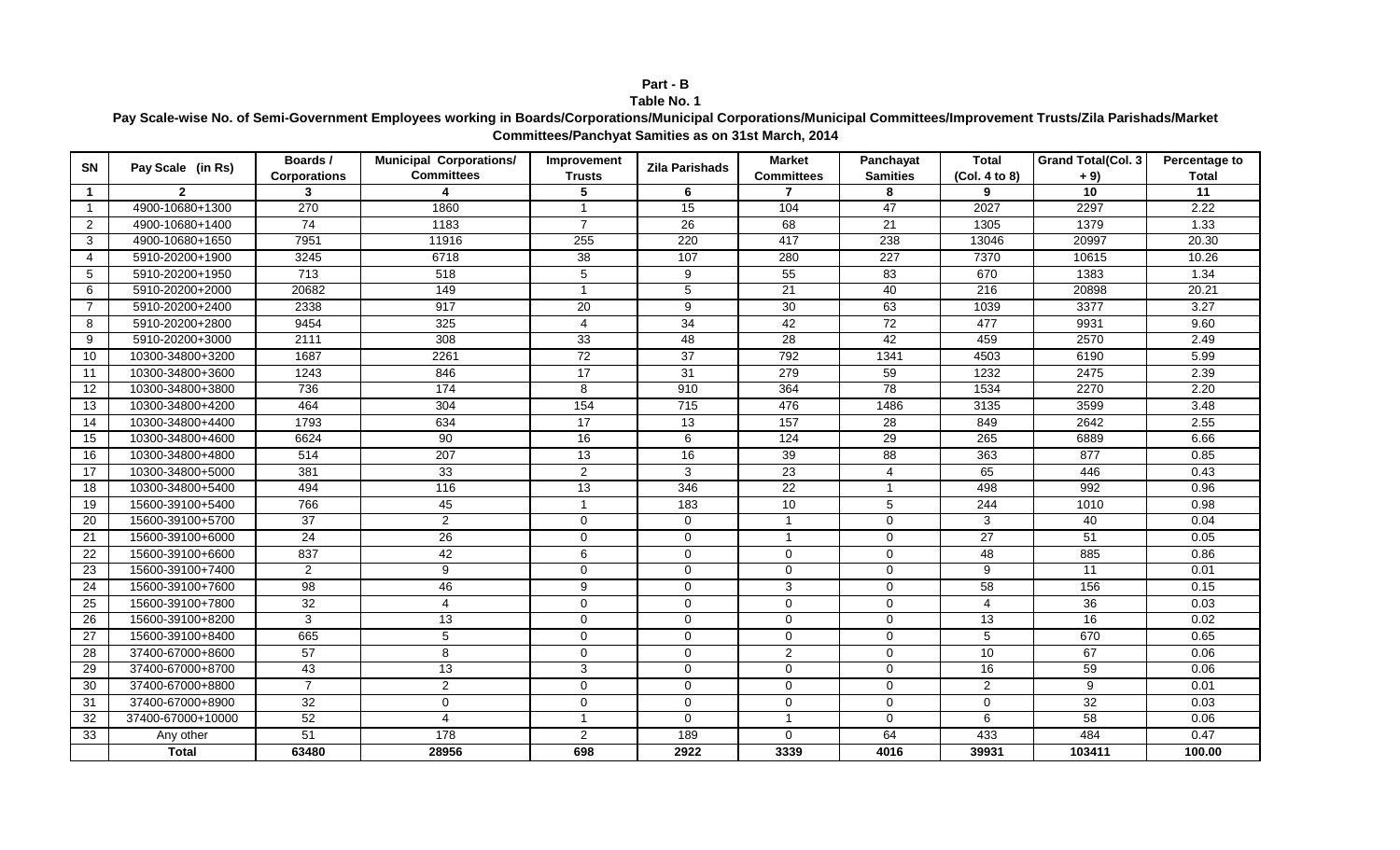

**Category-wise %age of Filled posts to Sanctioned posts in Semi-Government Employment as on 31st March, 2014**

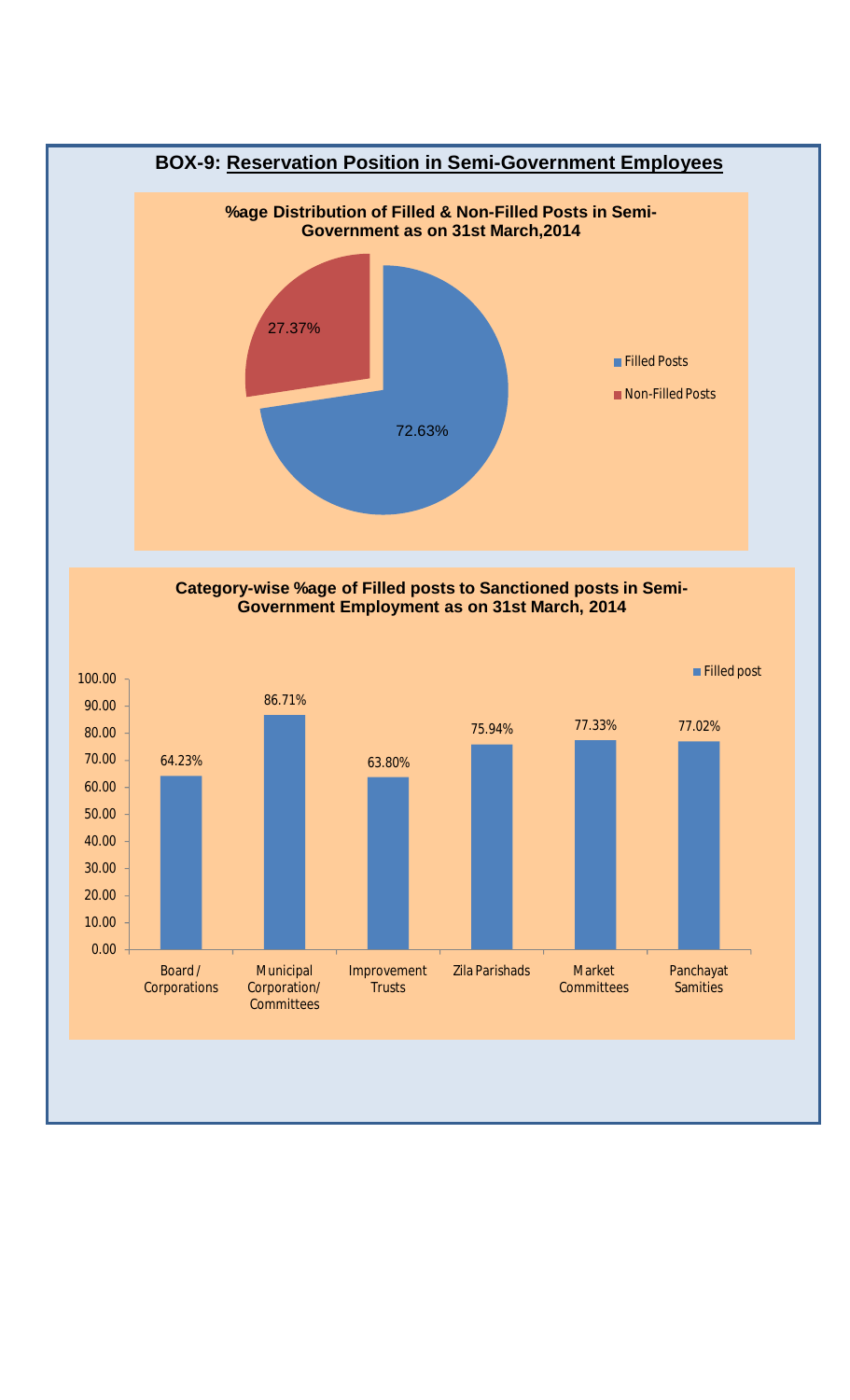#### **No. of Schedued Castes,Backward Classes,Ex-Servicemen,Wards of Freedom Fighters,Handicapped,Terrorist & Riots affected and Compassionate ground Employees working in Boards/Corporations/Municipal Corporations/Municipal Committees/Improvement Trusts/ Market Committees/Zila Parishads/Panchayat Samities as on 31st March, 2014**

| SN             | Item                                    | Board /             | <b>Municipal</b> | Improvement     | <b>Zila Parishads</b> | <b>Market</b>     | Panchayat       | <b>Total</b>     | <b>Grand Total</b> | %age to Total      |
|----------------|-----------------------------------------|---------------------|------------------|-----------------|-----------------------|-------------------|-----------------|------------------|--------------------|--------------------|
|                |                                         | <b>Corporations</b> | Corporation/     | <b>Trusts</b>   |                       | <b>Committees</b> | <b>Samities</b> | (Col. 4 to 8)    | $(Col. 3 + 9)$     | <b>Filled Post</b> |
| $\mathbf 1$    | $\mathbf{2}$                            | 3                   | 4                | 5               | 6                     | $\overline{7}$    | 8               | 9                | 10                 | 11                 |
| $\mathbf{1}$   | <b>Sanctioned Posts</b>                 | 98837               | 33395            | 1094            | 3848                  | 4318              | 5214            | 43551            | 142388             | 142.19             |
| $\overline{2}$ | <b>Filled Posts</b>                     | 63480               | 28956            | 698             | 2922                  | 3339              | 4016            | 39931            | 103411             | 100.00             |
|                | 1.Male                                  | 57277               | 22123            | 607             | 1558                  | 2933              | 2807            | 30028            | 87305              | 84.33              |
|                | 2.Female                                | 6203                | 6833             | 91              | 1364                  | 406               | 1209            | 9903             | 16106              | 15.67              |
| 3              | <b>Scheduled Castes</b>                 | 13898               | 19082            | 157             | 765                   | 789               | 1214            | 21218            | 35116              | 34.99              |
| 4              | <b>Backward Classes</b>                 | 6692                | 1543             | 67              | 278                   | $\frac{1}{343}$   | 443             | 2331             | 9023               | 9.00               |
| 5              | Ex.Servicemen                           | 473                 | $\overline{38}$  | $\mathbf 0$     | 146                   | $\overline{16}$   | 52              | 236              | 709                | 0.71               |
| 6              | Wards of Freedom<br>Fighters            | 293                 | $\overline{131}$ | 6               | 40                    | 6                 | $\overline{88}$ | $\overline{265}$ | 558                | 0.56               |
| $\overline{7}$ | Handicapped                             | 170                 | 252              | 3               | $\overline{81}$       | $\overline{30}$   | 124             | 460              | 630                | 0.63               |
| 8              | <b>Terrorist &amp; Riots affected</b>   | $\overline{31}$     | $\overline{128}$ | 8               | $\overline{23}$       | 57                | 54              | $\overline{213}$ | 244                | 0.24               |
| 9              | OthersCompassionate<br>Ground employees | 2775                | 1025             | $\overline{57}$ | 59                    | 366               | 259             | 1400             | 4175               | 4.16               |
| 10             | Pensioners                              | 4279                | 2020             | 108             | 10                    | 845               | 124             | 2262             | 6541               | 6.52               |
| 11             | Retired during the Year                 | 1133                | 584              | 20              | 17                    | 154               | $\overline{93}$ | 714              | 1847               | 1.84               |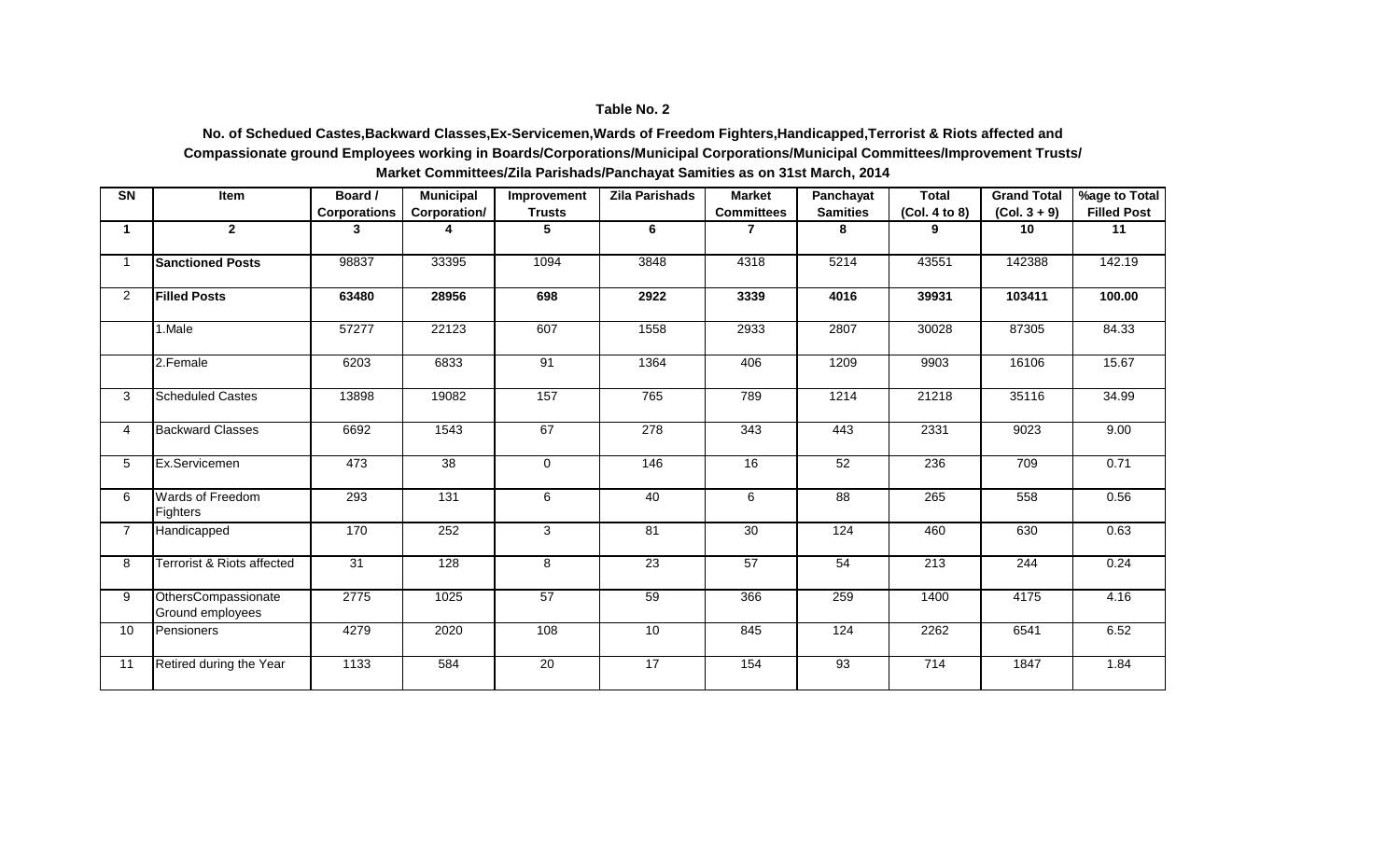#### **District-wise No. of Semi- Government Employees working in Municipal Corporations/Committees as on 31st March, 2014**

| <b>SN</b> | Name of the     | <b>Sanctioned</b> |             | <b>Filled Up Posts</b> |              | <b>Scheduled</b><br><b>Castes</b> | <b>Backward</b><br><b>Classes</b> | $Ex -$<br><b>Servicemen</b> | Wards of<br>Freedom | Handi-<br>capped | <b>Terrorist &amp;</b><br><b>Riots</b> | Other<br>Compassionate | <b>Pensioners</b> | <b>Retired</b><br>during the |
|-----------|-----------------|-------------------|-------------|------------------------|--------------|-----------------------------------|-----------------------------------|-----------------------------|---------------------|------------------|----------------------------------------|------------------------|-------------------|------------------------------|
|           | <b>District</b> | <b>Posts</b>      | <b>Male</b> | Female                 | <b>Total</b> |                                   |                                   |                             | <b>Fighters</b>     |                  | affected                               | ground                 |                   | year                         |
|           |                 |                   |             |                        |              |                                   |                                   |                             |                     |                  |                                        |                        |                   |                              |
| 1         | $\mathbf{2}$    | 3                 | 4           | 5                      | 6            | $\overline{7}$                    | 8                                 | 9                           | 10                  | 11               | 12                                     | 13                     | 14                | 15                           |
|           | Gurdaspur       | 785               | 606         | 145                    | 751          | 260                               | 100                               | $\overline{2}$              | 12                  | 3                | 41                                     | 70                     | 93                | 17                           |
| 2         | Amritsar        | 4650              | 3595        | 698                    | 4293         | 2800                              | 159                               | $\overline{2}$              | 65                  | 0                | 8                                      | 71                     | 112               | 76                           |
| 3         | Tarntarn        | 233               | 168         | 44                     | 212          | 142                               | 16                                | $\mathbf 0$                 | $\overline{0}$      | 5                | 19                                     | 16                     | 8                 | 6                            |
| 4         | Hoshiarpur      | 1141              | 547         | 145                    | 692          | 446                               | 60                                | $\overline{2}$              | $\overline{7}$      | 3                | $\mathbf 0$                            | 31                     | 14                | 12                           |
| 5         | Rupnagar        | 483               | 279         | 96                     | 375          | 168                               | 28                                | $\mathbf 0$                 | $\overline{0}$      | $\overline{7}$   | 5                                      | 50                     | 73                | $\overline{7}$               |
| 6         | S.A.S. Nagar    | 1480              | 548         | 176                    | 724          | 369                               | 46                                | 3                           | $\mathbf{1}$        | 16               | 6                                      | 39                     | 13                | 13                           |
| 7         | Ludhiana        | 8595              | 6478        | 1431                   | 7909         | 5445                              | 525                               | $\overline{7}$              | 14                  | 45               | $\overline{21}$                        | 131                    | 0                 | 117                          |
| 8         | Firozpur        | 481               | 328         | 78                     | 406          | 242                               | 30                                | -1                          | $\overline{2}$      | 6                |                                        | 64                     | 199               | 16                           |
| 9         | Faridkot        | 556               | 389         | 107                    | 496          | 404                               | 30                                | $\mathbf 0$                 | $\overline{7}$      | 0                | $\mathbf 0$                            | $\mathbf 0$            | 15                | 22                           |
| 10        | Sangrur         | 1191              | 723         | 321                    | 1044         | 566                               | 56                                | 3                           | $\overline{0}$      | 16               | $\overline{7}$                         | 90                     | $\overline{12}$   | $\overline{12}$              |
| 11        | Barnala         | 320               | 213         | 79                     | 292          | 182                               | 11                                | $\mathbf 0$                 | $\mathbf 0$         | 6                | 4                                      | 48                     | 16                | 4                            |
| 12        | Fatehgarh       | 555               | 408         | 133                    | 541          | 323                               | 45                                | $\mathbf 0$                 | 0                   | 10               | $\overline{1}$                         | 39                     | 17                | 20                           |
| 13        | Patiala         | 2439              | 1509        | 573                    | 2082         | 1432                              | 57                                | -1                          | 0                   | 31               | $\overline{2}$                         | 78                     | 785               | 29                           |
| 14        | Nawanshahr      | 287               | 180         | 90                     | 270          | 140                               | 25                                | 0                           | 5                   | 0                | $\overline{2}$                         | 33                     | 14                | 9                            |
| 15        | Muktsar         | 595               | 441         | 113                    | 554          | 385                               | 26                                | 2                           | $\mathbf 0$         | 15               | $\overline{0}$                         | 27                     | 14                | 21                           |
| 16        | Moga            | 1187              | 488         | 204                    | 692          | 525                               | 22                                | $\Omega$                    | 0                   | 13               | 4                                      | 8                      | 277               | 15                           |
| 17        | Fazilka         | 649               | 517         | 422                    | 939          | 349                               | 40                                | $\Omega$                    | 0                   | 5                | $\overline{2}$                         | $\overline{17}$        | 51                | 30                           |
| 18        | Pathankot       | 513               | 408         | 69                     | 477          | 256                               | 65                                | $\mathbf 0$                 | 5                   | 0                | $\overline{0}$                         | 8                      | 8                 | 8                            |
| 19        | Mansa           | 327               | 222         | 65                     | 287          | 149                               | 8                                 | $\Omega$                    | 0                   | 9                | $\mathbf 0$                            | $\overline{7}$         | 16                | 14                           |
| 20        | <b>Bathinda</b> | 1795              | 1091        | 530                    | 1621         | 1162                              | 55                                |                             | 11                  | 16               |                                        | 59                     | 79                | 33                           |
| 21        | Kapurthala      | 670               | 502         | 178                    | 680          | 591                               | 48                                | $\overline{12}$             | $\overline{0}$      | 13               | $\mathbf{0}$                           | $\overline{13}$        | 34                | 39                           |
| 22        | Jalandhar       | 4463              | 2483        | 1136                   | 3619         | 2669                              | 66                                | $\Omega$                    | $\mathbf 1$         | 22               | $\Omega$                               | 94                     | 116               | 53                           |
|           | <b>Total</b>    | 33395             | 22123       | 6833                   | 28956        | 19005                             | 1518                              | 36                          | 130                 | 241              | 124                                    | 993                    | 1966              | 573                          |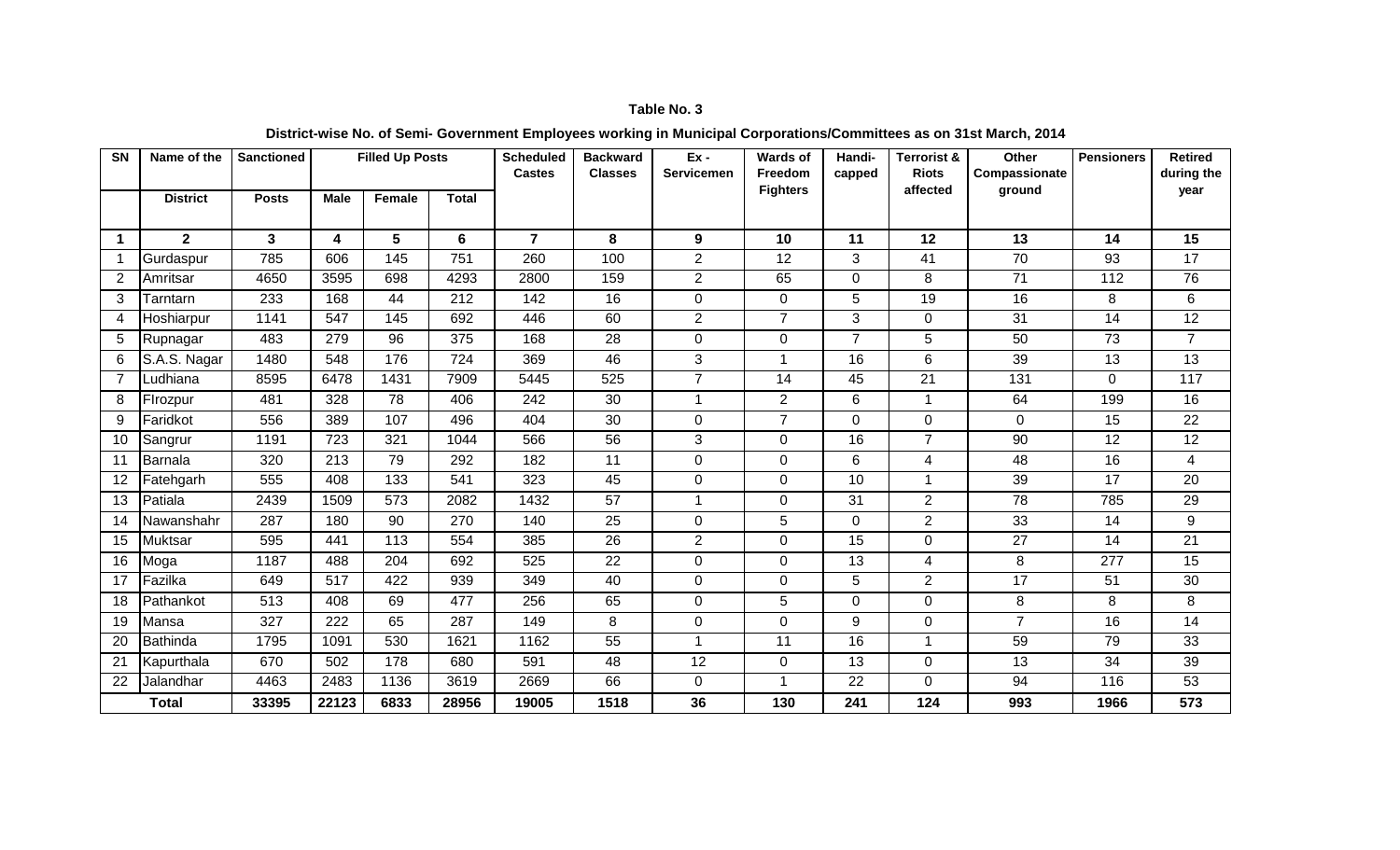#### **District-wise No. of Semi-Government Employees working in Improvement Trusts as on 31st March, 2014**

| SN             | Name of the     | <b>Sanctioned</b> |                 | <b>Filled Up Posts</b> |                 | <b>Scheduled</b><br><b>Castes</b> | <b>Backward</b><br><b>Classes</b> | $Ex -$<br><b>Servicemen</b> | <b>Wards of</b><br>Freedom | Handi-<br>capped | <b>Terrorist &amp;</b><br><b>Riots</b> | Other<br>Compassionate | <b>Pensioners</b> | <b>Retired</b><br>during the |
|----------------|-----------------|-------------------|-----------------|------------------------|-----------------|-----------------------------------|-----------------------------------|-----------------------------|----------------------------|------------------|----------------------------------------|------------------------|-------------------|------------------------------|
|                | <b>District</b> | <b>Posts</b>      | <b>Male</b>     | <b>Female</b>          | <b>Total</b>    |                                   |                                   |                             | <b>Fighters</b>            |                  | affected                               | ground                 |                   | year                         |
|                |                 |                   |                 |                        |                 |                                   |                                   |                             |                            |                  |                                        |                        |                   |                              |
| -1             | $\mathbf{2}$    | $3\phantom{a}$    | 4               | 5                      | 6               | $\overline{7}$                    | 8                                 | 9                           | 10                         | 11               | 12                                     | 13                     | 14                | 15                           |
| $\mathbf{1}$   | Gurdaspur       | 44                | $\overline{37}$ | $\overline{4}$         | 41              | $\overline{7}$                    | 6                                 | $\overline{0}$              | $\mathbf{1}$               | $\overline{0}$   | $\mathbf 0$                            | $\mathbf{1}$           | $\overline{7}$    | $\overline{0}$               |
| 2              | Amritsar        | 270               | 146             | 24                     | 170             | $\overline{20}$                   | $\overline{14}$                   | $\overline{0}$              | $\blacktriangleleft$       | 0                | $\overline{7}$                         | 4                      | 82                | 4                            |
| 3              | Tarntarn        | $\mathbf 0$       | $\Omega$        | $\mathbf 0$            | $\mathbf{0}$    | 0                                 | $\mathbf 0$                       | $\mathbf 0$                 | $\mathbf 0$                | 0                | $\mathbf 0$                            | $\mathbf 0$            | 0                 | $\overline{0}$               |
| 4              | Kapurthala      | 32                | 20              | 5                      | 25              | 11                                | $\mathbf 0$                       | $\mathbf 0$                 | $\mathbf 0$                | $\overline{1}$   | $\mathbf 0$                            | $\mathsf{O}\xspace$    | $\overline{0}$    | $\overline{7}$               |
| 5              | Jalandhar       | 155               | 78              | 9                      | $\overline{87}$ | $\overline{12}$                   | 3                                 | $\mathbf 0$                 | $\mathbf{0}$               | 0                | $\mathbf 0$                            | $\overline{7}$         | $\overline{2}$    | $\overline{2}$               |
| 6              | Hoshiarpur      | 21                | 12              | 1                      | 13              | 8                                 | $\mathbf{1}$                      | $\mathbf 0$                 | $\mathbf 0$                | 0                | $\mathbf 0$                            | $\mathbf 0$            | $\Omega$          | $\overline{0}$               |
| $\overline{7}$ | Rupnagar        | 29                | 18              | $\overline{4}$         | 22              | $\overline{7}$                    | $\overline{2}$                    | $\mathbf 0$                 | $\mathbf 0$                | $\overline{0}$   | $\mathbf 0$                            | $\overline{2}$         | $\overline{0}$    | $\mathbf 0$                  |
| 8              | S.A.S. Nagar    | $\mathbf{0}$      | $\mathbf{0}$    | $\overline{0}$         | $\overline{0}$  | 0                                 | $\mathbf 0$                       | $\mathbf 0$                 | $\overline{0}$             | $\overline{0}$   | $\mathbf 0$                            | $\mathbf 0$            | $\overline{0}$    | $\overline{0}$               |
| 9              | Ludhiana        | 309               | 138             | 20                     | 158             | 44                                | 20                                | $\mathbf 0$                 | 4                          | 0                | $\mathbf 0$                            | 30                     | 0                 | $\blacktriangleleft$         |
| 10             | Faridkot        | 18                | 10              | $\mathbf{1}$           | 11              | $\overline{5}$                    | $\overline{3}$                    | $\overline{0}$              | $\mathbf 0$                | $\overline{0}$   | $\overline{0}$                         | $\mathbf{1}$           | $\overline{2}$    | $\mathbf 0$                  |
| 11             | Sangrur         | 17                | 14              | 3                      | 17              | 3                                 | $\overline{0}$                    | $\mathbf 0$                 | $\mathbf 0$                | $\mathbf{1}$     | $\mathbf 0$                            | $\mathbf 0$            | $\overline{0}$    | $\overline{2}$               |
| 12             | Barnala         | 23                | 15              | 1                      | 16              | 8                                 | $\mathbf{1}$                      | $\mathbf 0$                 | $\mathbf 0$                | $\overline{0}$   | $\mathbf{1}$                           | $\mathsf{O}\xspace$    | $\overline{0}$    | $\overline{0}$               |
| 13             | Patiala         | 98                | 63              | 12                     | 75              | 18                                | $6\phantom{1}6$                   | $\mathbf 0$                 | $\mathbf 0$                | $\overline{1}$   | $\mathbf 0$                            | $\overline{7}$         | 15                | 3                            |
| 14             | Nawanshahr      | 3                 | 3               | $\overline{0}$         | 3               | $\overline{0}$                    | $\mathsf 0$                       | $\mathbf 0$                 | $\mathbf 0$                | $\overline{0}$   | $\mathbf 0$                            | $\mathbf 0$            | $\overline{0}$    | $\mathsf{O}$                 |
| 15             | Moga            | 16                | 10              | 1                      | 11              | 5                                 | $\mathbf{1}$                      | $\mathbf 0$                 | $\mathbf 0$                | 0                | $\mathbf 0$                            | $\mathbf{2}$           | $\overline{0}$    | $\overline{0}$               |
| 16             | Fazilka         | 14                | 3               | -1                     | 4               | $\overline{2}$                    | $\mathbf 0$                       | $\mathbf 0$                 | $\mathbf 0$                | 0                | $\mathbf 0$                            | $\mathbf 0$            | $\overline{0}$    | $\mathbf 0$                  |
| 17             | Shri Muktsar    | $\mathbf 0$       | $\overline{0}$  | $\overline{0}$         | $\overline{0}$  | 0                                 | $\mathbf 0$                       | $\mathbf 0$                 | $\mathbf 0$                | $\overline{0}$   | $\mathbf 0$                            | $\mathbf 0$            | $\overline{0}$    | $\mathbf 0$                  |
| 18             | Pathankot       | 21                | 21              | 0                      | 21              | 3                                 | 6                                 | $\mathbf 0$                 | $\mathbf 0$                | 0                | $\mathbf 0$                            | 3                      | 0                 | 0                            |
| 19             | Bathinda        | $\overline{24}$   | $\overline{19}$ | 5                      | $\overline{24}$ | $\overline{4}$                    | $\overline{4}$                    | $\mathbf 0$                 | $\overline{0}$             | $\overline{0}$   | $\mathbf 0$                            | $\mathbf 0$            | $\overline{0}$    | $\mathbf{1}$                 |
| 20             | Mansa           | $\mathbf 0$       | $\Omega$        | $\overline{0}$         | 0               | 0                                 | $\mathbf 0$                       | $\mathbf 0$                 | $\mathbf 0$                | 0                | $\mathbf 0$                            | $\mathbf 0$            | 0                 | 0                            |
| 21             | Firozpur        | $\mathbf 0$       | $\overline{0}$  | $\overline{0}$         | $\mathbf 0$     | $\overline{0}$                    | $\mathsf 0$                       | $\mathbf 0$                 | $\mathbf 0$                | $\overline{0}$   | $\mathbf 0$                            | $\mathbf 0$            | $\overline{0}$    | $\overline{0}$               |
| 22             | Fatehgarh       | $\mathbf 0$       | $\overline{0}$  | $\overline{0}$         | $\mathbf 0$     | 0                                 | $\overline{0}$                    | $\mathbf 0$                 | $\mathbf 0$                | 0                | $\mathbf 0$                            | $\mathbf 0$            | $\overline{0}$    | $\overline{0}$               |
|                | <b>Total</b>    | 1094              | 607             | 91                     | 698             | 157                               | 67                                | $\bf{0}$                    | 6                          | 3                | 8                                      | 57                     | 108               | 20                           |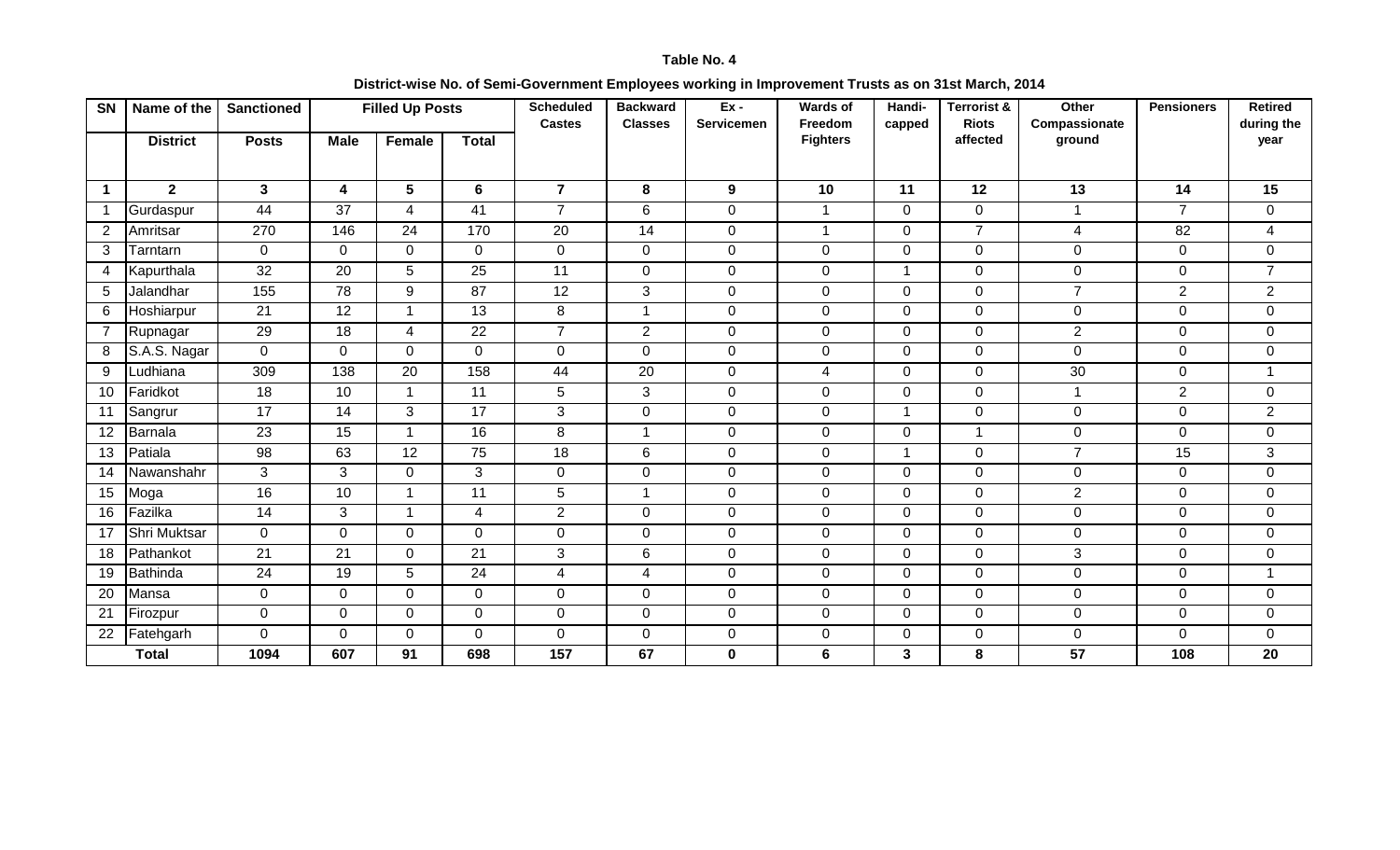#### **District-wise No. of Semi-Government Employees working in Zila Parishads as on 31st March, 2014**

| <b>SN</b>      | Name of the        | <b>Sanctioned</b> |                         | <b>Filled up Posts</b> |                 | <b>Scheduled</b> | <b>Backward</b>         | $Ex -$          | <b>Wards of</b>            | Handi-                  | <b>Terrorist &amp;</b>   | Other                   | <b>Pensioners</b> | <b>Retired during</b> |
|----------------|--------------------|-------------------|-------------------------|------------------------|-----------------|------------------|-------------------------|-----------------|----------------------------|-------------------------|--------------------------|-------------------------|-------------------|-----------------------|
|                | <b>District</b>    | <b>Posts</b>      | <b>Male</b>             | Female                 | <b>Total</b>    | <b>Castes</b>    | <b>Classes</b>          | Servicemen      | Freedom<br><b>Fighters</b> | capped                  | <b>Riots</b><br>affected | Compassionate<br>ground |                   | the year              |
| $\mathbf 1$    | $\mathbf{2}$       | $\mathbf{3}$      | $\overline{\mathbf{4}}$ | 5                      | 6               | $\overline{7}$   | 8                       | 9               | 10                         | 11                      | 12                       | 13                      | 14                | 15                    |
| $\overline{1}$ | Gurdaspur          | 96                | 47                      | $\overline{6}$         | 53              | 15               | 16                      | $\mathbf 0$     | 5                          | $\mathbf 0$             | 0                        | 9                       | 3                 | 3                     |
| $\overline{2}$ | Amritsar           | 194               | 52                      | 10                     | 62              | 17               | $\overline{18}$         | $\mathbf 0$     | $\overline{\mathbf{1}}$    | $\overline{1}$          | -1                       | 8                       | 3                 | $\overline{2}$        |
| 3              | Tarntarn           | 62                | 15                      | 4                      | 19              | $\overline{2}$   | $\mathbf 0$             | $\overline{0}$  | $\mathbf 0$                | $\mathbf 0$             | 4                        | $\mathbf 0$             | $\mathbf 0$       | $\mathbf 0$           |
| $\overline{4}$ | Kapurthala         | 13                | 4                       | $\overline{4}$         | 8               | $\mathbf 0$      | 3                       | $\mathbf 0$     | $\overline{2}$             | $\mathbf 0$             | $\overline{2}$           | $\overline{1}$          | $\overline{0}$    | $\mathbf 0$           |
| 5              | Jalandhar          | 424               | 170                     | 146                    | 316             | 56               | $\overline{13}$         | $5\phantom{.0}$ | $\mathbf 0$                | $\overline{2}$          | $\overline{2}$           | 3                       | $\mathbf 0$       | $\mathbf 0$           |
| 6              | Hoshiarpur         | 21                | 12                      | $\overline{1}$         | 13              | 8                | $\mathbf 1$             | $\overline{0}$  | $\mathbf 0$                | $\mathbf 0$             | $\Omega$                 | $\mathbf 0$             | $\mathbf 0$       | $\mathbf 0$           |
| $\overline{7}$ | Rupnagar           | 101               | 21                      | $\overline{2}$         | 23              | 15               | 6                       | $\mathbf 0$     | $\mathbf 0$                | $\overline{2}$          | $\mathbf 0$              | $\overline{4}$          | $\overline{0}$    | $\overline{2}$        |
| 8              | S.A.S. Nagar       | 71                | 31                      | 30                     | 61              | 17               | $\overline{4}$          | $\overline{1}$  | 0                          | $\overline{2}$          | $\Omega$                 | $\overline{2}$          | $\mathbf 0$       | $\mathbf 0$           |
| 9              | udhiana            | 1293              | 501                     | 570                    | 1071            | 244              | 66                      | $\overline{70}$ | 20                         | 28                      | 13                       | $\overline{1}$          | $\overline{0}$    | $\overline{3}$        |
| 10             | Firozpur           | 50                | 37                      | $\overline{2}$         | 39              | 22               | 10                      | $\overline{0}$  | $\overline{2}$             | $\overline{4}$          | $\overline{0}$           | $\overline{1}$          | $\overline{0}$    | $\overline{1}$        |
| 11             | Faridkot           | 47                | 27                      | 8                      | 35              | 32               | -1                      | $\overline{1}$  | -1                         | $\mathbf 0$             | 0                        | $\mathbf 0$             | $\mathbf 0$       | $\boldsymbol{0}$      |
| 12             | Sangrur            | $\overline{23}$   | 10                      | $\overline{4}$         | $\overline{14}$ | 3                | $\overline{1}$          | $\overline{0}$  | $\mathbf 0$                | $\mathbf 0$             | $\Omega$                 | $6\phantom{1}$          | $\overline{0}$    | $\mathbf 0$           |
| 13             | <b>Barnala</b>     | 13                | $\overline{7}$          | $\mathbf 0$            | $\overline{7}$  | $\overline{1}$   | $\Omega$                | $\overline{0}$  | $\mathbf 0$                | $\mathbf 0$             | $\Omega$                 | $\overline{1}$          | $\mathbf 0$       | $\mathbf 0$           |
| 14             | Fatehgarh Sahib    | 57                | 30                      | 11                     | 41              | 8                | $\mathbf 0$             | $\overline{1}$  | $\mathbf 0$                | $\overline{\mathbf{1}}$ | $\mathbf 0$              | $\overline{2}$          | $\mathbf 0$       | $\boldsymbol{0}$      |
| 15             | Patiala            | $\overline{21}$   | $\overline{13}$         | 3                      | 16              | $\overline{2}$   | 2                       | $\mathbf 0$     | $\mathbf 0$                | $\mathbf{3}$            | $\Omega$                 | 4                       | $\overline{0}$    | $\mathbf 0$           |
| 16             | Mansa              | 222               | 165                     | $\overline{19}$        | 184             | 64               | $\overline{12}$         | $\mathbf 0$     | $\mathbf 0$                | 9                       | $\Omega$                 | 10                      | $\mathbf 0$       | $\mathbf 0$           |
| 17             | Nawanshahr         | 516               | 116                     | 304                    | 420             | 124              | 66                      | 20              | $\overline{2}$             | 12                      | $\Omega$                 | $\mathbf 0$             | $\mathbf 0$       | 1                     |
| 18             | Moga               | 469               | 205                     | 203                    | 408             | 116              | 50                      | 48              | $\,6\,$                    | 16                      | $\mathbf 0$              | $\mathbf 0$             | $\mathbf 0$       | $\mathbf 0$           |
| 19             | Pathankot          | 21                | 21                      | $\mathbf 0$            | 21              | $\mathfrak{S}$   | 6                       | $\overline{0}$  | $\mathbf 0$                | $\mathbf 0$             | $\mathbf 0$              | $\mathfrak{B}$          | $\mathbf 0$       | $\mathbf 0$           |
| 20             | Bathinda           | 90                | 59                      | 29                     | 88              | $\overline{7}$   | $\mathbf 0$             | $\overline{0}$  | $\overline{\mathbf{1}}$    | $\mathbf 0$             | $\mathbf 0$              | 2                       | $\overline{2}$    | $\overline{2}$        |
| 21             | Shri Muktsar Sahib | 33                | 10                      | $\overline{7}$         | 17              | $\overline{5}$   | $\overline{\mathbf{1}}$ | $\overline{0}$  | $\mathbf 0$                | $\overline{1}$          | -1                       | $\overline{\mathbf{1}}$ | $\overline{2}$    | 3                     |
| 22             | Fazilka            | $\overline{11}$   | 5                       | $\overline{1}$         | 6               | 4                | $\overline{2}$          | $\overline{0}$  | $\mathbf 0$                | $\mathbf 0$             | $\mathbf 0$              | $\overline{1}$          | $\mathbf 0$       | $\boldsymbol{0}$      |
|                | <b>Total</b>       | 3848              | 1558                    | 1364                   | 2922            | 765              | 278                     | 146             | 40                         | 81                      | 23                       | 59                      | 10                | 17                    |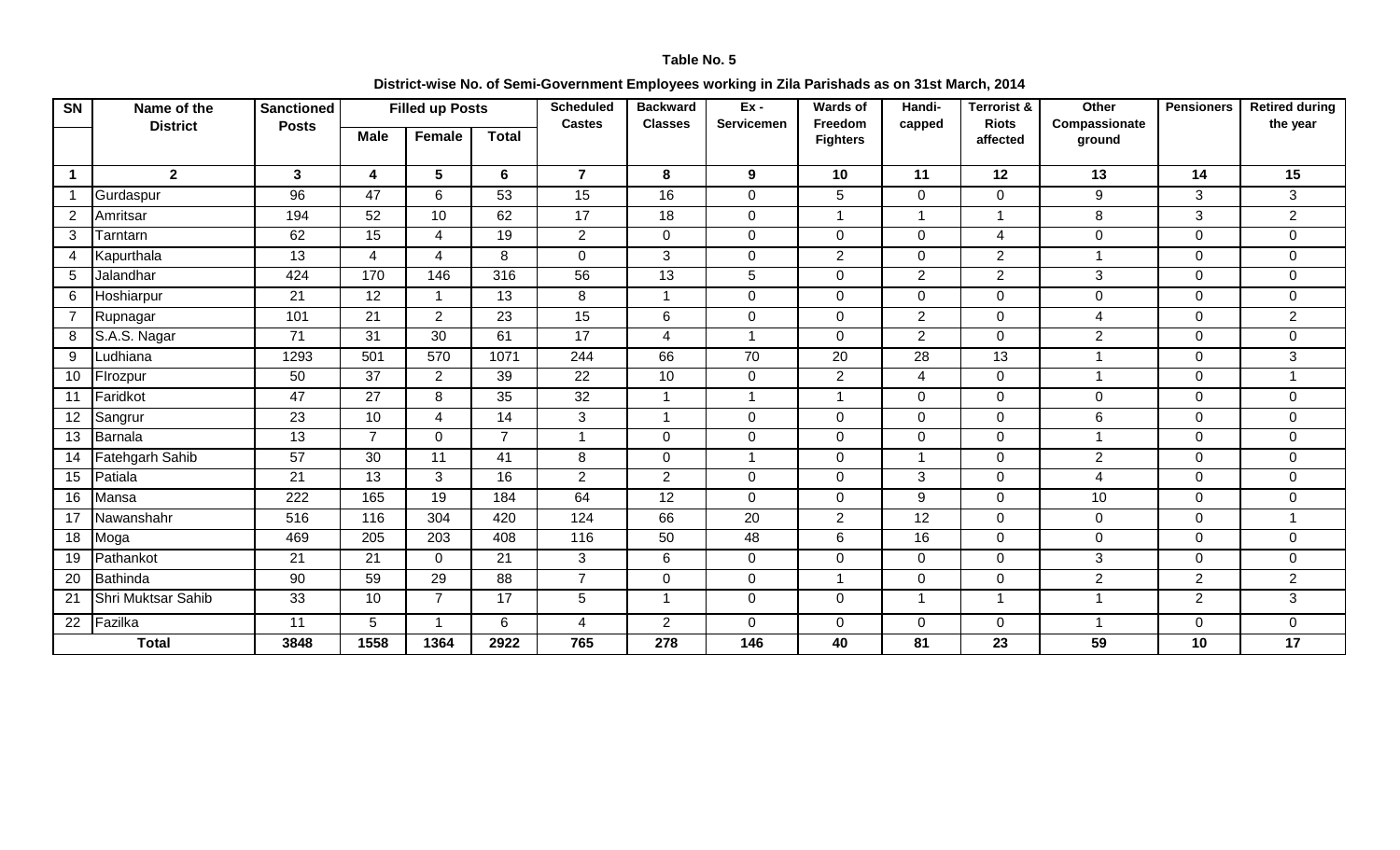#### **District-wise No. of Semi-Government Employees working in Market Committees as on 31st March, 2014**

| $\overline{\text{SN}}$ | Name of the     | <b>Sanctioned</b> |                         | <b>Filled Up Posts</b> |                 | Scheduled      | <b>Backward</b> | $Ex-$          | <b>Wards of</b>            | Handi-         | <b>Terrorists</b>     | <b>Other</b>            | <b>Pensioners</b> | <b>Retired</b>     |
|------------------------|-----------------|-------------------|-------------------------|------------------------|-----------------|----------------|-----------------|----------------|----------------------------|----------------|-----------------------|-------------------------|-------------------|--------------------|
|                        | <b>District</b> | <b>Posts</b>      | <b>Male</b>             | Female                 | <b>Total</b>    | <b>Castes</b>  | <b>Classes</b>  | Servicemen     | Freedom<br><b>Fighters</b> | capped         | and Riots<br>affected | Compassionate<br>Ground |                   | during the<br>Year |
|                        |                 |                   |                         |                        |                 |                |                 |                |                            |                |                       |                         |                   |                    |
| 1                      | $\mathbf{2}$    | $3\phantom{a}$    | $\overline{\mathbf{4}}$ | $5\phantom{.0}$        | 6               | $\overline{7}$ | 8               | 9              | 10                         | 11             | 12                    | 13                      | 14                | 15                 |
| -1                     | Gurdaspur       | 266               | 196                     | 33                     | 229             | 52             | 22              | $\mathbf 0$    | -1                         | $\mathbf{1}$   | 6                     | 25                      | 19                | 9                  |
| 2                      | Amritsar        | 330               | 219                     | 36                     | 255             | 41             | 35              | $\mathbf 0$    | -1                         | $\overline{1}$ | $\mathbf 0$           | 18                      | 20                | 5                  |
| 3                      | Tarntarn        | 269               | 137                     | 29                     | 166             | 34             | 12              | $\mathbf 0$    | $\Omega$                   | $\mathbf 0$    | 17                    | 10                      | 96                | $5\phantom{.0}$    |
| $\overline{4}$         | Kapurthala      | 145               | 100                     | 11                     | 111             | 41             | 14              | $\overline{2}$ | $\Omega$                   | $\mathbf 0$    | $\mathbf 0$           | 10                      | 10 <sup>°</sup>   | $\mathbf 0$        |
| 5                      | Jalandhar       | 298               | 168                     | 28                     | 196             | 84             | 14              | $\overline{2}$ | 0                          | 0              | $\mathbf 0$           | 11                      | $\mathbf 0$       | $\mathbf 0$        |
| 6                      | Hoshiarpur      | 131               | 94                      | 11                     | 105             | 34             | 11              | $\mathbf 0$    | $\mathbf 0$                | $\overline{2}$ | $\mathbf 0$           | 8                       | 9                 | 13                 |
|                        | Rupnagar        | 74                | 61                      | $6\phantom{1}$         | 67              | 14             | 5               | $\overline{1}$ | 0                          | 1              | $\mathbf{1}$          | $\overline{4}$          | 28                | 6                  |
| 8                      | S.A.S. Nagar    | $\frac{115}{115}$ | 75                      | 17                     | 92              | 22             | 11              | $\mathbf 0$    | 0                          | 2              | $\mathbf 0$           | $\overline{13}$         | 6                 | 6                  |
| 9                      | Ludhiana        | 433               | 265                     | $\overline{27}$        | 292             | 64             | $\overline{28}$ | 8              |                            | 1              | $\overline{1}$        | 47                      | $\overline{0}$    | 8                  |
| 10                     | Firozpur        | 223               | 159                     | 29                     | 188             | 43             | 6               | $\mathbf 0$    | $\mathbf 0$                | 3              | 3                     | 22                      | 102               | 14                 |
| 11                     | Faridkot        | 144               | 89                      | 17                     | 106             | 25             | 12              | $\mathbf 0$    | -1                         | 2              | $\mathbf 0$           | $\overline{7}$          | 30                | 8                  |
| -12                    | Sangrur         | 301               | 231                     | 19                     | 250             | 49             | 39              | 0              | 0                          | 3              | 4                     | 46                      | 10                | 10                 |
| 13                     | Barnala         | 111               | 88                      | 12                     | 100             | 23             | 9               | $\mathbf 0$    | $\overline{\mathbf{1}}$    | $\overline{2}$ | $\mathbf{1}$          | 15                      | 41                | $\overline{5}$     |
| 14                     | Fatehgarh       | 156               | 113                     | 16                     | 129             | 29             | 10              | $\mathbf 0$    | $\mathbf 0$                | $\mathbf 0$    | $\mathbf 0$           | $\overline{7}$          | 6                 | $5\phantom{.0}$    |
| 15                     | Patiala         | 345               | 258                     | 22                     | 280             | 60             | 32              | $\overline{2}$ | -1                         | 3              | $\mathbf 0$           | 37                      | 131               | 20                 |
| 16                     | Mansa           | 120               | 91                      | 11                     | 102             | 24             | 6               | 0              | $\mathbf 0$                | 1              | $\mathbf 0$           | 4                       | 15                | $\overline{7}$     |
| 17                     | Nawanshahr      | 73                | 52                      | $6\phantom{1}$         | 58              | 13             | 12              | $\mathbf 0$    | $\mathbf 0$                | $\mathbf{1}$   | $\overline{4}$        | 13                      | 47                | $6\phantom{1}$     |
| 18                     | Moga            | 528               | 368                     | 46                     | 414             | 82             | 36              | $\mathbf 0$    | $\mathbf 0$                | 6              | 20                    | 52                      | 200               | 20                 |
| 19                     | Fazilka         | 221               | 143                     | 21                     | 164             | 48             | 25              | -1             | $\Omega$                   | 1              | $\mathbf 0$           | 14                      | 74                | 6                  |
| 20                     | Pathankot       | $\overline{35}$   | $\overline{26}$         | 9                      | $\overline{35}$ | $\overline{7}$ | $\overline{4}$  | $\mathbf 0$    | $\Omega$                   | $\mathbf 0$    | $\mathbf 0$           | 3                       | $\mathbf{1}$      | $\mathbf{1}$       |
| 21                     | Shri Muktsar    | 190               | 149                     | 20                     | 169             | 50             | 13              | $\mathbf 0$    | $\mathbf 0$                | 3              | 3                     | 29                      | 48                | $\overline{7}$     |
| 22                     | Bathinda        | 254               | 184                     | 22                     | 206             | 50             | 17              | 0              | -1                         | 3              | $\mathbf{1}$          | 28                      | 109               | 14                 |
|                        | <b>Total</b>    | 4318              | 2933                    | 406                    | 3339            | 789            | 343             | 16             | 6                          | 30             | 57                    | 366                     | 845               | 154                |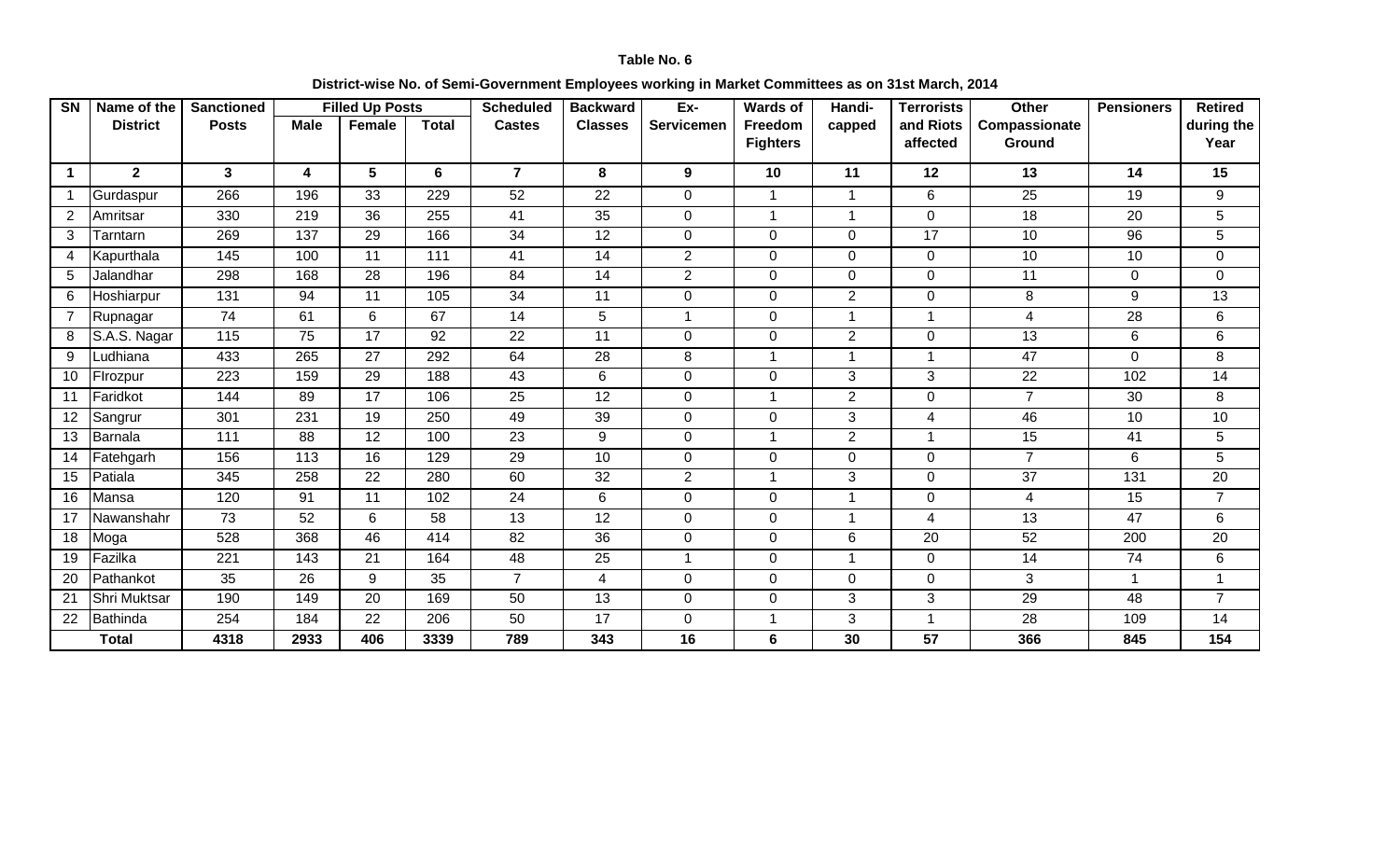#### **District-wise No. of Semi-Government Employees working in Panchayat Samities as on 31st March, 2014**

| SN                   | Name of the<br><b>District</b> | <b>Sanctioned</b><br><b>Posts</b> | <b>Filled Up Posts</b><br><b>Male</b><br><b>Total</b> |                 |      | <b>Scheduled</b><br><b>Castes</b> | <b>Backward</b><br><b>Classes</b> | $Ex -$<br>Servicemen | Wards of<br>Freedom | Handi-<br>capped | <b>Terrorist &amp;</b><br><b>Riots</b> | Other<br>Compassionate | <b>Pensioners</b> | <b>Retired during</b><br>the year |
|----------------------|--------------------------------|-----------------------------------|-------------------------------------------------------|-----------------|------|-----------------------------------|-----------------------------------|----------------------|---------------------|------------------|----------------------------------------|------------------------|-------------------|-----------------------------------|
|                      |                                |                                   |                                                       | Female          |      |                                   |                                   |                      | <b>Fighters</b>     |                  | affected                               | ground                 |                   |                                   |
|                      |                                |                                   |                                                       |                 |      |                                   |                                   |                      |                     |                  |                                        |                        |                   |                                   |
| $\blacktriangleleft$ | $\mathbf{2}$                   | 3 <sup>1</sup>                    | 4                                                     | $5\phantom{.0}$ | 6    | $\overline{7}$                    | 8                                 | 9                    | 10                  | 11               | 12                                     | 13                     | 14                | 15                                |
|                      |                                |                                   |                                                       |                 |      |                                   |                                   |                      |                     |                  |                                        |                        |                   |                                   |
| -1                   | Gurdaspur                      | 1354                              | 642                                                   | 629             | 1271 | 300                               | 160                               | 27                   | 45                  | 6                | $\overline{2}$                         | 19                     | $\overline{7}$    | 6                                 |
| $\overline{2}$       | Amritsar                       | 242                               | 181                                                   | 28              | 209  | 37                                | 20                                | 1                    | 10                  | $\mathbf 0$      | 6                                      | 15                     | 10                | 6                                 |
| 3                    | Tarntarn                       | 191                               | 101                                                   | $\overline{18}$ | 119  | $\overline{17}$                   | $\overline{13}$                   | $\overline{0}$       | $\overline{4}$      | 4                | $\overline{18}$                        | $\overline{22}$        | 2                 | $\overline{3}$                    |
| 4                    | Kapurthala                     | 132                               | 71                                                    | 6               | 77   | 26                                | 25                                | $\mathbf 0$          | 0                   | 3                | $\overline{7}$                         | $\mathbf{1}$           | $\mathbf 1$       | 3                                 |
| 5                    | Jalandhar                      | $\overline{271}$                  | 120                                                   | $\overline{24}$ | 144  | 33                                | $\overline{9}$                    | $\overline{0}$       | $\mathbf 0$         |                  | $\mathbf{1}$                           | 6                      | $\mathbf 0$       | $\overline{0}$                    |
| 6                    | Hoshiarpur                     | 359                               | 150                                                   | 16              | 166  | 41                                | 15                                | $\overline{4}$       | 3                   | $\overline{2}$   | 1                                      | 12                     | 6                 | 8                                 |
| 7                    | Rupnagar                       | 128                               | 72                                                    | $\overline{7}$  | 79   | 15                                | $\overline{2}$                    | $\mathbf{1}$         | $\mathbf 0$         | 3                | $\mathbf{1}$                           | 11                     | $\mathbf{1}$      | $\mathbf{1}$                      |
| 8                    | S.A.S. Nagar                   | 119                               | 49                                                    | 19              | 68   | 15                                | 5                                 | $\overline{0}$       | $\mathbf 0$         | $\overline{4}$   | $\mathbf 0$                            | $6\phantom{1}$         | 2                 | $\overline{2}$                    |
| 9                    | Ludhiana                       | 366                               | 140                                                   | 48              | 188  | 43                                | 23                                | 3                    | $\overline{4}$      | 5                | 5                                      | $\overline{18}$        | $\mathbf 0$       | 10                                |
| 10                   | Firozpur                       | 168                               | $\overline{112}$                                      | 10              | 122  | $\overline{7}$                    | 9                                 | $\mathbf 0$          | $\overline{2}$      | $\overline{7}$   | $\overline{2}$                         | 13                     | $\mathbf 0$       |                                   |
| 11                   | Faridkot                       | 59                                | 42                                                    | 4               | 46   | 6                                 | 3                                 | 1                    | 0                   | 3                | 0                                      | 8                      | 3                 | 4                                 |
| 12                   | Sangrur                        | 200                               | 128                                                   | $\overline{22}$ | 150  | $\overline{25}$                   | 11                                | $\overline{0}$       | $\mathbf 0$         | 10               | $\mathbf{1}$                           | 17                     | $\mathbf{1}$      |                                   |
| 13                   | Barnala                        | 54                                | 38                                                    | 6               | 44   | 8                                 | $\overline{1}$                    | $\overline{0}$       | $\mathbf 0$         | $2^{\circ}$      | 0                                      | $2^{\circ}$            | $\mathbf 0$       | $\overline{0}$                    |
| 14                   | Fatehgarh                      | 130                               | 93                                                    | $\overline{7}$  | 100  | 19                                | 10                                | $\mathbf{1}$         | $\mathbf 0$         | 6                | $\overline{2}$                         | 11                     | $\mathbf 0$       | $\overline{2}$                    |
| 15                   | Patiala                        | 251                               | 204                                                   | 14              | 218  | 28                                | 12                                | $\mathbf{1}$         | $\overline{1}$      | 15               | $\overline{2}$                         | 6                      | 13                | 6                                 |
| 16                   | Nawanshahr                     | $\overline{135}$                  | $\overline{38}$                                       | $\,6\,$         | 44   | 12                                | $\overline{1}$                    | $\mathbf 0$          | $\mathbf 0$         | $\overline{2}$   | $\mathbf 0$                            | 5                      | $\overline{1}$    | $\mathbf 0$                       |
| 17                   | Moga                           | 106                               | 63                                                    | 17              | 80   | 19                                | $\overline{4}$                    | $\overline{0}$       | 3                   | 5                | $\overline{2}$                         | 3                      | $\mathbf 0$       | $\overline{0}$                    |
| 18                   | Fazilka                        | 116                               | 79                                                    | 8               | 87   | 20                                | 11                                | $\mathbf 0$          | $\mathbf{0}$        | 8                | 0                                      | 5                      | 0                 | 0                                 |
| 19                   | Pathankot                      | 472                               | 203                                                   | 241             | 444  | 61                                | 35                                | 9                    | 14                  | $\mathbf 0$      | $\boldsymbol{0}$                       | 3                      | 6                 | $\overline{2}$                    |
| 20                   | Shri Muktsar                   | 109                               | 96                                                    | 5               | 101  | $\overline{27}$                   | 12                                | $\overline{2}$       | 1                   | 8                | $\mathbf{1}$                           | $\mathbf{3}$           | 6                 | $\overline{4}$                    |
| 21                   | Bathinda                       | 144                               | 105                                                   | 12              | 117  | 10                                | 18                                | $\mathbf 0$          | 1                   | $\overline{2}$   | 0                                      | 13                     | $\overline{1}$    | 4                                 |
| 22                   | Mansa                          | 108                               | 80                                                    | 62              | 142  | 10                                | $5\phantom{.0}$                   | $\overline{0}$       | $\mathbf 0$         | 10               | 0                                      | $\overline{4}$         | $\overline{2}$    | $\overline{2}$                    |
|                      | <b>Total</b>                   | 5214                              | 2807                                                  | 1209            | 4016 | 779                               | 404                               | 50                   | 88                  | 106              | 51                                     | 203                    | 62                | 65                                |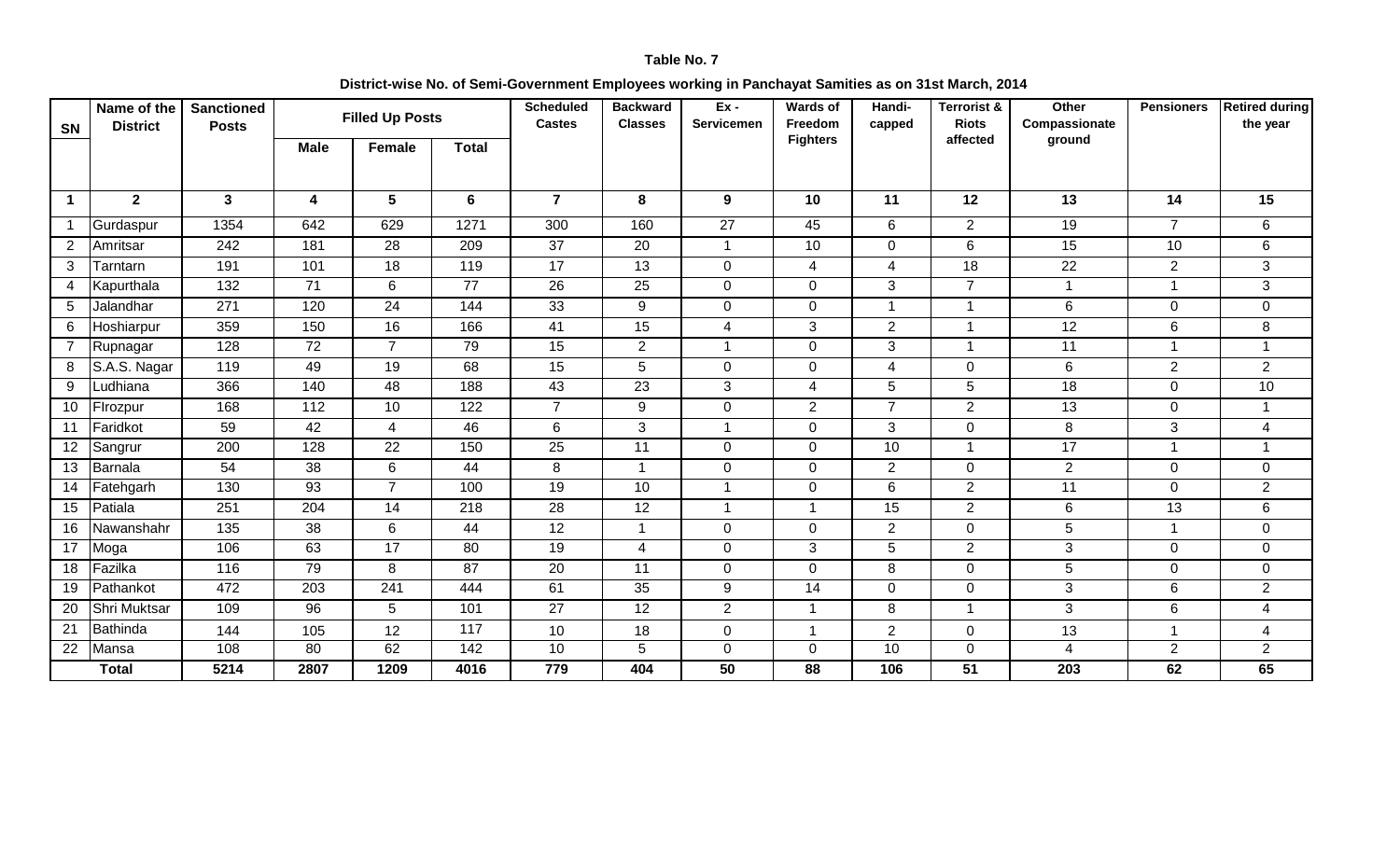# $P_{\text{PART}} = C$ EMPLOYEES IN ADED NSTITUTIONS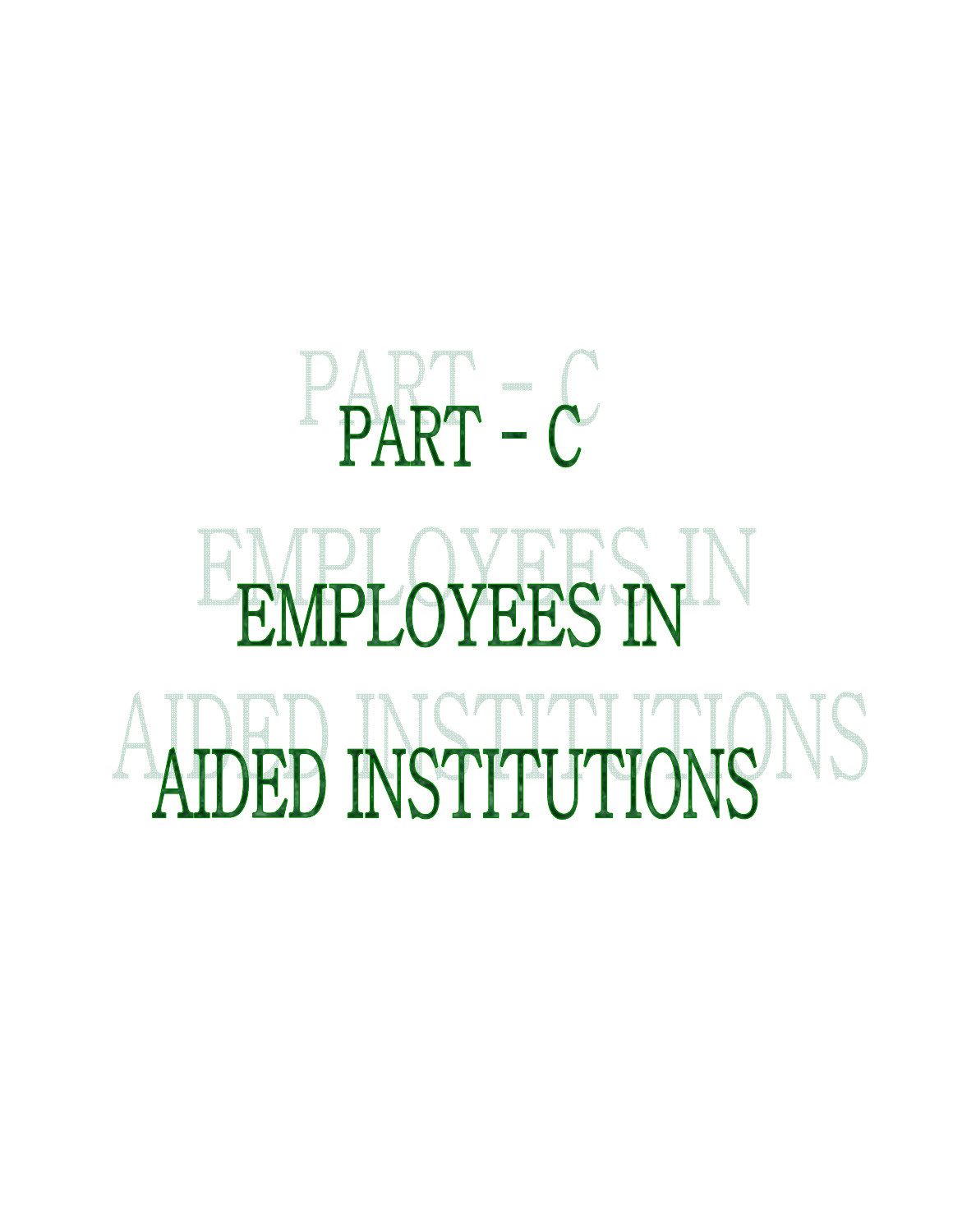| SN                | Pay Scale         | <b>Total Employees</b> |
|-------------------|-------------------|------------------------|
| 1.                | 4900-10680+1300   | 856                    |
| $\overline{2}$ .  | 4900-10680+1400   | 357                    |
| $\overline{3}$ .  | 4900-10680+1650   | 259                    |
| 4.                | 5910-20200+1900   | 353                    |
| 5.                | 5910-20200+1950   | 155                    |
| 6.                | 5910-20200+2000   | 105                    |
| $\overline{7}$ .  | 5910-20200+2400   | 122                    |
| 8.                | 5910-20200+2800   | $\overline{211}$       |
| 9.                | 5910-20200+3000   | 488                    |
| 10.               | 10300-34800+3200  | 321                    |
| 11.               | 10300-34800+3600  | 391                    |
| 12.               | 10300-34800+3800  | 121                    |
| 13.               | 10300-34800+4200  | 1173                   |
| 14.               | 10300-34800+4400  | 186                    |
| 15.               | 10300-34800+4600  | 59                     |
| 16.               | 10300-34800+4800  | $\overline{38}$        |
| 17.               | 10300-34800+5000  | 944                    |
| 18.               | 10300-34800+5400  | 582                    |
| 19.               | 15600-39100+5400  | 149                    |
| $\overline{20}$ . | 15600-39100+5700  | 61                     |
| $\overline{21}$ . | 15600-39100+6000  | $\overline{542}$       |
| 22.               | 15600-39100+6600  | 277                    |
| 23.               | 15600-39100+7400  | 286                    |
| 24.               | 15600-39100+7600  | 91                     |
| 25.               | 15600-39100+7800  | 178                    |
| 26.               | 15600-39100+8200  | 90                     |
| $\overline{27}$ . | 15600-39100+8400  | $\overline{41}$        |
| $\overline{28}$ . | 37400-67000+8600  | 22                     |
| 29.               | 37400-67000+8700  | 13                     |
| 30.               | 37400-67000+8800  | 102                    |
| 31.               | 37400-67000+8900  | 508                    |
| $\overline{32}$ . | 37400-67000+10000 | 423                    |
| 33.               | Any other         | 591                    |
|                   | <b>Total</b>      | 10095                  |

**Part - C Table No. 1 Pay Scale-wise No. of Employees working in Aided Institutions as on 31st March, 2014**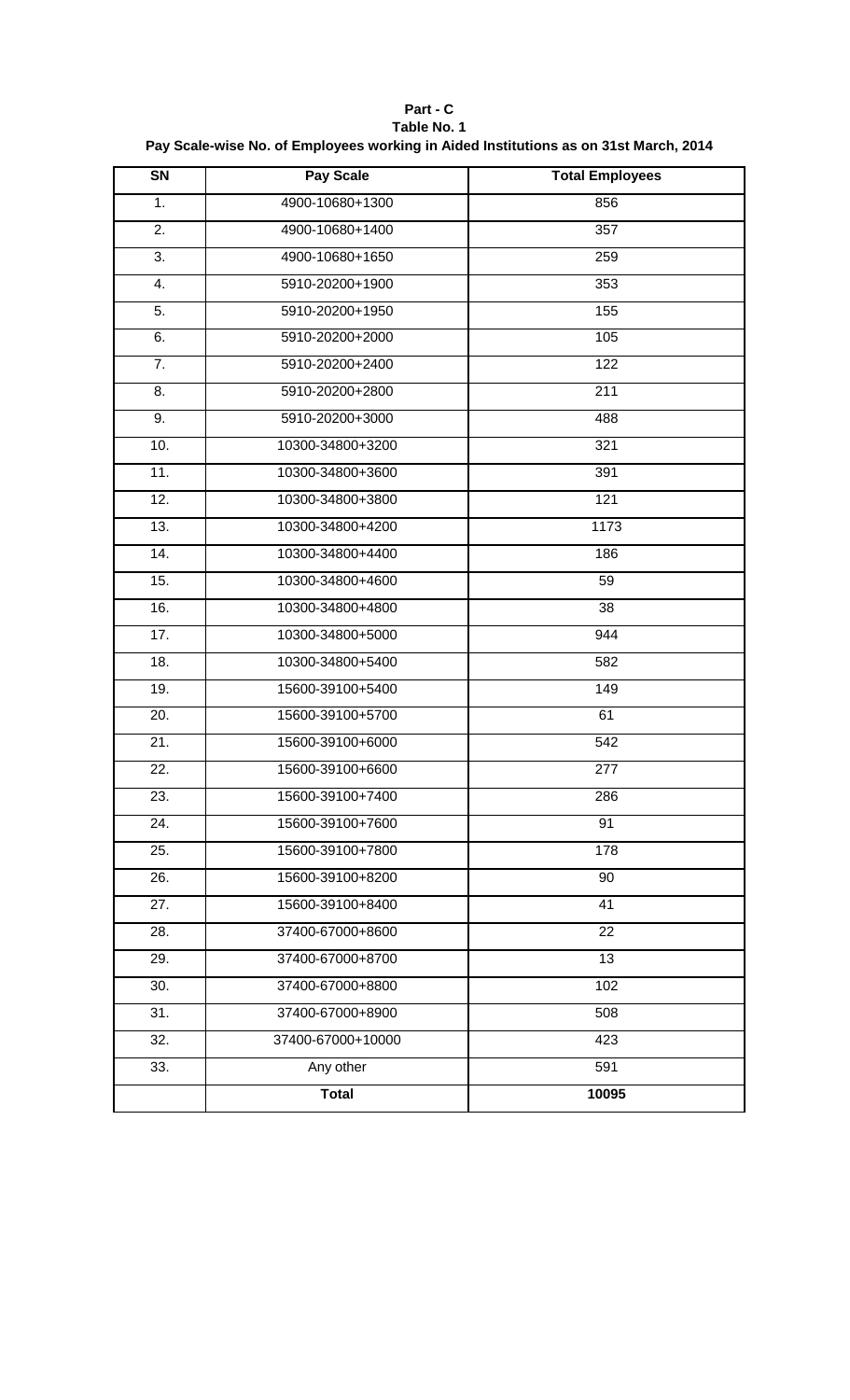![](_page_53_Figure_0.jpeg)